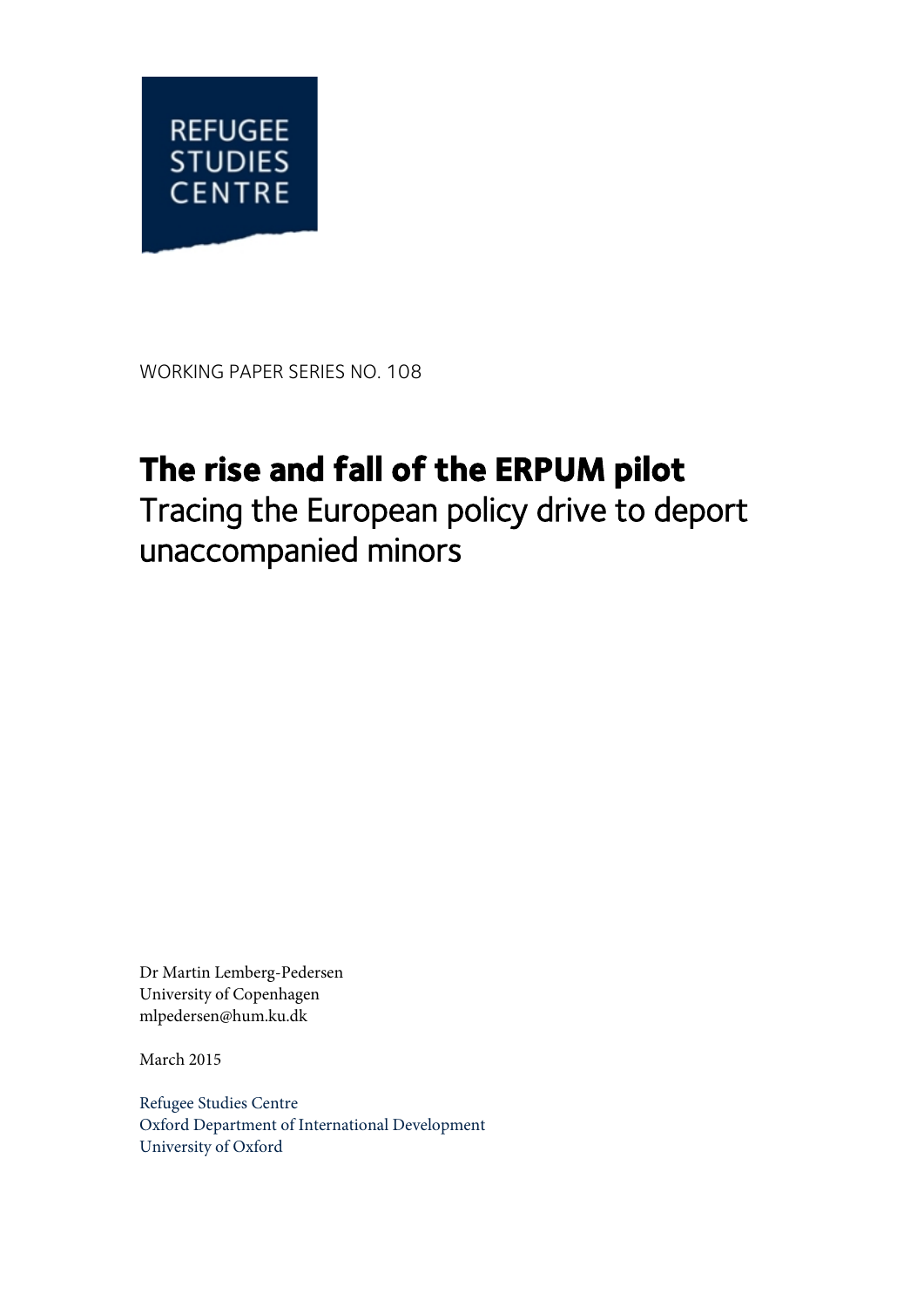### **Working Paper Series**

The Refugee Studies Centre (RSC) Working Paper Series is intended to aid the rapid distribution of work in progress, research findings and special lectures by researchers and associates of the RSC. Papers aim to stimulate discussion among the worldwide community of scholars, policymakers and practitioners. They are distributed free of charge in PDF format via the RSC website. Bound hard copies of the working papers may also be purchased from the Centre.

The opinions expressed in the papers are solely those of the author/s who retain the copyright. They should not be attributed to the project funders or the Refugee Studies Centre, the Oxford Department of International Development or the University of Oxford. Comments on individual Working Papers are welcomed, and should be directed to the author/s. Further details may be found at the RSC website (www.rsc.ox.ac.uk).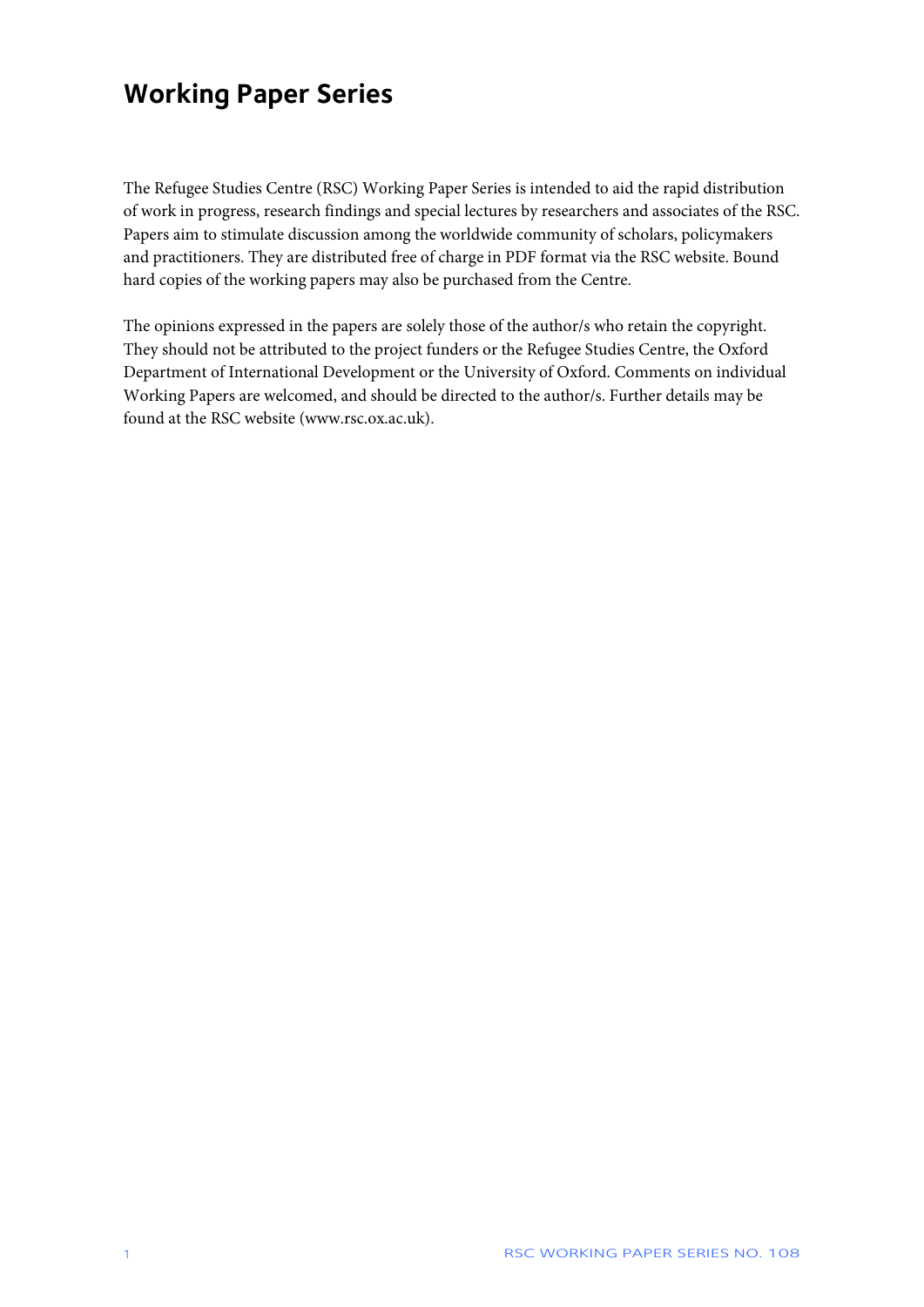# **Contents**

| $\mathbf{1}$ | Introduction                                                                    | $\overline{4}$ |
|--------------|---------------------------------------------------------------------------------|----------------|
| 2            | Methodology                                                                     | $\overline{4}$ |
| 3            | Theoretical frameworks                                                          | 5              |
| 4            | The ERPUM pilot                                                                 | 6              |
| 5            | Family tracing, reception facilities and motivating child-returns               | 7              |
| 6            | National legal reforms and the return agenda                                    | 11             |
| 7            | Political debates and public scrutiny into ERPUM                                | 15             |
| 8            | Immigration trends of unaccompanied minors to the ERPUM countries               | 21             |
| 9            | Child refugees from a broken country                                            | 24             |
| 10           | ERPUM as 'new humanitarianism' in the context of EU externalization             | 28             |
| 11           | Perspectives for a post-ERPUM future                                            | 33             |
| 12           | References                                                                      | 34             |
| 13           | Online resources                                                                | 38             |
| 14           | Appendix A: Asylum applications from unaccompanied minors to ERPUM-affiliated   |                |
|              | countries between 2002 and 2013                                                 | 41             |
| 15           | Appendix B: Asylum applications from Afghanistan and Iraq between 2005 and 2013 |                |
|              | to all countries affiliated with ERPUM                                          | 42             |
|              |                                                                                 |                |

# **Pictures, figures and tables**

| Picture 1 | Redacted ERPUM document                                                                                            |
|-----------|--------------------------------------------------------------------------------------------------------------------|
| Figure 1  | Timeline of developments related to ERPUM 2009-2010                                                                |
| Figure 2  | Timeline of ERPUM-related events 2000-2014                                                                         |
| Table 1   | Asylum applications from unaccompanied minors to ERPUM-affiliated countries<br>between 2002-2013                   |
| Table 2   | Comparative overview of unaccompanied Afghan asylum applicants to each of the<br><b>ERPUM-affiliated countries</b> |
| Table 3   | Comparative overview of unaccompanied Iraqi asylum applicants to each of the<br><b>ERPUM-affiliated countries</b>  |
| Table 4   | Internally Displaced Persons in Afghanistan 2008-2014                                                              |
| Table 5   | ERPUM countries' development donations to Afghanistan 2008-2011 in \$ million                                      |

# **Appendices**

| Appendix A | Asylum applications from unaccompanied minors to ERPUM-affiliated          |
|------------|----------------------------------------------------------------------------|
|            | countries between 2002 and 2013                                            |
| Appendix B | Asylum applications from Afghanistan and Iraq between 2005 and 2013 to all |
|            | countries affiliated with ERPUM                                            |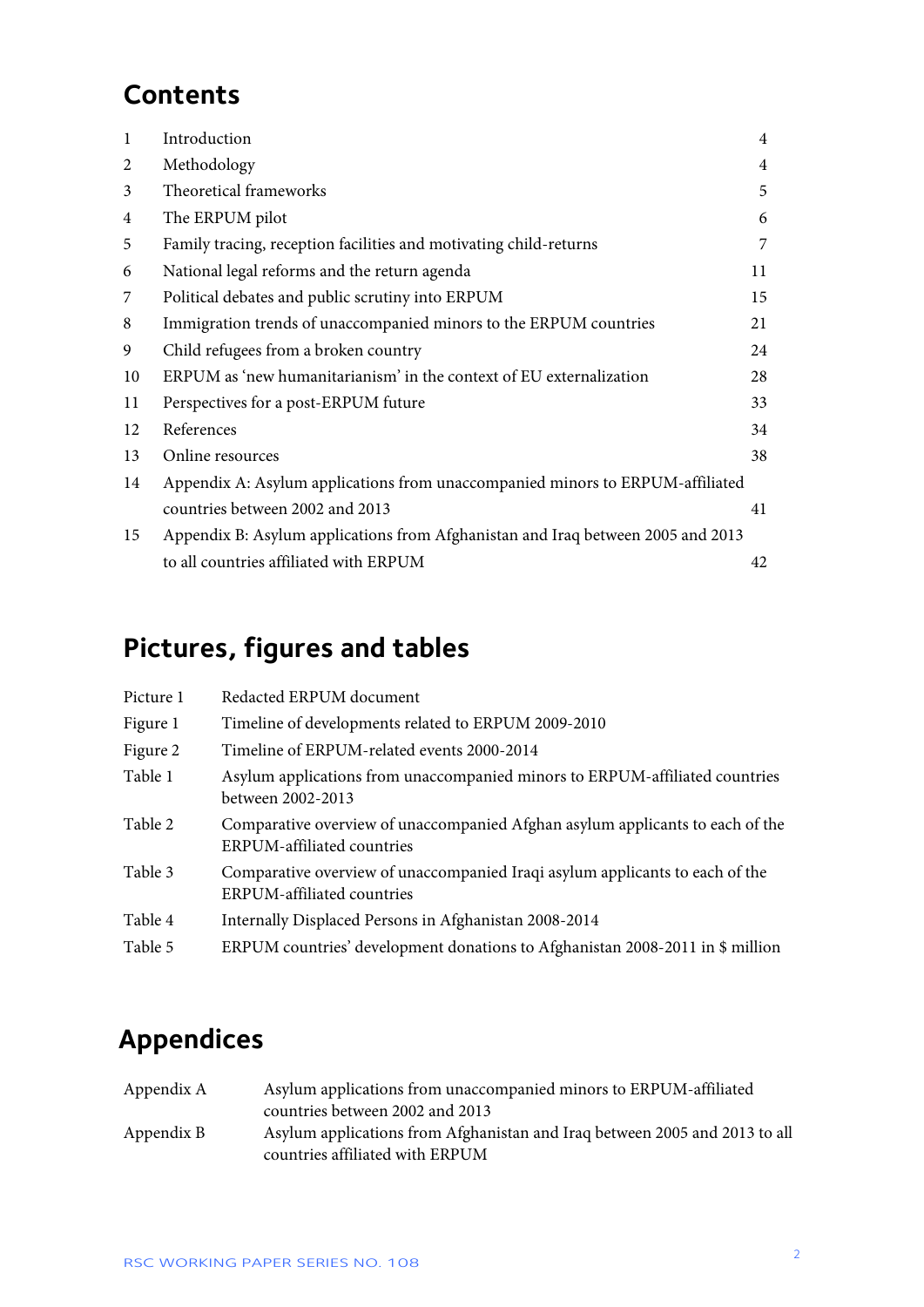# **List of abbreviations**

| <b>ANSF</b>        | <b>Afghan National Security Forces</b>            |
|--------------------|---------------------------------------------------|
| <b>BID</b>         | <b>Best Interest Determination</b>                |
| <b>CRC</b>         | UN Convention on the Rights of the Child          |
| EС                 | <b>European Commission</b>                        |
| EU                 | European Union                                    |
| EU Charter         | The EU Charter of Fundamental Rights              |
| <b>ERPUM</b>       | European Return Platform for Unaccompanied Minors |
| <b>IOM</b>         | International Organization for Migration          |
| <b>ISAF</b>        | <b>International Security Assistance Forces</b>   |
| <b>ISS</b>         | <b>International Social Service</b>               |
| <b>JHA</b> Council | Justice and Home Affairs Council                  |
| MoU                | Memorandum of Understanding                       |
| MoRR               | Ministry of Refugees and Repatriation (Afghan)    |
| MoSLA              | Ministry of Labour and Social Affairs (Afghan)    |
| SRSG/CAAC          | Secretary-General for Children and Armed Conflict |
| <b>UMA</b>         | Unaccompanied minor asylum seeker                 |
| <b>UNAMA</b>       | United Nations Assistance Mission in Afghanistan  |
| <b>UNHCR</b>       | United Nations High Commissioner for Refugees     |

# **Glossary**

| Migrationsverket             | Swedish Immigration Board            |
|------------------------------|--------------------------------------|
| Utlendingsdirektoratet (UDI) | Norwegian Directorate of Immigration |
| Utlendingsnemnda (UNE)       | Immigration Appeals Board (Norway)   |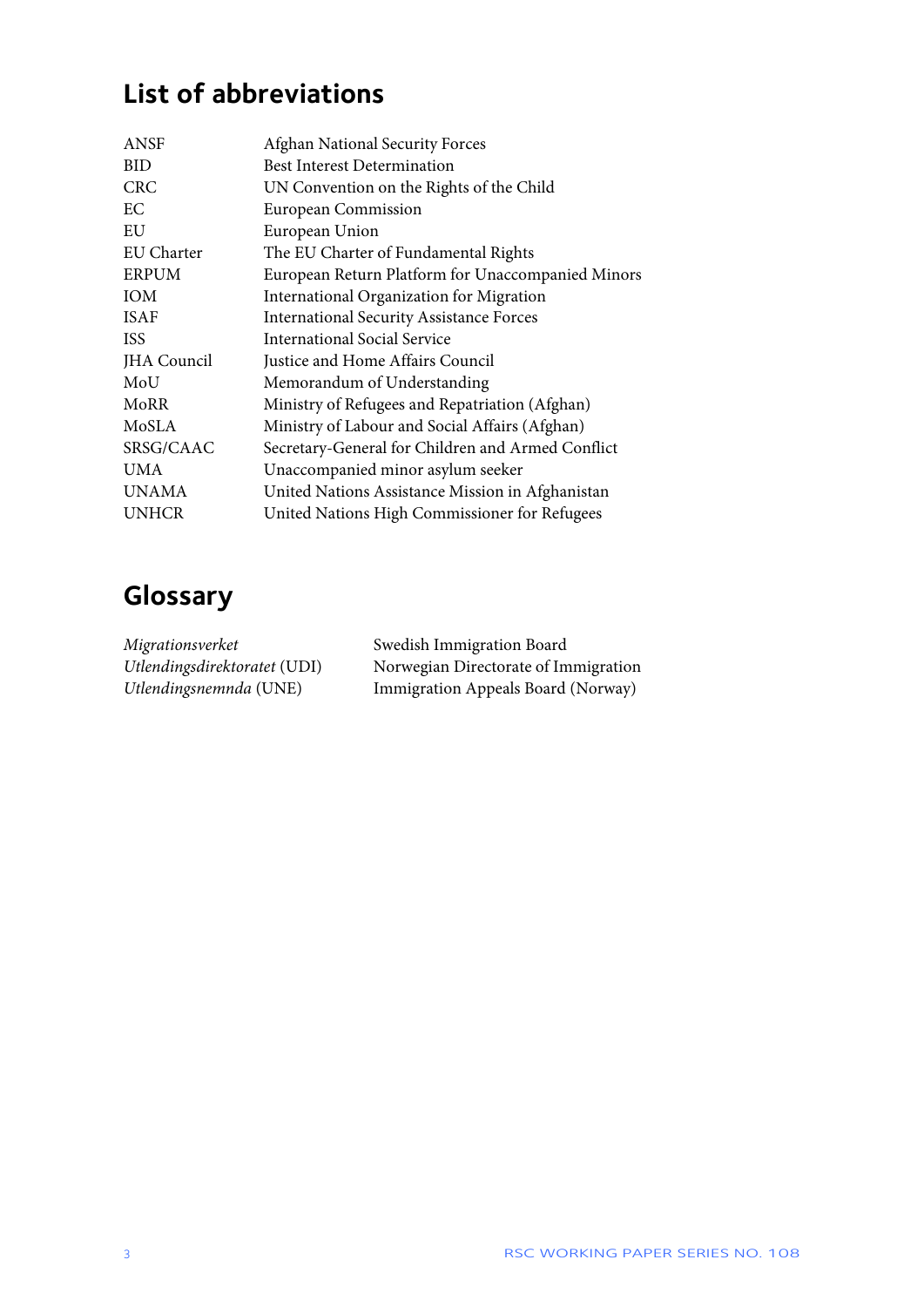## <span id="page-4-0"></span>**1 Introduction**

This working paper traces the institutional dynamics surrounding the European Return Platform for Unaccompanied Minors (ERPUM), the first ever EU pilot attempting to organize the administrative deportation of unaccompanied minors. The first phase of ERPUM was initiated in January 2011, and its second stage began in December 2012 and was then discontinued in June 2014. Its core members were Sweden, Norway, the United Kingdom, and the Netherlands, and its observers were Denmark and Belgium.<sup>[1](#page-4-2)</sup> The pilot illustrates how bureaucratic networks in the European landscape of asylum policy interpreted the need to find "durable solutions" for unaccompanied minors as providing justification for institutionalizing their mass deportations.

Iraq, Afghanistan, and Morocco were the prime targets of ERPUM, but the pilot's goals, derived from the Returns Directive, were formulated in general terms and could therefore be applied to any country. Even though ERPUM's second stage was formally concluded in June 2014, it is part of a larger deportation trend and thus a highly relevant object of analysis, from which both specific and general dynamics concerning European deportation policies for unaccompanied minors can be discussed.

The public debates and humanitarian critique surrounding ERPUM indicate that the legitimacy of deportation powers is contested in general. Thus, even if ERPUM targeted a specific group of asylum seekers, its controversy also stems from normative questions concerning the illiberality of deportation powers as such, even if these enforce the credibility of asylum systems (Gibney 2008). It also connects to discussions about the potential for time-generated amnesty in host countries (Carens 2009). ERPUM's idea of reception facilities for children in countries of origin is moreover linked to the conditions of just, dignified repatriation and appropriate redress of deportees (Bradley 2008; Long 2008). Thus, while the analyses of this working paper primarily concern the political and administrative processes and do not engage directly with these normative discussions, the analyses have important normative implications.

At a fundamental level, the following analyses are also based on a general normative outlook, namely that states are bound by special responsibilities to protect the dignity and autonomy of children living in the shadow of deportation, and to avoid exposing them to irreparable harm by returning them to conditions of conflict, exploitation, and destitution. This outlook is not controversial in so far as it is shared by humanitarian actors and the crucial legal and political instruments guiding European asylum policies involving children, such as the UN Convention on Rights of the Child (CRC), the Returns Directive, and the Action Plan on Unaccompanied Minors and by actors such as Amnesty International, Human Rights Watch, UNICEF, and Save the Children.

## <span id="page-4-1"></span>**2 Methodology**

 $\overline{a}$ 

Analyzing ERPUM is a complicated task for several reasons. First, the pilot was both a supranational project funded by the EU Commission, an intergovernmental platform of communication and strategy as well as a nexus point between European governments and third countries. Second, the pilot is also linked to a longer-running political agenda. A comprehensive

<span id="page-4-2"></span><sup>&</sup>lt;sup>1</sup> Throughout the working paper I use the descriptions "ERPUM states" to refer to all six states who at one point or another have been involved in the pilot – core members and so-called observers alike. This differs from official ERPUM documents, which only concern themselves with the core members Sweden, Norway, the United Kingdom, and the Netherlands, but the following analyses of the roles of Denmark and Belgium will make clear why this expansion is relevant.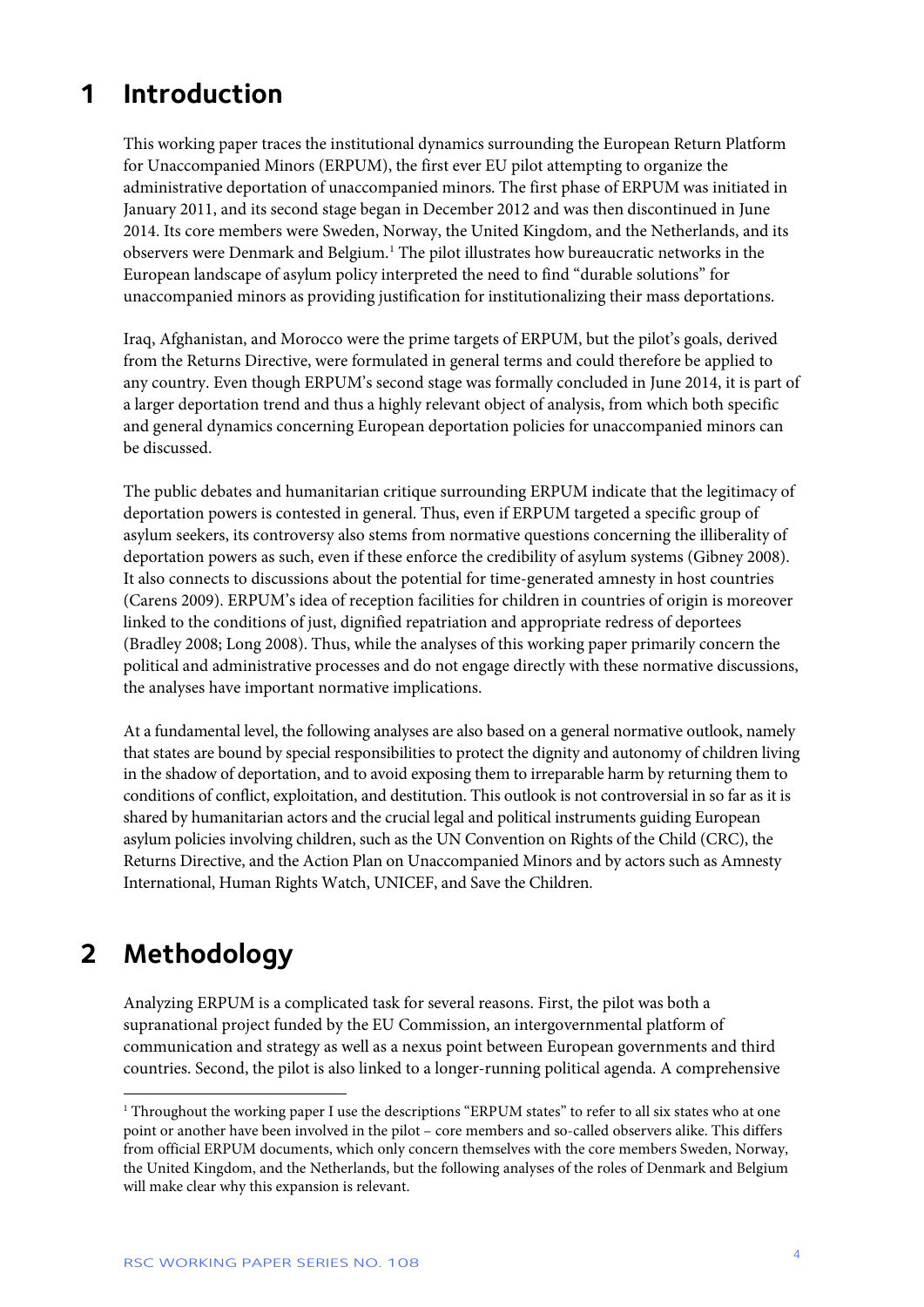analysis of ERPUM must therefore connect these levels of sovereignty, but also, thirdly, contextualize them within larger dynamics in European asylum policy.

More specifically, the analysis is grounded on a particular kind of multidisciplinarity combining critical discourse analysis, process tracing, and legal and political economic analyses: examining the assembly of statements and policy documents surrounding ERPUM thus requires a "critical discourse analysis" (Fairclough, Mulderrig and Wodak 2011; van Dijk 2000), here understood as examining the relation of discourses to power structures by explicating who produces them, how they do so, by whom they are consumed, as well as their implications (Wodak 1996). These discourses include ERPUM policy documents and reports, parliamentary inquiries and testimonies, national media reports, NGO reports, as well as relevant EU instruments, such as the EC's Returns Directive (2008), its *Action Plan on Unaccompanied Minors* (2010), and its *Mid-Term Report on the Implementation of the Action Plan on Unaccompanied Minors* (2012). Notably, this method must also include analyses of discourses blocked or redacted by authorities.

However, this discourse analysis must not stand alone; while they are informative, purely discursive analyses often fail to take into account the communication analyzed in relation to the actors and networks producing them. As such they do not say anything specific about how to "theorize the power of language in relation to specific political processes" (Huysmans 2006: 91). Yet, since awareness of the bureaucratic, political and economic underpinnings of ERPUM is crucial, the critical discourse analysis is complemented with the analytics of "process tracing", that is, the drawing of descriptive and causal inferences from diagnostic pieces of evidence, focusing on the unfolding of events over time (Collier 2011; Bennet 2005).

Causal-process observation is thus used to analyze trajectories of change and causation, thereby offering a systematic and chronological description of the political economy underpinning ERPUM and its discourses. This complements the "processual shift" in border studies, which emphasize that borders are not fixed in space and time, but are rather bordering processes, that is, ongoing social and strategic practices aiming at spatially differentiating the movements of people, money or products (van Houtum and Naerssen 2002: 126). Process-tracing thus develops this conceptual point by adding a level of case-based analysis capable of stratifying processes in terms of the interests, actors, and practices, tracing their causal impact on particular instances of border control.

### <span id="page-5-0"></span>**3 Theoretical frameworks**

The main objective of the working paper is to provide an in-depth tracing and survey of the ERPUM process, yet its findings also accord with certain theoretical frameworks developed in the study of migration and border control. Firstly, it is argued that the transnational processes involved in implementing ERPUM exemplify the strategy of "venue shopping". According to Virginie Guiraudon, the use of venue shopping is a strategy through which actors can complement pre-existing national border control policies by developing new, transnational venues where these policy objectives can be pursued. Her argument is that

*…governments have circumvented national constraints on migration control by creating transnational co-operation mechanisms dominated by law and order officials, with EU institutions playing a minor role. European transgovernmental working groups have avoided judicial scrutiny, eliminated other national adversaries and enlisted the help of transnational actors. (Guiraudon 2000: 251)*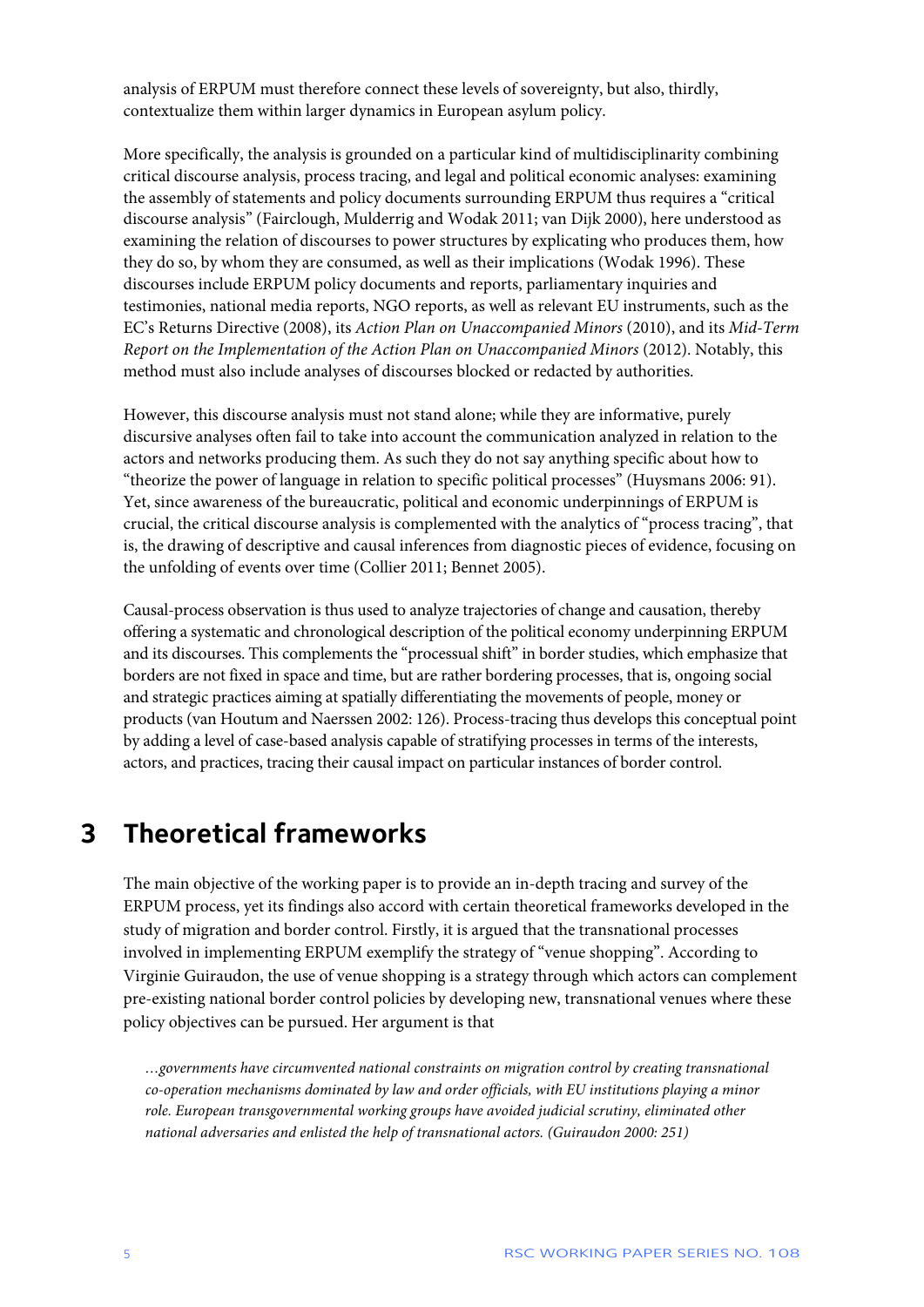The rise of venue shopping occurred in a context when decision-making on European asylum policy, previously located horizontally at national levels, was increasingly shifted vertically to the EU level from the 1980s onwards (*Ibid*: 252). This maneuver allowed governments to bolster controversial policy agendas, which faced domestic resistance, by "escaping to Europe" (Lavenex and Wagner 2007).

When it comes to policies on the deportation of unaccompanied minors, the Returns Directive from 2008, the activities of the coordination group between 2009 and 2010, and the ERPUM pilot itself can be seen as apt examples of the logic of venue shopping. Notably, besides offering routes through which civil servant networks can transfer policy drives to public European venues, this political strategy may also be pursued by public-private partnerships. Here, too, the ERPUM agenda can provide examples, such as government tenders for project components and attempts to involve, respectively, the International Organization for Migration (IOM), the Identity Checking Unit (IDCU), and the Association Générales de Estudiantes de Fribourg (AGEF), illustrating that actors may also seek to shield nascent or controversial policy agendas by outsourcing processes (Nyberg Sørensen and Gammeltoft-Hansen 2012; Lemberg-Pedersen 2012a). ERPUM's idea of reception centers in countries of origin also illustrates another way for European governments to negotiate the issue of their humanitarian responsibility for migrants. More specifically, this paper argues that this envisioned outsourcing of accommodation and detention capacity constitutes a child-specific form of externalization, that is, processes whereby nation states and intergovernmental or supranational actors enact policies to control migration across their territorial borders, with transnational and multi-local initiatives realizing this control beyond their own territories (Lemberg-Pedersen 2012b; Gammeltoft-Hansen 2011). An important point which follows from the externalization framework is that such practices increasingly produce a specific form of displacement experienced by unaccompanied minors in the EU's border-regions, which is termed "border-induced displacement". Finally, the externalizing component of ERPUM is connected to the more general framework of the repatriation and deportation turns, which is often used to theorize states' increased reliance on the technology of deportation. Connected to this, the analysis also seeks to embed the discursive dimension of the ERPUM pilot, and the national media debates accompanying it, in the framework of "new humanitarianism", which, it is argued, is capable of dismantling the rights-based framing of ERPUM's policy priorities.

The working paper is structured in the following manner. It begins by introducing the ERPUM pilot, its main components, and its processes. Next, it traces the pilot's connections to the national legal contexts of the six countries involved and identifies the key debates in the national media of the countries involved. Then follow two empirical sections detailing, respectively, immigration trends to the ERPUM countries and the conditions faced by unaccompanied minors in Afghanistan and the European border regions. The working paper then proceeds to analyze the discourses of the pilot, before conceptualizing aspects of the policy drive in terms of privatization and outsourcing. Finally, important implications of and perspectives on ERPUM are brought forward.

### <span id="page-6-0"></span>**4 The ERPUM pilot**

During the spring of 2010, a transnational "coordinating group" consisting of the UK, Netherlands, Norway, Sweden, and Denmark, submitted the ERPUM I grant application to the EU Commission, timed to coincide with the EU's first ever Action Plan for Unaccompanied Minors in June 2010 (Lemberg-Pedersen 2013). The Action Plan urged member states to "systematically examine the possibility of introducing, in agreements with third countries, specific provisions addressing the migration of unaccompanied minors and enabling cooperation on issues such as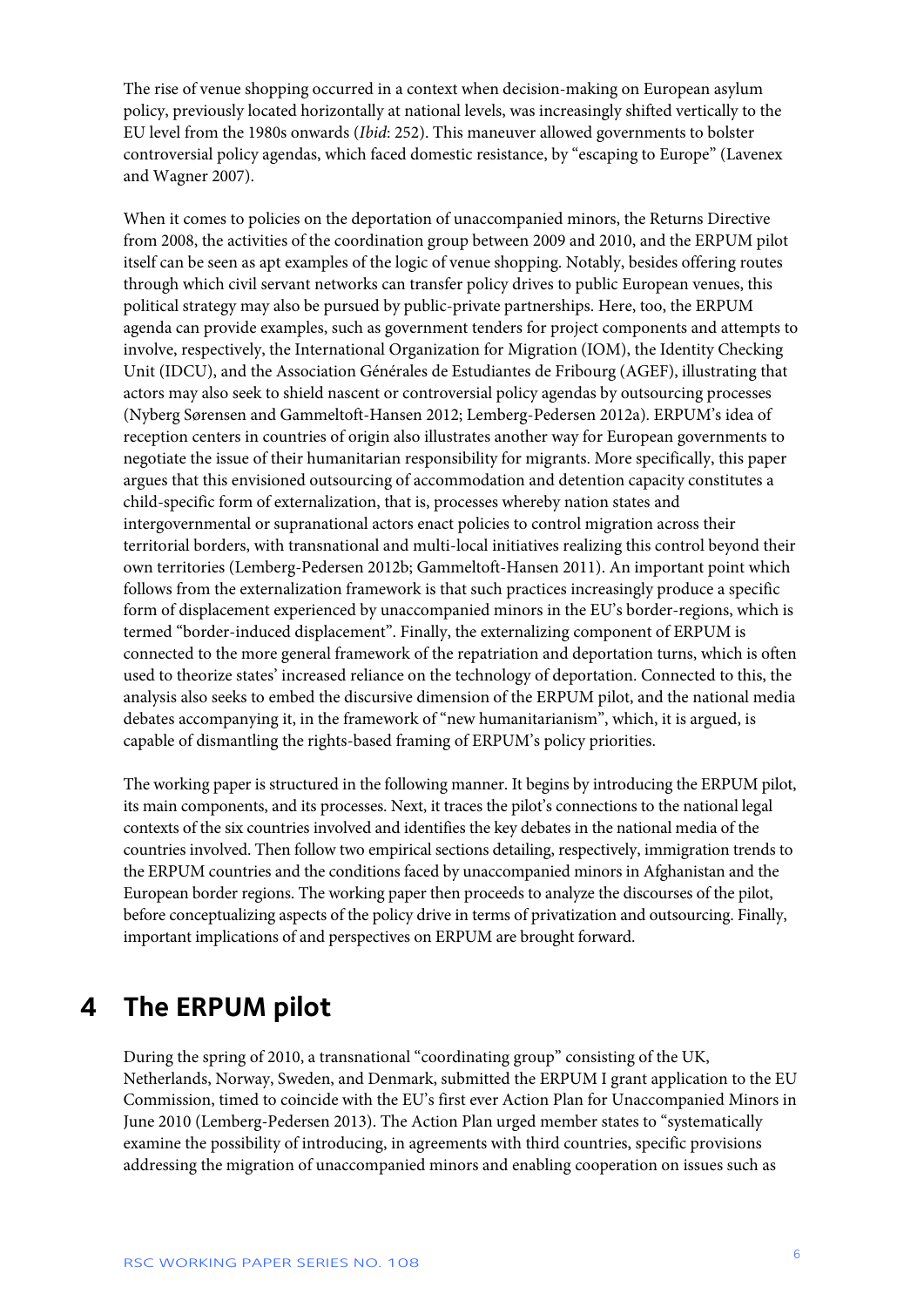prevention, family tracing, return or reintegration" (European Commission 2010: 7). In 2012 a Grant Application for ERPUM II was prepared and also accepted by the Commission.

The "observer" status ascribed to Belgium and Denmark indicates a loose affiliation with the project, but this seems inaccurate with respect to their actual involvement: while Belgium only joined the pilot sometime during 2012, Denmark had participated at the bureaucratic level since late 2009, thus predating both the ERPUM pilot and the Danish 2010 legal reforms on returns. The different interpretations of the observer status are further illustrated by the activities of Finland, which had been invited by the coordination group to join a Geneva meeting in September 2010. Shortly after this meeting, however, the Finns returned with the message that further participation in the pilot was impossible for financial reasons. By comparison, Denmark retained its observer status throughout ERPUM, and internal mail correspondence between the Danish Ministry of Justice to the Danish Ministry of Foreign Affairs acknowledged that "while Denmark, formally speaking, is an observer in the project group, we are, in fact, involved in the development of the project."<sup>[2](#page-7-1)</sup>

Financially, ERPUM I was given funds of  $6692,775$  by the European Commission and ERPUM II was given €596,356, with €143,280 coming from the participating countries and the Swedish Migration Board functioning as the coordinating actor. The overall goal was to "develop new methods for organizing family reunification and return for unaccompanied minors that need to return after receiving a final rejection of their asylum application" (ERPUM 2014: 6). In other words: the pilot targeted for deportation those migrants below the age of 18, whose asylum applications had been rejected, and who had arrived in an ERPUM country without being accompanied by adult family members, or others occupying a similar role of responsibility.<sup>[3](#page-7-2)</sup> More specifically, the pilot worked to return these children to countries of transit or origin, singling out first Iraq, Afghanistan, and later on, Morocco. This was justified by an alleged "massive influx" of unaccompanied minors to ERPUM countries (Norwegian Government 2009: 8).

The pilot had three different teams: the Project Management and Administration (PMA) team, the Third Country Relations (TCR) Team, and the Tracing Contact Points (TCP) team. Moreover, a Log Book was established and Local Facilitation Teams were hired and trained in order to organize reintegration support. While the PMA team coordinated activities, ERPUM also launched a civil servant Steering Group – continuing the work of the coordination group – which communicated about meetings, technical missions to and negotiations with third countries, workshops and media, or academic scrutiny of ERPUM.

### <span id="page-7-0"></span>**5 Family tracing, reception facilities, and motivating child-returns**

In the original 2010 ERPUM I grant application to the European Commission, the main focus was placed on carrying out deportations to Iraq and Afghanistan. In the ERPUM II application, granted in late 2012, the pilot was expanded to include a third unnamed country later identified as

1

<span id="page-7-1"></span><sup>2</sup> Mail from the Danish Ministry of Justice's International Foreigners Office to the Danish Ministry of Foreign Affairs, February 2012.

<span id="page-7-2"></span><sup>&</sup>lt;sup>3</sup> In recent years, most unaccompanied minors arriving to Europe have been between 14-17 years old, although a trend of somewhat younger applicants now seems to be occurring. Thus, Sweden received 780 asylum applications from Afghan unaccompanied and separated children during 2009. Out of these, 672 were found to be 15-17 years old, while 108 were found to be 0-14 years old (UNHCR 2010a: Annex 3: 48).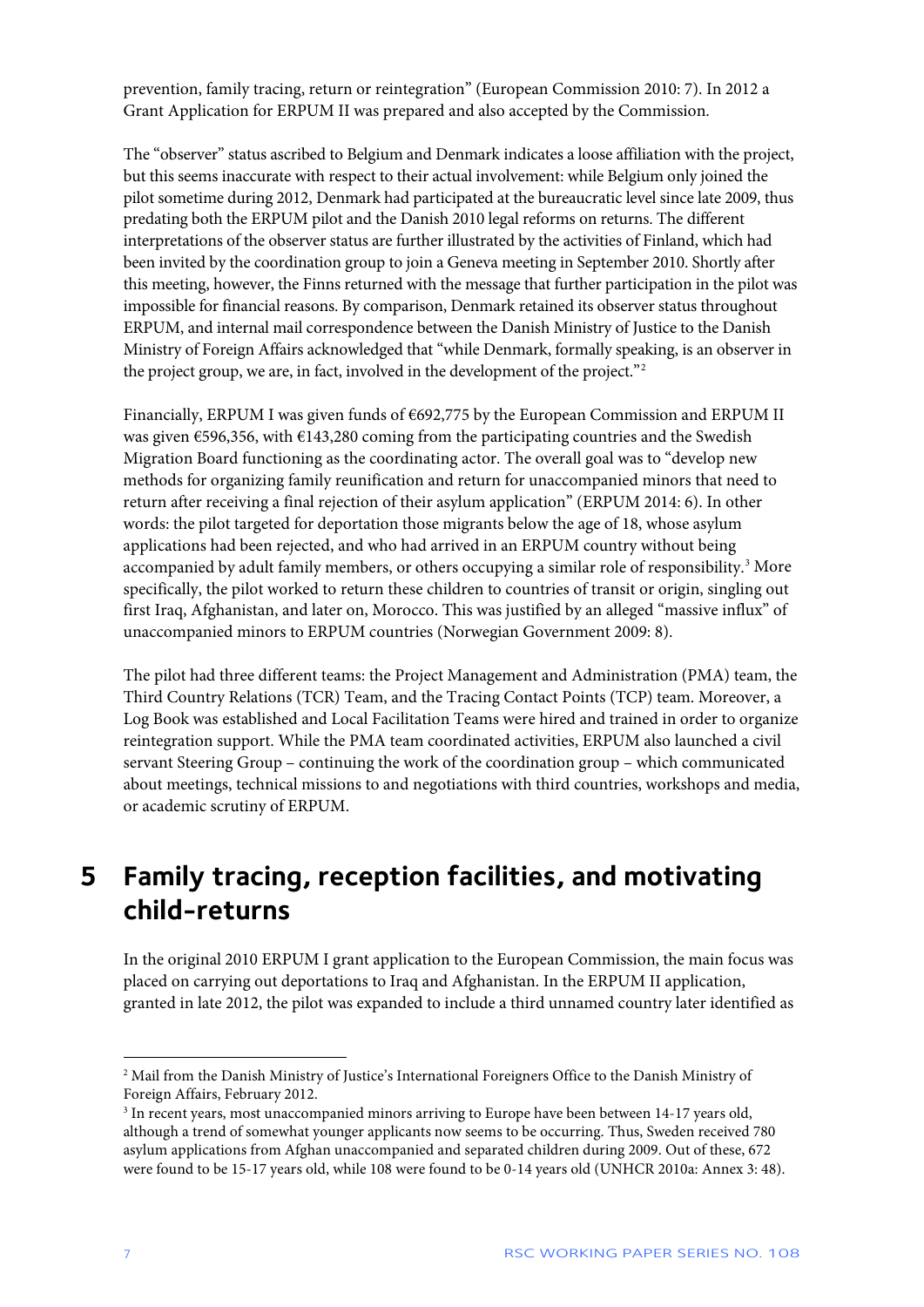Morocco. These efforts would face numerous difficulties, including how the ERPUM governments unsuccessfully tried to shift the policy drive to private venues.

Key to carrying out deportations to countries of origin was the practice of family tracing, a political priority for many European governments since the mid-2000s. To understand the context of this ERPUM component, it is useful to consider previous European tracing experiences. In 2006, the Norwegian Immigration Service, UDI, commissioned a report comparing the tracing experiences of nine European countries, including all the later ERPUM countries, except Belgium. The result was a fragmented overview, revealing not only that no countries had developed successful tracing methods, but also the existence of very different practices and levels of data collection: Finland had launched a tracing pilot in 2006, but was unable to provide any information about its success rate; Denmark had no successful examples of family tracing since having commenced registration in 2003; and the Netherlands complained of lacking common European collaboration on tracing.<sup>[4](#page-8-0)</sup> Between 2001 and 2005, the Norwegian UDI claimed to have traced the family members of "either 10 or 12" unaccompanied minors, and to have returned "between one and five" unaccompanied minors to families or caretakers. Similarly, the Swedish authorities were unable to tell exactly how many tracings had been initiated in 2006, settling on a number "between 10 and 15" (Danielsen and Seeberg 2006: 26-39). The British authorities provided no information at all about successful family tracings, highlighting instead an IOM-driven initiative on voluntary return in place since 1999. This, it was said, had led to the voluntary return of 16 unaccompanied minors to countries of origin or transit. However, no information was provided on the total number of attempted voluntary returns (*Ibid*). The 2006 Norwegian report thus illustrates how family tracing was emerging as a political priority that countries were eager to portray as successful, but that it also revealed problems, such as the feasibility of tracing efforts in war-torn countries, the absence of best practices for tracing, and the complete lack of independent monitoring of deportees' conditions after return.

While ERPUM's TCP teams held workshops in Stockholm, London, Utrecht, and Oslo in 2013 and 2014, offering the common European platform requested by the Dutch government, the aforementioned difficulties quickly re-emerged. Moreover, the Afghan security situation deteriorated and the country's bureaucracy had only sparsely functioning postal and communication networks. This left the ERPUM governments' embassies in Afghanistan as the only viable tracing option, but their activities too were hampered by limited resources and logistical difficulties.

Internal ERPUM communication shows that these difficulties did not dissuade the participating countries from their policy goals. High hopes were placed on a potential collaboration with the IOM, which was already managing a return and reintegration project in Kabul. However, the IOM project did not concern unaccompanied minors, and the organization expressed serious reservations concerning ERPUM's lack of child-specific safeguards. The organization therefore settled on an offer to "coordinate" efforts between the European countries and Afghanistan, and to provide "post-return support" to deported minors. The ERPUM countries then turned to the IDCU, which was founded in 2004 and later received funds from Denmark and Belgium.

In May 2013, ERPUM officials announced that the IDCU had initiated the tracing efforts. This, however, only meant that unaccompanied minors were being interviewed in Europe concerning the whereabouts of their family. Thus, during the spring of 2013, the IDCU travelled to Denmark and interviewed families and unaccompanied minors alongside the Danish police, the Afghan Ministry of Refugees and Repatriation (MoRR), and the Danish Refugee Council. Controversy

<span id="page-8-0"></span><sup>4</sup> Denmark would later, in 2009, launch another pilot for family tracing in Afghanistan. However, only 3 out of 12 families were located, and it yielded no cases of family reunification.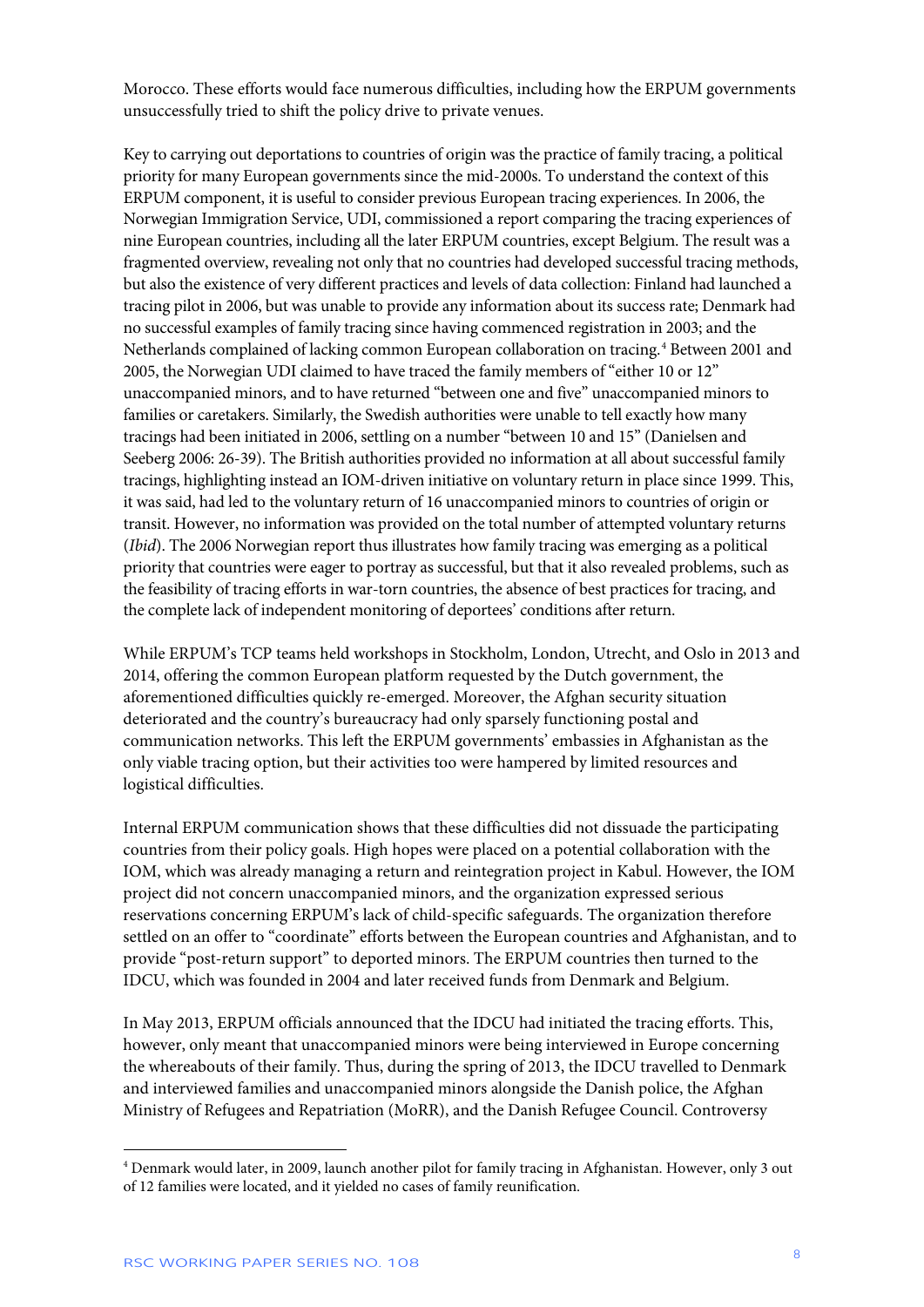ensued when the IDCU failed to inform the interviewees, the Danish police, and the Danish Refugee Council, that it not only recorded the interviews with the asylum seekers, but also sent the information back to the Afghan authorities (Lemberg-Pedersen 2013).<sup>[5](#page-9-0)</sup> The tracing efforts took another turn for the worse when the Taliban attacked the IOM Mission compound in Kabul in June 2013, killing several security guards and seriously wounding an Italian staff member. After an internal review the IOM decided to withdraw from all ERPUM activities and in January 2014 the IDCU also ceased its activities for security reasons.<sup>[6](#page-9-1)</sup> While ERPUM itself describes its tracing efforts as "reasonably successful", the fact remains that only 34 out of 148 Afghan families were eventually traced and that no children were returned to their families. Out of the 34 cases, one family was deceased; 14 families had their identity confirmed, but could not be traced; the unaccompanied minors provided false information in 24 cases; and in 75 cases, the tracing efforts yielded no results whatsoever (ERPUM 2014: 41).

The focus on family tracing had the effect of downplaying another, more controversial, pilot component, namely reception facilities in countries of origin. Tracing difficulties highlight the risk that children can be forced into longer stays in reception facilities, since the existence of such facilities increase the likelihood that European states initiate deportations even when children's families have not been found.

In order to justify the reception component of ERPUM, officials and politicians made several references to successful Dutch experiences with third country reception facilities for unaccompanied minors (ECRE 2011; Danish L37 Proposal 2010). Thus, ERPUM (2012) claimed that "Dutch experiences from Angola … show that there is almost always a family or close relative in the country of origin who is willing and able to welcome the minor once contact has been established and a decision for return is settled." The Netherlands had in fact operated two orphanages in Angola and the Democratic Republic of Congo (DRC), named Mulemba and Don Bosco, but the hopeful ERPUM claims did not reflect the actual lessons learned: UNICEF Netherlands has documented that no children were in fact returned to the Don Bosco facility and that only one child was returned to Mulemba, remaining there only for a few days, while five others were picked up at the airport by alleged family members (UNICEF Netherlands 2012: 47-9).

This notwithstanding, ERPUM delegations travelled to Kabul in order to identify buildings which could be as reception centers. Their sights fell on Jangalak, the IOM's Refugee Reception Center, where voluntary returnees were housed for up to two weeks. The ERPUM plan was apparently simply to devote the second floor of the building to child deportees, while the first floor would continue to receive adult and family deportees. However, part of a larger industrial complex originally built by the Soviets, the building had recently been squatted in by IDPs and then functioned as a mental health facility for drug addicts (Schuster, 2013: 16). For these and other reasons, the UNHCR and UNICEF found the site unsuitable for children.

ERPUM thereafter tried to tone down the reception component, claiming that it would merely function as a temporary facility where unaccompanied minors could be placed for short periods of time until their families were found. This framing, though, simply reverted to the assumption of successful tracing, despite ample evidence to the contrary. Thus, when no tracing is possible (represented by more than three-quarters of ERPUM's own test cases), the facilities would turn into quasi-permanent detention centers for unaccompanied minors until they became adults.

<span id="page-9-0"></span><sup>&</sup>lt;sup>5</sup> This happened during the first two days of interviews, whereafter interviewees were asked for consent to share their information. By then, however, it was too late for those already interviewed.

<span id="page-9-1"></span><sup>6</sup> Family tracing efforts in Iraq were much more limited, but before this component was discontinued, 5 families were confirmed as no longer living in the region, 3 out of 9 relatives were traced, and no children were successfully reunited with their families.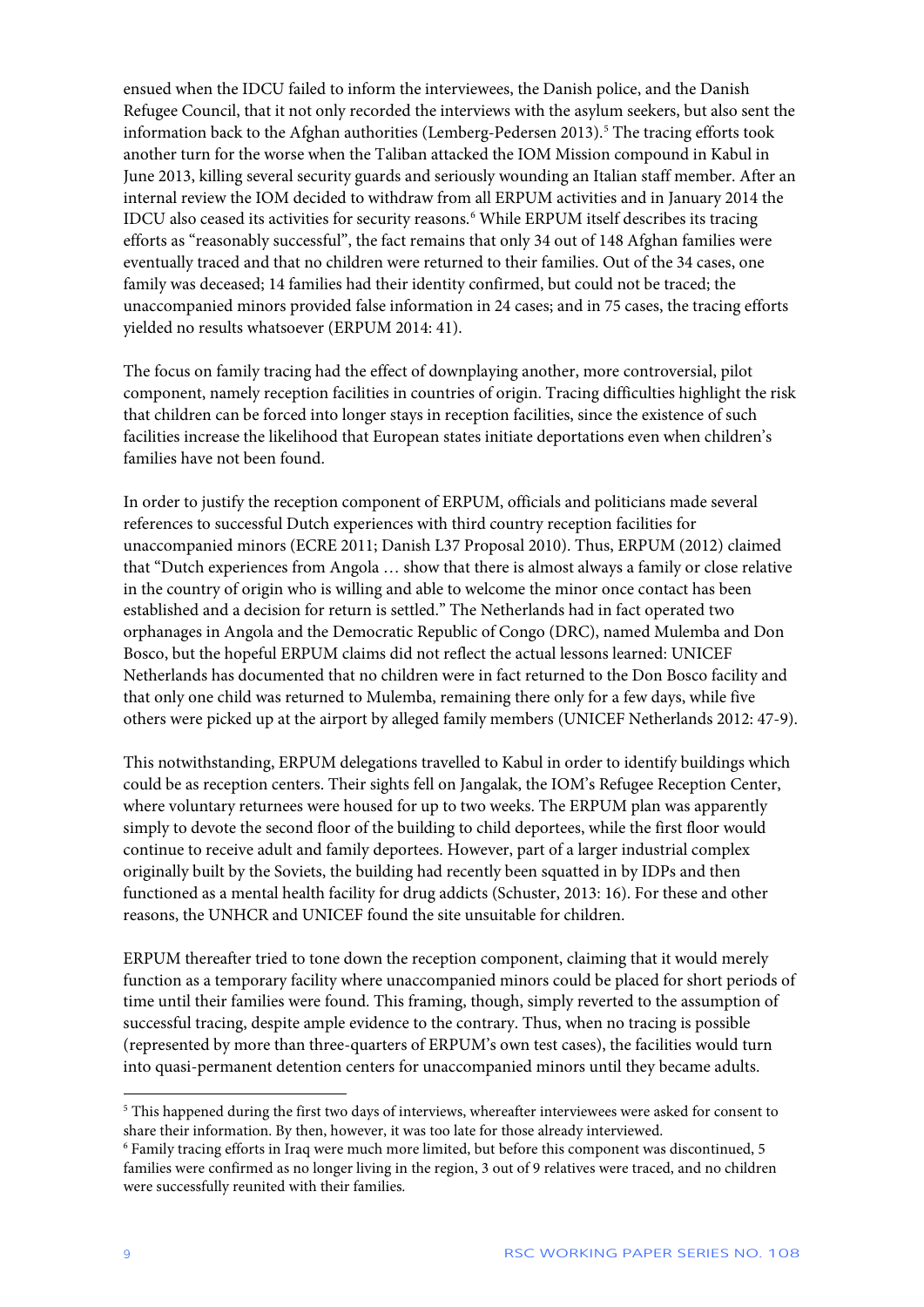These prospects generate pressing questions, none of which have been addressed by the pilot, such as host countries' responsibility for the facilities, independent post-return monitoring, the availability of welfare and support, the lack of individual assessment of children's cases, the transition from childhood to so-called aged-out minors and associated safeguards, and security arrangements for the facilities.[7](#page-10-0)

A further and fundamental problem was that individual European countries seemed to interpret the function of the reception component differently. While officials and ministers from the ERPUM countries repeatedly emphasized the importance of reception facilities, in 2012 an ERPUM spokeswoman assured British media that "We are not discussing care centers" and that unaccompanied minors would only be sent back if "a welcoming family" could be traced (Brothers 2012). Yet, 11 months later, during a parliamentary consultation about ERPUM, the Danish Minister of Justice, Morten Bødskov, not only gave the clear impression that reception facilities were still being pursued, he also indicated that Denmark was considering sending children back to them, even if tracing efforts had not been concluded.

Confusion increased, when Migrationsverket issued a Circular Letter in December 2013 (Rättsligt ställningstagande) concerning the effectuation of decisions concerning unaccompanied minors, stating: "During the examination of reception conditions [in the country of origin], the possibility of institutional placement or the like [of the child], must not be addressed until the option of tracing the child's parents have been exhausted" (Migrationsverket 2013: 2).<sup>[8](#page-10-1)</sup> Not providing any condition that tracing had to be successfully exhausted, these guidelines, however, both differed from the Danish line, and contradicted the previous assurances made by ERPUM, coordinated by Sweden, that returns would require "a welcoming family".

ERPUM's difficulties with its tracing and detention components connect to a fundamental problem also underscored in the Norwegian 2006 report, namely that:

*UMAs [unaccompanied minor asylum seekers] have reason to believe that a positive result of the family tracing work is likely to cause a negative result for the asylum claim. This may also lead to suspicion, or confirm existing suspicion, that offers from the immigration authorities to help trace the parents or caregivers form part of the asylum case.*

Unsurprisingly, unaccompanied minors turn out to be unwilling to provide information leading to their own deportation, perceiving a 'grey zone' between caseworkers' efforts to trace families and their assessment of asylum cases (Danielsen and Seeberg, 2006: 40).<sup>[9](#page-10-2)</sup> ERPUM also noted inherent difficulties with countering minors' negative perceptions, but found this to be "unavoidable", given the pilot's fundamental goal of enforcing effective immigration controls (ERPUM 2014).

The problematic implications of this ERPUM goal were also evident in another project component called "Returned children tell their story", featured in the 2010 Grant Application: child deportees

<span id="page-10-0"></span><sup>7</sup> The plight of aged-out minors is a pressing issue of great importance, which this working paper is unable to engage with due to space constraints. It is intimately connected with states' policies on temporary stay, the problems with age assessment procedures and legal guardianship as well as the practice increasingly deployed by states, whereby forced deportation procedures to countries such as Afghanistan are begun as soon as minors become adults. For an overview and discussion of the future and wellbeing of young migrants in Europe, see Chase and Allsopp, 2013.

<span id="page-10-1"></span><sup>8</sup> Author's translation.

<span id="page-10-2"></span><sup>9</sup> This dilemma is one reason why the International Social Services (ISS) or the International Committee of the Red Cross (ICRC) offer tracing to asylum seekers independently of governments, on the grounds that tracing has to be voluntary on the part of the asylum seeker.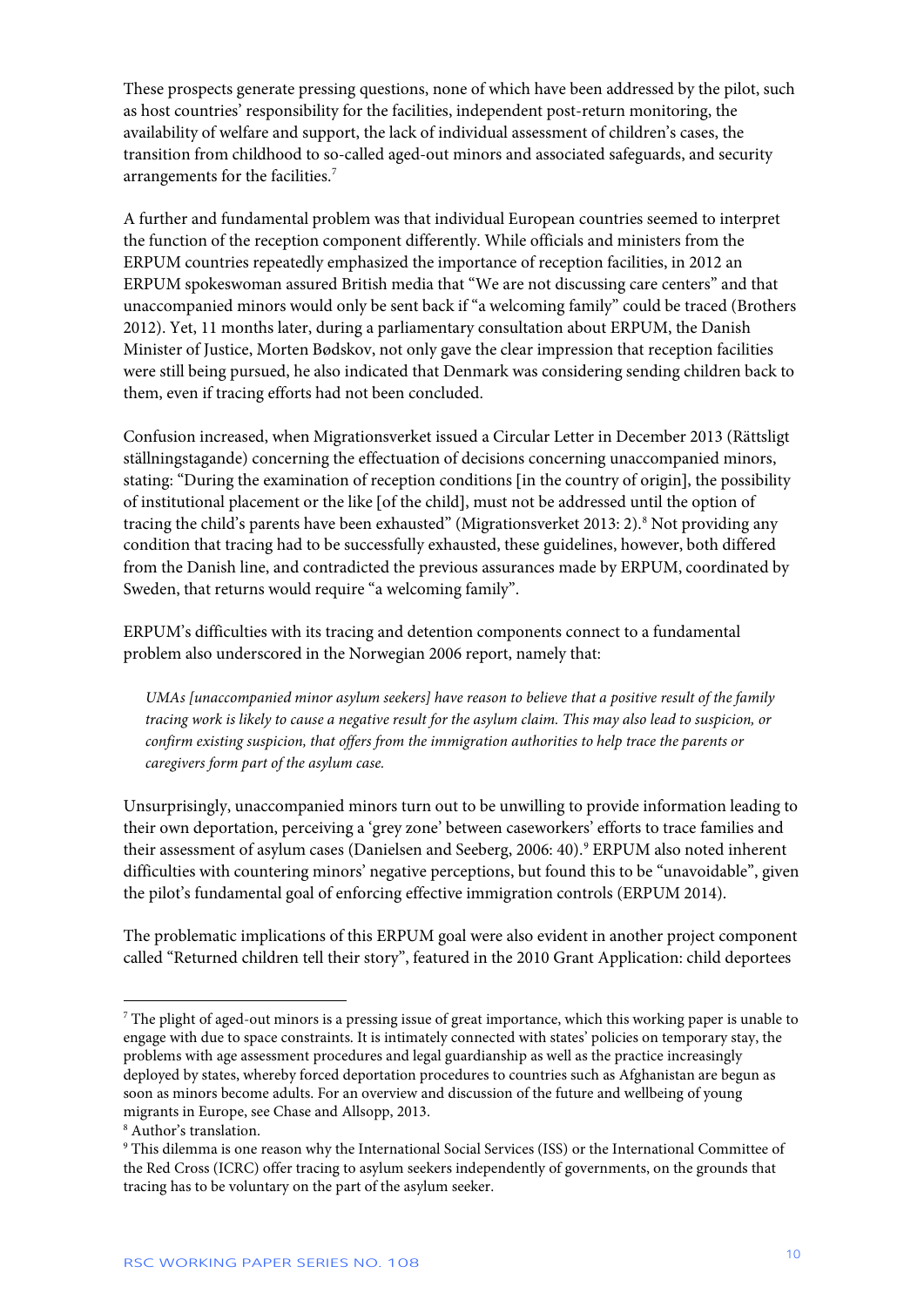were to be recorded on camera telling their stories of having been successfully reunited with their families and reintegrated in Afghanistan via ERPUM. In the 2010 Application, these video clips were explicitly framed as "motivational tools" to be used by ERPUM caseworkers to persuade other children to return voluntarily. This component raised serious questions about the intended use of already-deported children as a means to the end of persuading yet more children to return. But the video component did not fare well: the 2010 Grant Application envisioned that these video clips would be put into production in April 2011 and be completed by September 2011, but as it turned out ERPUM failed to produce a single clip.<sup>[10](#page-11-1)</sup>

The ERPUM countries then turned to other ways of counteracting the children's non-compliance. This included giving "regular and persistent encouragement" to the unaccompanied minor to "make the right choice" and leave Europe, and the placement of "return counselors" in reception centers, in order to motivate unaccompanied minors to accept assisted voluntarily return. A similar tool used by Norwegian and Swedish immigration officials was dubbed 'Motivational Interviewing' (MI). It emphasizes how caseworkers must make the child realize that remaining in the ERPUM country is not an option, that tracing is in his/her best interest, and that the negative implications of non-compliance with the authorities must be made clear (ERPUM 2014: 38). ERPUM's use of MI, however, did not yield any results.

## <span id="page-11-0"></span>**6 National legal reforms and the return agenda**

Even if unsuccessful in several ways, ERPUM did have the effect of boosting the return agenda in several of the involved countries, indirectly facilitating national legal reforms aligned with the Returns Directive. However, important precedents to ERPUM also existed. Predating ERPUM, the 2000 legal reform of the Dutch Aliens Act's Article 3.56(1)(c) introduced a reference to the concept of return to reception facilities in countries of origin:

*The residence permit for unaccompanied minors may only be granted to aliens who are unaccompanied and who are underage. The unaccompanied minor must furthermore meet the conditions that (a) he or she cannot support himself or herself independently in the country of origin or (b) in another country where he or she could reasonably go to and that (c) adequate reception, by local standards, is absent in the country of origin or another country where he or she could reasonably go to.[11](#page-11-2)*

This reform paved the way for the aforementioned Dutch attempts to deport unaccompanied minors to reception facilities in Angola and Congo from 2004 and onwards. This Dutch policy attracted interest and arguably inspired the EU's 2008 Returns Directive.

Thus, the Directive's Article 10.2, states that "Before removing an unaccompanied minor from the territory of a Member State, the authorities of that Member State shall be satisfied that he or she will be returned to a member of his or her family, a nominated guardian or adequate reception facilities in the State of return." The Returns Directive was crucial in lifting the UMA return agenda to the supranational level, since it granted individual member states a valuable instrument for facilitating legal reforms. Sure enough, its introduction spurred similar developments across Europe.

<span id="page-11-1"></span><sup>&</sup>lt;sup>10</sup> The video component was abandoned for the ERPUM Grant Application in 2012, and completely left out of ERPUM's May 2014 report.

<span id="page-11-2"></span><sup>&</sup>lt;sup>11</sup> Author's translation.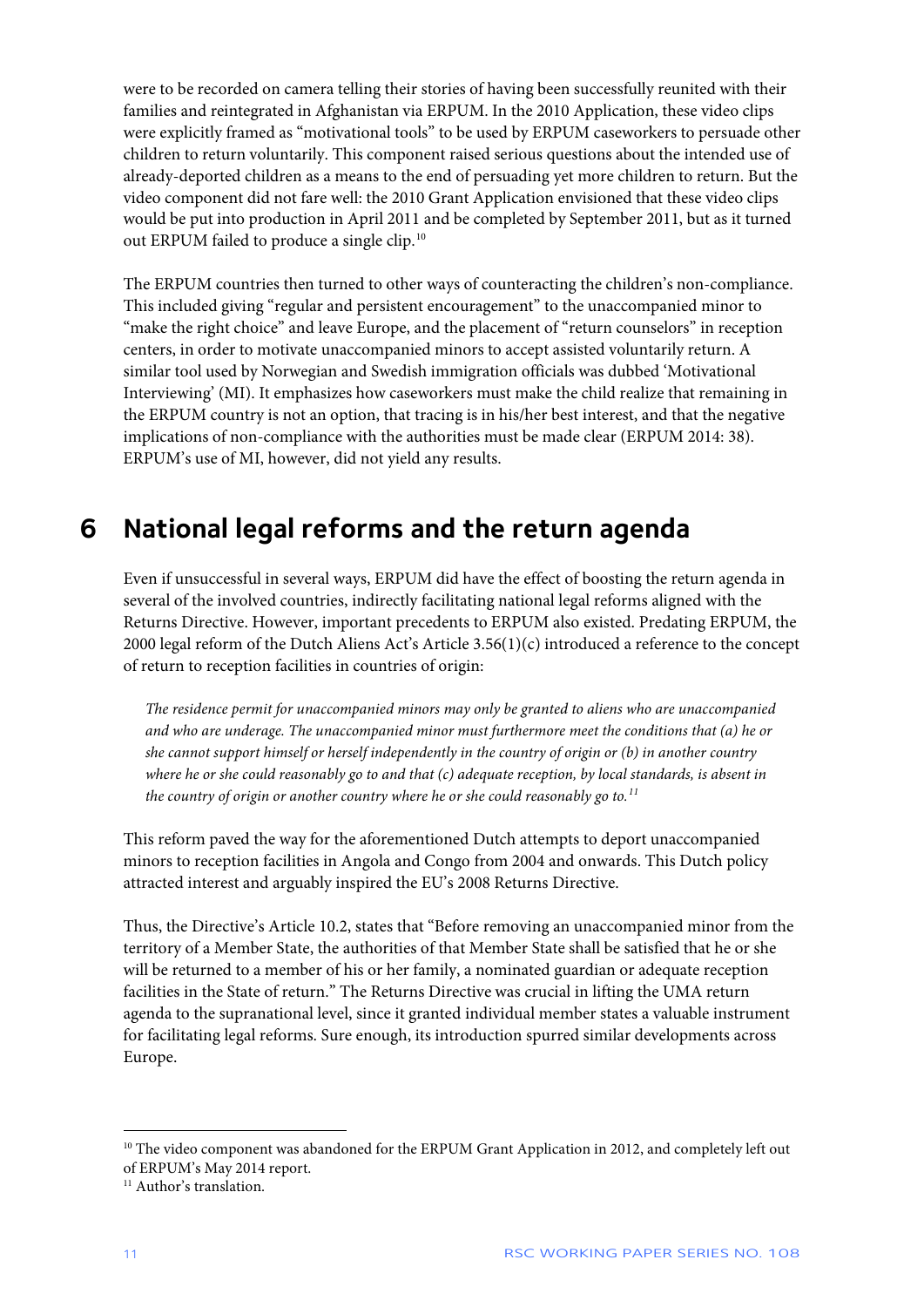

**Figure 1: Timeline of developments relating to ERPUM, 2009-2010**

On February 5, 2009, the Swedish Moderate Party-led government, together with the Green Party, gave a special investigator the task of formulating a Swedish position to how the EU's Returns Directive could be implemented. This resulted in Proposition 2011/12:60, which added a new clause – §3a – to the Swedish Aliens Act (2005:716), the main components of which had been clarified through a governmental Circular Letter to Migrationsverket on December 17, 2009. The Letter instructed Migrationsverket to "work towards setting up an organized reception in the countries of origin of unaccompanied minors, who must return due to a legally binding decision on rejection and return" (Swedish Department of Justice, December 17, 2009). At this point, the tale of Dutch return experiences in Africa was, although misrepresenting the facts, circulating within the Swedish bureaucracy.

It was not until 2012 that the legal reform 2012:219 finally transposed the much-debated Returns Directive into the Swedish Aliens Act. Notably, this occurred more than a year after ERPUM had been launched. After the revision the Swedish §3a stated:

*A decision on the expulsion of an unaccompanied minor may not be enforced unless the executive authority is satisfied that the child will be received by a family member, an appointed guardian or a reception unit well suited for taking care of children. (Swedish Aliens Act, Chapter 12, §3a)*

The new §3a mirrored the agenda promoted by the Returns Directive by introducing the aforementioned family/guardian/reception disjunction. Swedish debate quickly turned to the prospect that this revision would legitimize the forced return of children. While ERPUM had made ambiguous statements regarding this, British, Danish, and Norwegian politicians had publicly supported such a practice. Apparently unaware of the political controversy surrounding the question, Swedish police also interpreted the legal reform as mandating forced returns to reception facilities. Thus, current educational material for police recruits states that: "It is primarily the parents which must receive the child [but in] those cases where this is not possible, grandparents or adult siblings can act in their place. If there are no relatives available, the child can be forced to go to an orphanage" (Ghazinour et al. 2014).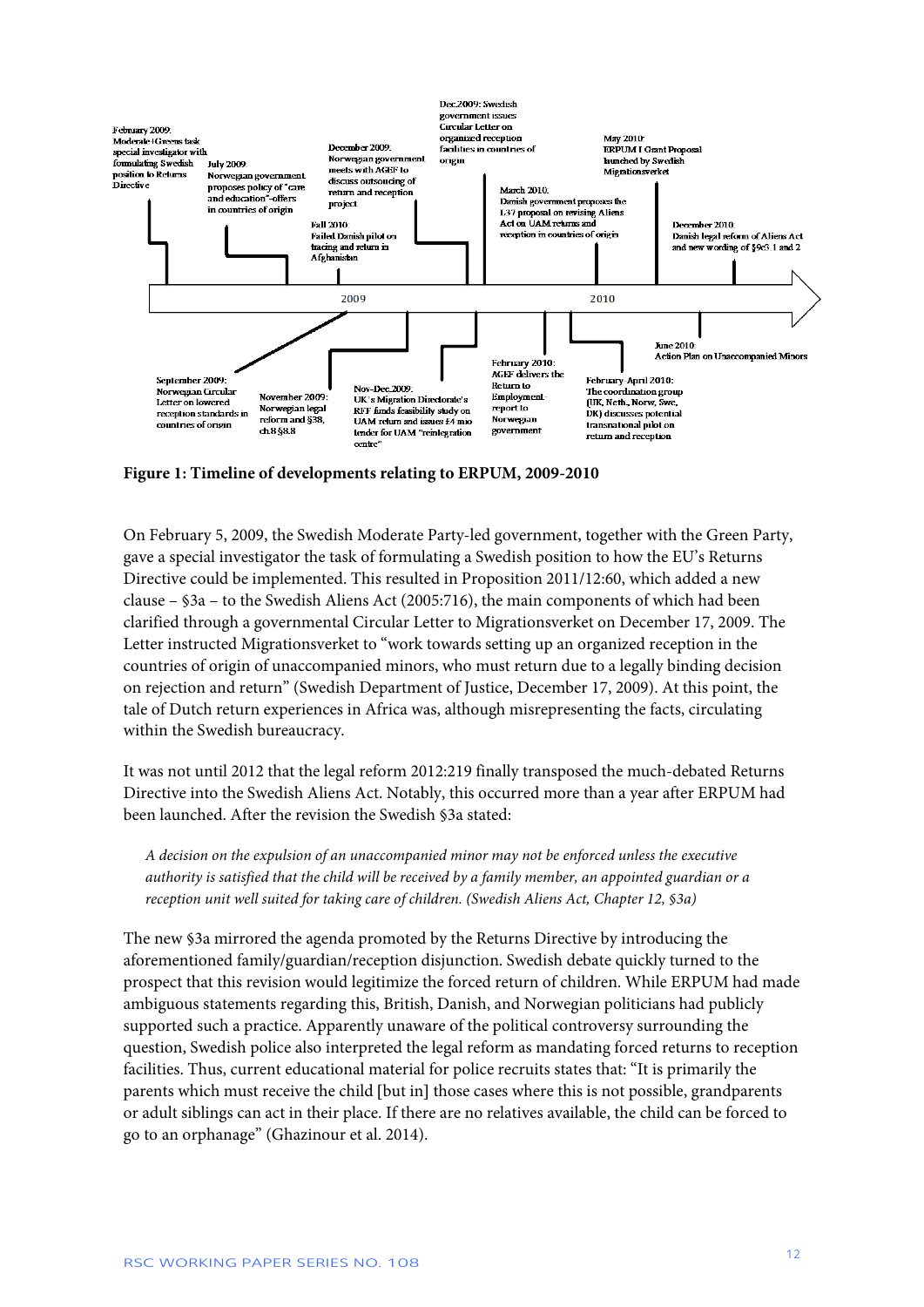In Norway, in July 2009, the Stoltenberg government launched a policy proposal aimed at reducing the arrivals of unaccompanied minors and achieving "faster, more and longer lasting returns" by constructing "care and educational" offers in countries of origin (Norwegian Government, October 13, 2009). UDI asked the Ministry of Work and Inclusion to lower the threshold for "satisfying and justifiable care situations" and in September 2009, the Ministry issued a Circular Letter with the new and lowered standards, including the forced return of children to extended family even if they had not been in a caretaker position before the child had emigrated.

The Ministry also suggested that "returns to 'care facilities' under the control of the authorities in the country of origin should be evaluated systematically" (Norwegian Department for Work and Inclusion, September 3, 2009), signifying an intention that facilities could be an administrative option available for cases deemed equivalent by UDI. The Circular Letter, however, still stated, that "the question of what can be considered justifiable care in the applicants' country of origin must rely on a best interests determination in each concrete case." Shortly after, a legal reform of the Norwegian Aliens Act introduced § 38, ch.8 §8.8, which states:

*Unaccompanied minor asylum seekers, who have turned 16 years old at the time of the final decision, and who have no other reason to stay other than the fact that Norwegian authorities consider the applicant to be without proper care in the case of return, can be granted stay...until they turn 18 years of age. (Norwegian Aliens Act 2009)[12](#page-13-0)*

The reform signaled a radical break with Norwegian policies on unaccompanied minors. The previous 1988 Norwegian Aliens Act's §27 on expulsion and deportation did not explicitly deal with returns of unaccompanied minors, but Chapter 3, §§8,3 and 15 stated that "strong humanitarian considerations" could justify residence permits and protection against *refoulement* to areas where aliens might fear persecution or inhumane treatment (Norwegian Aliens Act 1988). In the preliminary works to the legislation, the *Fremmedlovutvalget* only considered the case of unaccompanied minors in the context of Vietnamese boat refugees arriving in Norway, but still stated that while foreigners on the one hand had no legal claim to enter Norway, on the other hand, Norway had a moral responsibility to help those children actually in the country.

Treading carefully, the Commission had said that deportation procedures for children could therefore be launched, but that decisions made by child protection authorities should form part of the deliberative basis concerning whether deportation procedures should be initiated (Preliminary works to the Norwegian Aliens Act 1988: 36, 66). While the 1988 Aliens Act therefore had gaps concerning explicit provisions on unaccompanied minors, remedied by the legal revision in 2009 and Norway's subsequent participation in the ERPUM pilot, these events also facilitated new, lowered safeguards allowing administrative deportation procedures targeting unaccompanied minors. Then, in August 2010, a Memorandum of Understanding (MoU) was signed between Norway, Afghanistan and the UNHCR, which would be highlighted by ERPUM as a model for the pilot's own negotiations. Norway quickly began to deport adults, families and so-called 'aged out minors' to the Janga Lak shelter in Kabul, which was under the jurisdiction of the MoRR.

In the UK the return agenda was also gaining pace. In late 2009, the UKBA, alongside the Department for International Development (DFID), the Ministry of Justice (MoJ) and the Foreign and Commonwealth Office's (FCO) Migration Directorate worked to establish reception facilities for unaccompanied minor deportees, focusing on Afghanistan in particular. In December 2009, the Migration Directorate released a redacted document stating that its Returns and Reintegration Fund (RFF) was funding a so-called "feasibility study" concerned with the "the viabilities and options for the return" of unaccompanied asylum-seeking children "to a small number of Asian

1

<span id="page-13-0"></span><sup>12</sup> Author's translation.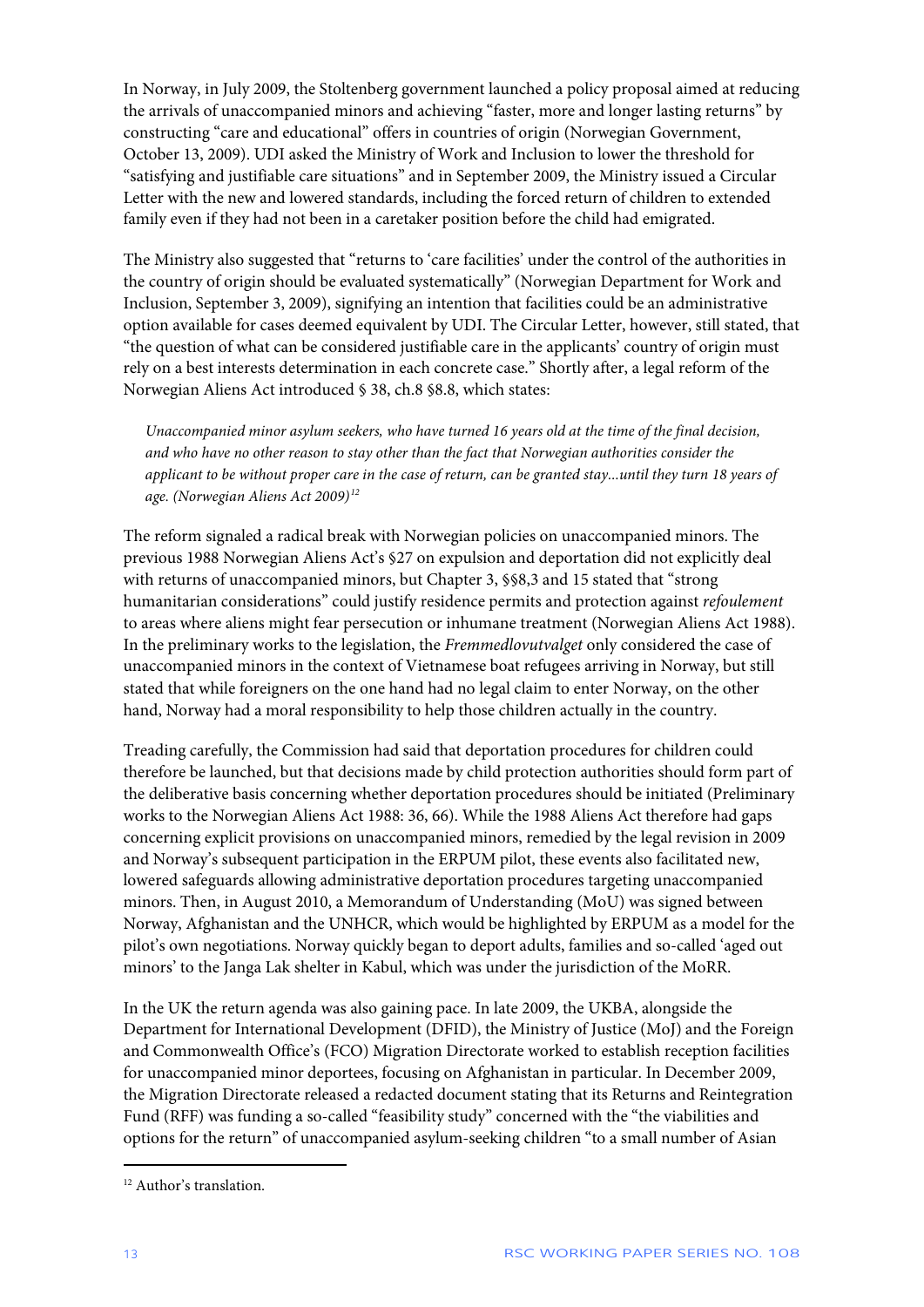countries" (FCO, December 12, 2009). As part of this study, the RFF had issued a contract tender worth £4 million in order to attract bids from to build a "reintegration center" in Kabul to which 12 Afghan children could be deported every month (Channel 4 News 2010). The existence of adequate reception facilities in countries of origin was assumed to be in line with the Returns Directive and Section 55 in the UK's Borders, Citizenship and Immigration Act, so that unaccompanied Afghan minors would be unable to extend their stay through discretionary leave.

In Denmark in the spring of 2010, the Liberal-Conservative government, supported by the Danish Peoples Party, agreed on proposing L37, a reform of the Aliens Act inspired by the Returns Directive. In the fall, a public hearing process was launched, but despite unanimous criticism from child protection, humanitarian, and refugee organizations, the government did not change the proposed revision (Danish Committee for Aliens and Integration Policy 2011).

Before the legal reform, the Danish Aliens Act stated that a residence permit could be issued to an unaccompanied alien, "if there is reason to assume that in cases other than [persecution and *refoulement*] the alien will in fact be placed in an emergency upon a return to his country of origin" (Danish Aliens Act 2009). This wording therefore acknowledged the possibility that returned minors could experience emergencies beyond those of persecution and *refoulement*, barring Denmark from forcibly returning them. By comparison, the 2010 reform altered the wording of §9c3.2 to say that a residence permit could be issued to:

*An unaccompanied alien under the age of 18 whose application for a residence permit under section 7 has been refused if there is no reason to assume that the alien will be without any family network or without any possibility of staying at a reception and care centre and will in fact be placed in an emergency situation upon a return to his country of origin or former country of residence. The residence permit cannot be renewed beyond the alien's 18th birthday. (Danish Aliens Act 2013)*

As in the other ERPUM countries, the new Danish amendment emulated the Returns Directive with the carefully phrased disjunction stating that even if neither family networks nor legal guardianship existed, unaccompanied minors could still be deported – to reception facilities. Crucially, this rewording canceled out the previous legislation's acknowledgment that potential child emergency situations beyond those of persecution and *refoulement* could justify granting extended stay to unaccompanied minors: now, all unaccompanied minors returned to reception facilities could, simply by virtue of having arrived at them, be barred from meeting the new, lowered threshold for emergencies.

In Belgium, during a July 2012 interview with a newspaper, the State Secretary for Migration and Asylum, Maggie De Block, from the Flemish liberal party Open VLD,<sup>[13](#page-14-0)</sup> stated that the Belgian Foreigner's Office, the reception centers and the Guardianship Service had been observing ERPUM for a while, with a view to joining the pilot (De Standaard, July 9, 2012). There were also reports that Belgium had received  $\epsilon$ 1 million from the EC to prepare the country for full participation in ERPUM (European Parliamentary Question, July 10, 2012). Notably, the Belgian process of observing ERPUM coincided with the legal reform of the Belgian Aliens Act on January 19, 2012, which replaced the Aliens Act from November 15, 1980. Hereafter, the new Article 74/16 §2 stated that the responsible Minister must ensure that children will benefit from being returned, based on assessments of the child's needs, age, and autonomy. The new law stipulated that this requires:

1. That there is no risk of human trafficking and trafficking in human beings, and;

<span id="page-14-0"></span> $13$  Open VLD was part of the Di Rupo government, alongside the Social Democrats (sp.a/PS) and the Christian Democrats (CD&V/cdh).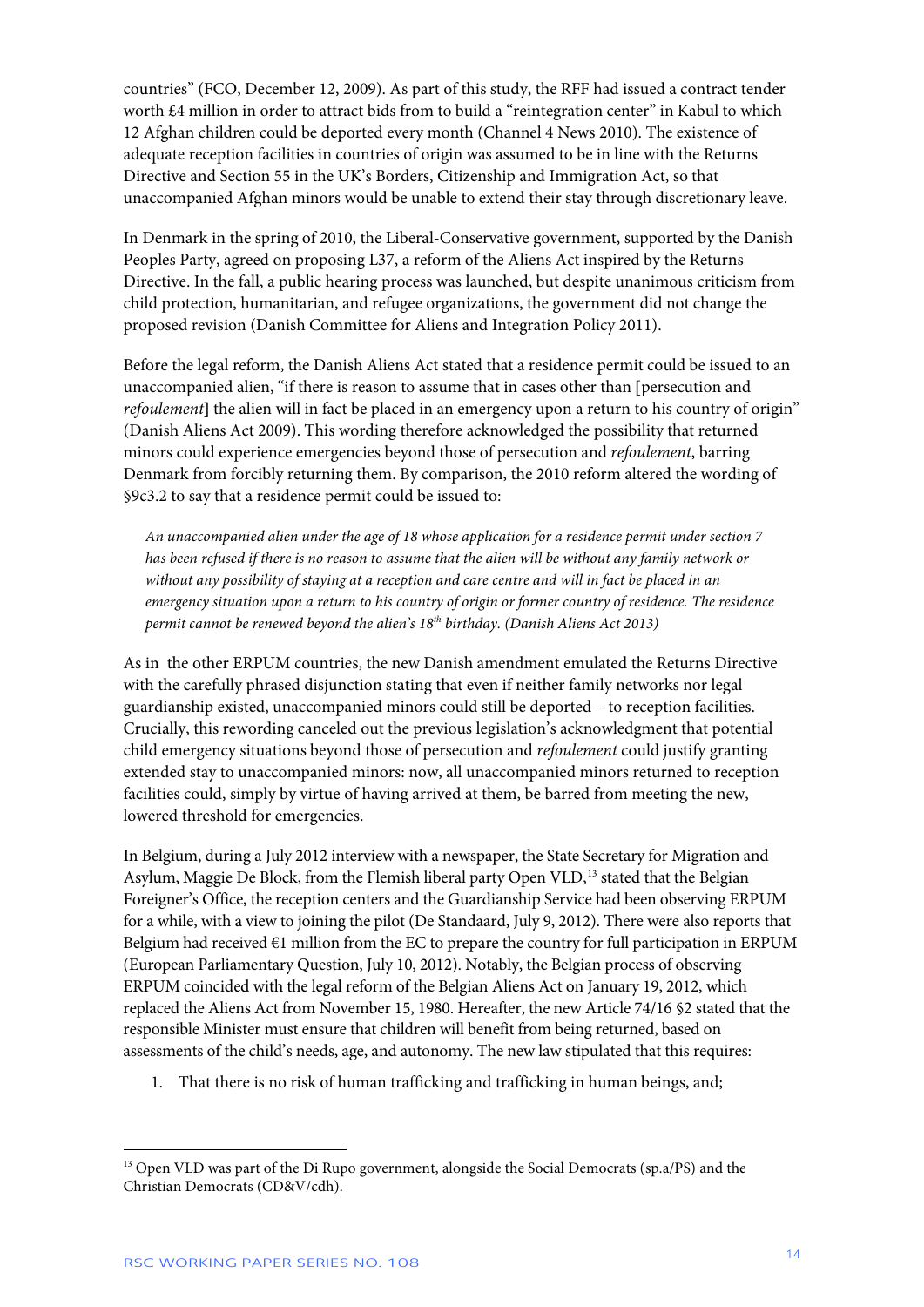- 2. That the family situation is likely to enable the welcoming back of the minor and that a return to a parent or family member is desirable and appropriate based on the ability of the family to assist, educate, and to protect the child;
- 3. That the accommodation is suitable and that it is in the best interests of the child to be placed in this structure on his return to his country of origin or the country where he is allowed to stay (Belgian Aliens Act, Revision of January 17, 2012 Art. 74/16 §2).

While it is clear that the various national legal reforms represent attempts to transpose the Returns Directive, the national interpretations of these priorities remain unclear. At different times, ERPUM has argued that children could be forcibly returned, and at other times denied this. And while the Belgian authorities provided public assurances against forced returns of unaccompanied minors, the Swedish police and UK, Danish, Dutch, and Norwegian officials have, by contrast, condoned such deportation procedures.

Three points can be derived from these inconsistent statements. Firstly, that the ERPUM pilot was much less of a unifying platform than indicated by its own discourses since the participating countries used it for national policy promotion. Secondly, the ERPUM-induced legal reforms took place within different national legal frameworks and resulted in different provisions concerning the best interest of the child. And thirdly, despite repeated criticism from the CRC Committee, humanitarian, and child protection organizations, the ERPUM governments seemed to pay little attention to issues around determining the best interests of the children.



**Figure 2: Timeline of ERPUM-related events 2000-2014**

### <span id="page-15-0"></span>**7 Political debates and public scrutiny of ERPUM**

Public discussion of ERPUM has been fragmented, suffering from missing communication and flawed assumptions. Oftentimes, there seems to have been little coordination between the various ERPUM governments, leading to confusion about key components of the pilot, the actors involved, and future policy perspectives. The resulting informational gap between authorities and civil society has, however, had the effect of immunizing ERPUM from critique. A closer look at the media discourses in the ERPUM countries is therefore warranted.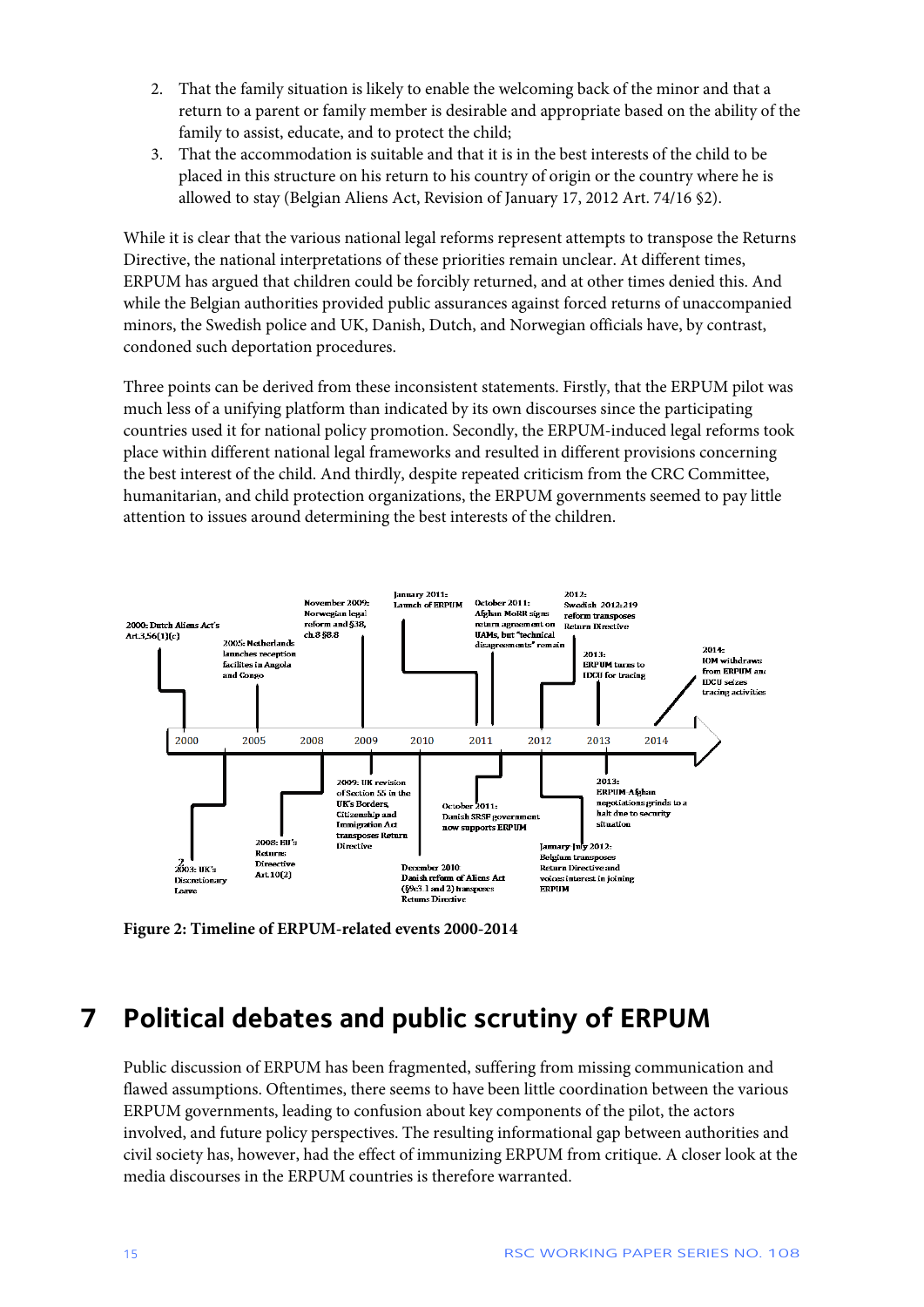Compared to the other ERPUM countries, it is remarkable that almost all of public debate about the pilot has taken place in Sweden, especially given *Migrationsverket's* role as ERPUM coordinator, and the sweeping reform of §3a in 2012. While several NGOs such as Save the Children and SOS against Racism picked up on the developments during 2012, major news outlets still produced virtually no items on the pilot, and the few that mentioned it did not refer to critique leveled against it.

By contrast, debate arose much earlier in the UK, when, in June 2010, a television network obtained FCO documents outlining the UK plans to fund a "reintegration centre" in Kabul. The news sparked protests from child protection organizations, Human Rights Watch, and Amnesty International, leading to headlines such as "Britain to deport 12 child asylum seekers a month to Afghanistan" (The Telegraph, June 8, 2010). The Minister of Immigration, Damian Green, then entered the fray to calm the troubled waters. Yet, unable to deny the existence of these plans, he ended up all but confirming the existence of a transnational bureaucratic network, predating ERPUM, working to carry out child deportations to Afghanistan:

*No-one should be encouraging children to make dangerous journeys across the world. Therefore we are looking to work with other European countries, such as Norway, and valued international partners, such as UNICEF, as well as the Afghan government, to find ways to help these young men in their home countries and to return those who are in the UK safely to their home nations with appropriate support once they arrive. (Channel 4 News, June 8, 2010)*

Presumably, Green's statement was an attempt to legitimize the return agenda, but unfortunately, UNICEF immediately denied any involvement with the project, instead urging the authorities to factor in the best interests of each child and the fragile security situation in Afghanistan.

Despite Green's unfortunate reference to UNICEF, and the fierce criticism leveled against the government, the UK government not only continued the FCO's feasibility study, but only a few months later, increased its efforts to conclude a child readmission agreement with the Afghan authorities. This went undetected by the British media until almost one year later, when, under the headline "UK 'may return Afghan asylum children next year'", the BBC reported that the government was now working alongside Sweden, Norway and the Netherlands in the ERPUM pilot. The level of ambitions had also increased: deportations would be operational by 2012, and it was hoped that by 2014, a hundred children would be administratively deported annually (BBC Online November 24, 2011).

Questioned by British reporters in November 2011, an ERPUM official defended the project by claiming that the IOM would conduct the returns. In a repeat performance, though, this claim was immediately denied by a spokesperson, who stressed that the "IOM is not and will not be involved with the return of unaccompanied minors under the ERPUM project" (BBC Online 24 November 2011). Worse still, from the ERPUM perspective, the same news item also featured an Afghan MoRR official who opposed the plans even more categorically: "We don't support the repatriation of children because a lot of them left at an early age so we are not sure we can find their parents or relatives…They could fall into the hands of drug addicts, Taliban or criminal gangs."

In 2011, debates also surfaced in Norway when a radio station informed its listeners that "Norway is negotiating on [*sic*] return of asylum children to Afghanistan" alongside Sweden, Denmark, the United Kingdom, and the Netherlands (NRK 20 November 2011). State Secretary Lønseth then announced an agreement with the Afghan authorities "on the establishment of a center, which will receive minor asylum seekers, who do not have a need for protection, and who will be met by caretakers they do not already know" (Rb.no 20 November 2011). Although he was uncertain of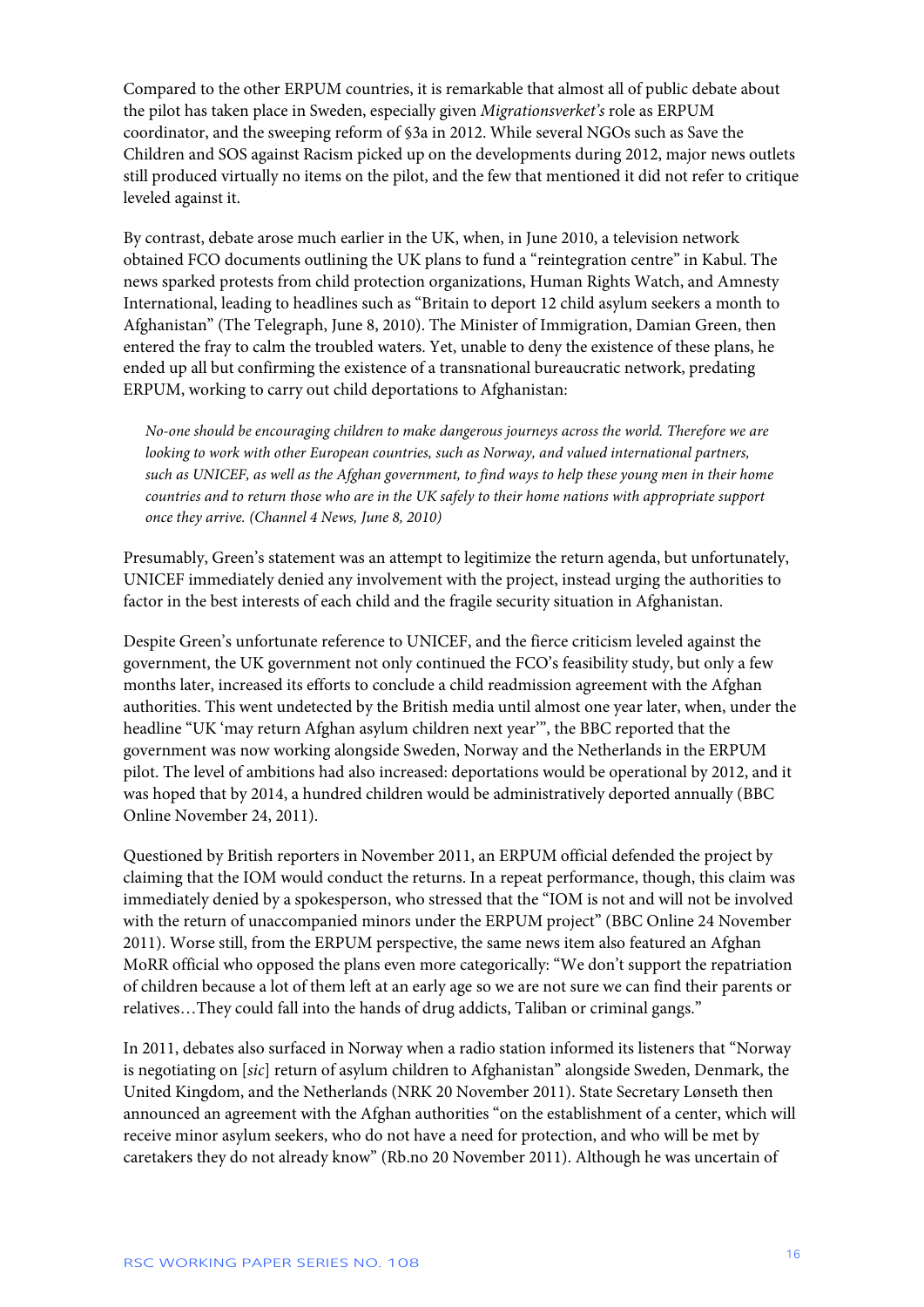the launch date, Lønseth projected that 200 unaccompanied minors could be accommodated there, and even saw possibilities for expanding this number.

But Lønseth's announcement was contested by Save the Children Norway, who stated that the plans had nothing to do with the best interests of children, and everything to do with the government's concerns over regulating immigration. Lønseth tried to counter their arguments, first by referencing the erroneous tale of positive Dutch experiences from Congo and Angola, and second by saying that potential deportees would be safe in Afghanistan, with the qualification that "it is not such [*sic*] that asylum seekers cannot be returned to a place, just because it is not as safe as Norway." In January 2012 Save the Children reiterated their position that "Children are sent back to the world's most dangerous country" adding that ERPUM constituted "experimenting with children's lives" (Save the Children Norway, 5 January 2012).

In Denmark, the first public discussion of the return of unaccompanied minors to Afghanistan occurred in 2010 in response to L37. The idea of "orphanages" for Afghan refugee children was launched in a media campaign, but no reference was made to ERPUM. Instead, the idea was framed as having been fostered by the Danish government itself, and media outlets even described then-Minister of Integration, Birthe Rønn Hornbech, as its "chief architect" (Berlingske Tidende, 10 November 2010). The Danish government argued that Denmark could save up to DKR 75 million per year on expenses associated with housing the children in Danish asylum centres; that the Afghan orphanages would have decent and defensible standards and offer educational internships; and even that a prolonged stay in the facilities could be good for children by helping them to find their footing after deportation.

A further argument voiced by Rønn Hornbech was that plans for reception facilities could be modelled on existing Red Cross/Red Half Crescent orphanages in Afghanistan. However, in a situation remarkably similar to the British debate, Danish Red Cross immediately denied operating any such orphanages and even claimed to have informed the Minister of this the day before she used the claim to push the new law through parliament. This created media headlines such as "Birthe Rønn caught in misinformation about asylum children" and "Rønn expedites investigation into own lie" (Politiken, 17 December 2010). Opposition politicians argued that the legal reform had been voted through on flawed presumptions, while government politicians anonymously told reporters that the ministerial error was caused by civil servant misinformation. The legal revision, however, remained.

After the 2011 elections, the former opposition then formed a new government, consisting of a coalition of socialists, social democrats, and social liberals. In opposition, these parties had been extremely critical of ERPUM and the processes leading up to the Danish legal reform, so it seemed only a matter of time before Denmark would withdraw from ERPUM altogether. Reaffirming this, civil servants gave Danish NGOs the impression that Denmark was no longer involved in the plans. The surprise was therefore great when, during an early 2012 Parliamentary Committee session, the new Minister of Justice, Morten Bødskov (S), said that Denmark was considering joining ERPUM as a core member. He also said that IOM had offered its expertise on deportations to the pilot, apparently unaware of IOM's rejection of this during the British controversy a full year earlier (Danish Committee for Aliens and Integration Policy 2012). During the session Bødskov also explicated the rationale behind the narrowed scope of emergency in the new §9c3.2:

*Let there be no doubt that unaccompanied minors is a particularly vulnerable group. This is also why the Aliens Act contains a particular set of rules designed for those, who might be placed in a real emergency, if they return to their country of origin… But children, who are given the opportunity of staying in a reception and care center, will not be placed in such an actual emergency exactly because they can stay in the center with access to care and reintegration-support. (Ibid: 2)*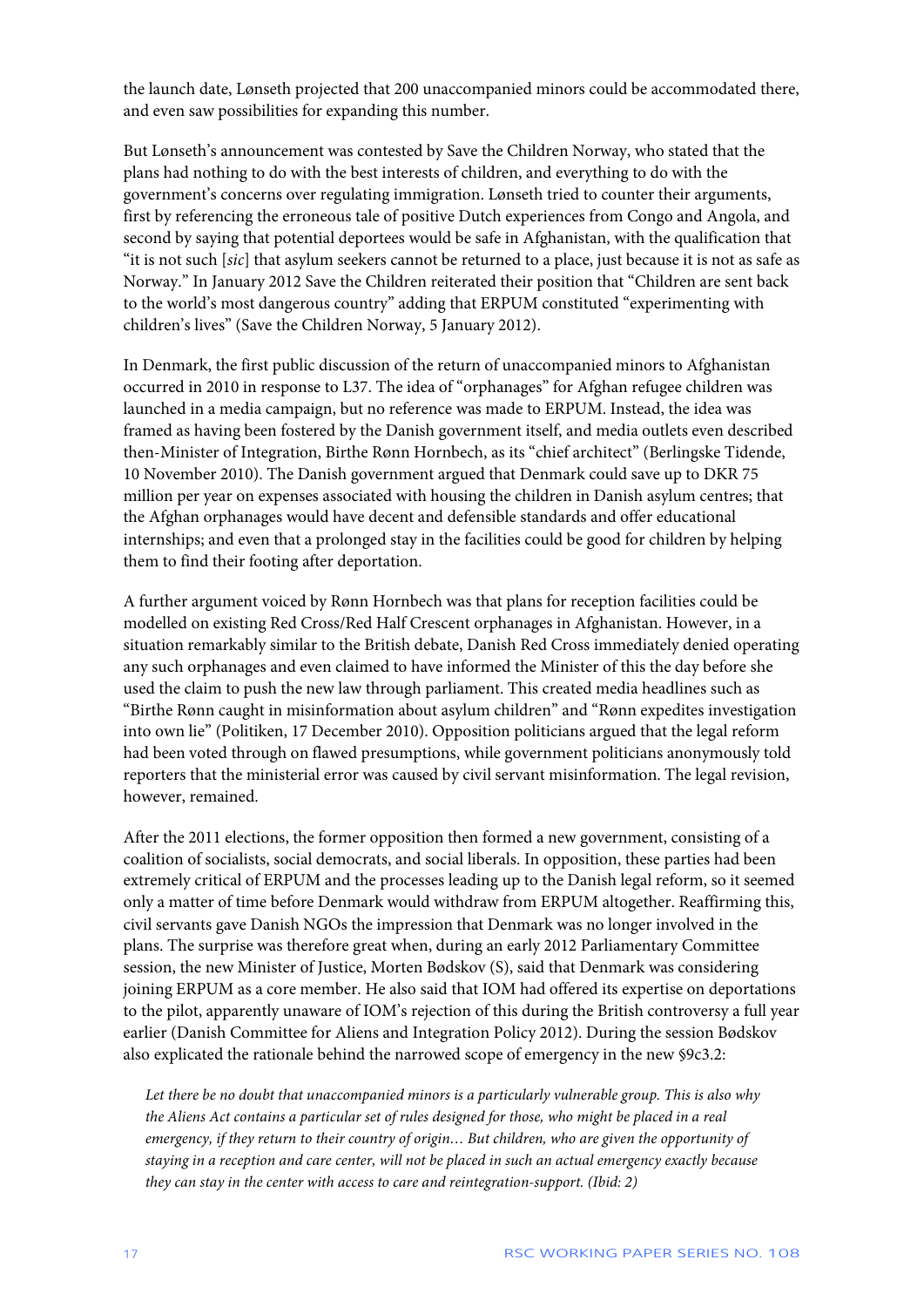In the fall of 2012, the new Danish government, now unable to claim that its involvement in ERPUM was about to be discontinued, therefore faced severe criticism. The major newspaper *Politiken* printed a series of articles on the pilot and the Children's Council and Save the Children asked the Minister 25 critical questions on ERPUM (Børnerådet & Red Barnet 2012). Accompanied by headlines such as "Denmark wants to deport Afghan children", "Council of Europe Commissioner: Bødskov is neglecting responsibility for deported children", and "Refugee children have no safe future in Afghanistan", the debate led to another Parliamentary Committee session. Here Bødskov further infuriated civil society actors by stating that Danish responsibility for unaccompanied minors would come to a halt once they were deported outside Danish borders, transferring responsibility to the Afghan authorities, and that Denmark would only be responsible for the reception facility, but not for the deported children. Moreover, he said that only an Afghan signature on the project draft was lacking, but when asked to disclose this draft, he refused to do so until it had been approved. As Amnesty International Denmark (2012) pointed out, public scrutiny would then in all likelihood be too late. After weeks of media debates, voices from two of the three government parties, the Socialist People's Party and the Social Liberals, expressed serious concerns about the project.

In Belgium, debates started after State Secretary Maggie De Block's proposal that Belgium should join ERPUM as a core member. This announcement came in the midst of public debates about Belgian deportation policy. Under massive public protests, Parwais Sangari, a 20-year-old rejected asylum seeker had been forcibly deported to Afghanistan despite having lived four years in Belgium following the assassination of his father in Afghanistan. De Block argued that full participation in ERPUM would solve such heated debates: if authorities could deport people like Sangari much earlier, while they were still children, the issue of their close affinity to Belgian life and culture could be pre-empted.

De Block's ideas met with massive critique from refugee NGOs and children's rights organizations: Youth's Right Service, Defence for Children International, and Minors in Exile issued a joint press release, which was picked up by many major news outlets. They warned against forced returns, stating also that voluntary return could only be an option if the minors could return to a family capable of and willing to provide them with safety, something they found unlikely in Afghanistan. They also voiced concerns that it was the Belgian Foreign Office which was tasked with identifying durable solutions for child deportees, and argued that this office was likely to prioritize immigration control over the best interests of the children, and that it lacked basic competences for dealing with children. During the summer of 2012, this critique generated media headlines such as "Proposed expulsion of foreign minors denounced by three associations", and "Returning children to open conflict is a human rights violation" (7Sur7, 13 July 2012; DMorgen, 23 July 2013). Amnesty International Belgium chimed in, pointing out that De Block's ideas seemed to run counter to the Belgian ratification of the CRC, since the idea of ERPUM ignored the possibility that a case-by-case assessment of the durable solutions for children could mean that they should be allowed to remain in Belgium (Amnesty International Belgium, 13 July 2012).

In parliament De Block responded to several questions on Belgium's role in ERPUM. Offering a different interpretation of the pilot than UK, Norwegian, and Danish officials, she stated that the returns would only be voluntary, and that Belgium was particularly interested in extending ERPUM's expertise on family tracing to two Belgian pilot projects on returns of unaccompanied minors conducted in Guinea and Morocco. De Block, therefore, portrayed ERPUM as a steppingstone for further Belgian deportation policies and, testifying to this approach, Belgium contracted the IOM in January 2013 for the pilot "An Enhanced Reintegration Approach as Durable Solution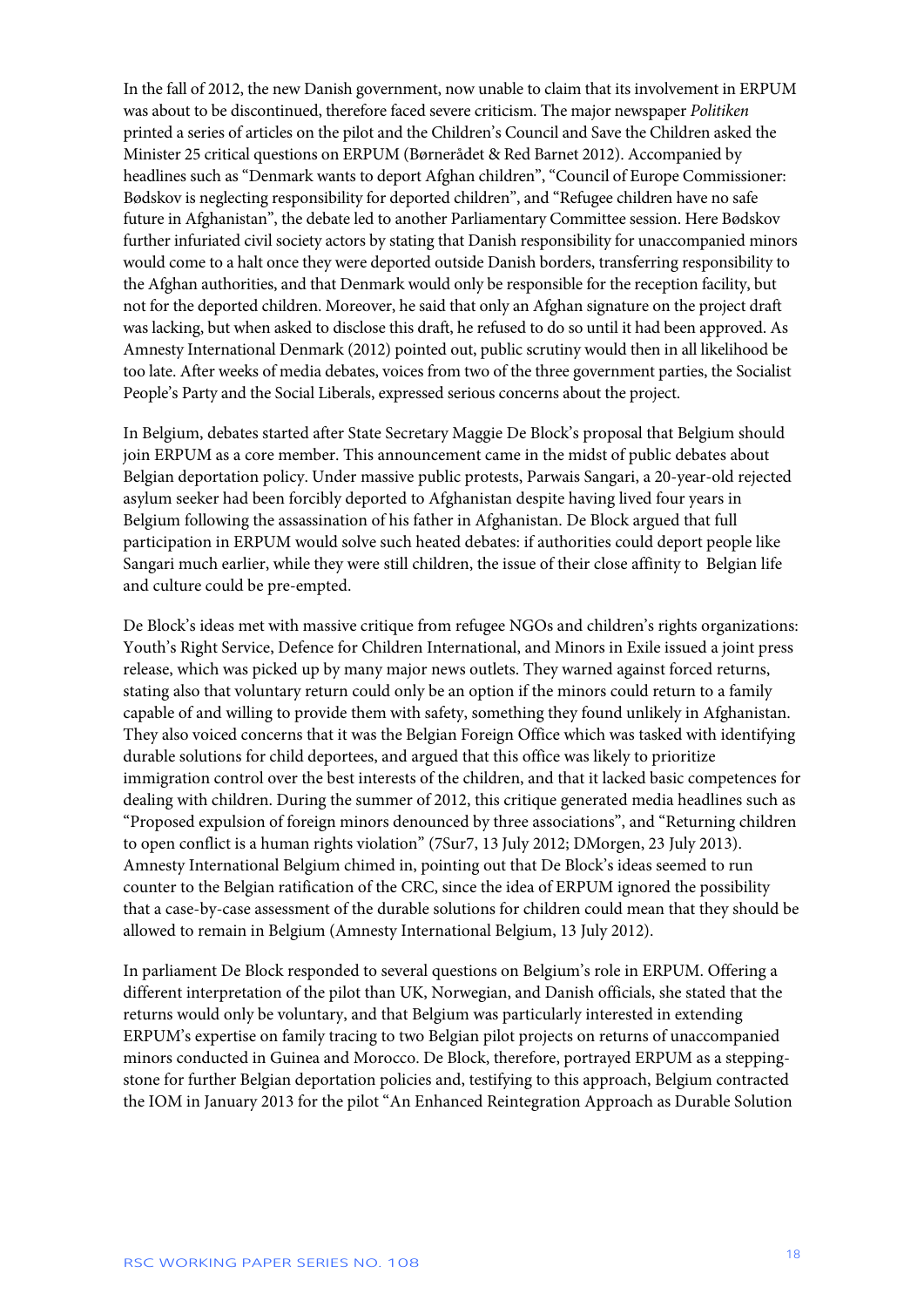for Unaccompanied Minors and Former Unaccompanied Minors from Afghanistan and Democratic Republic Congo (DRC) Identified in Belgium."[14](#page-19-0)

In the Netherlands, public discussions of ERPUM were scarcer than in the other pilot countries. Despite the multiple references made by the other countries to the Dutch experiences in Congo and Angola, the Dutch media focused mostly on the deportation of adults and aged-out minors to countries such as Afghanistan. And while the UNICEF Netherlands report provided crucial information about the ERPUM plans, and a critique of the positive framing of the Angolan/Congolese orphanages, this was not picked up by any major news outlets.

During the summer of 2013, however, the issue of family tracing became a topic of debate. In parliament, State Secretary Fred Teeven (VVD) was asked about the Dutch tracing practices and their connection to deportation and reception facilities (Dutch Parliamentary Question 25 June 2013). Although not explicitly referring to ERPUM, his answers illustrate how the Dutch authorities too worked with their own policy interpretations, departing from those of ERPUM. Thus, Teeven explained that the starting point of Dutch return policies for unaccompanied minors is reunification with family, including fourth degree relatives. On the link between family tracing and forced returns, he said: "If the unaccompanied minor does not return voluntarily, the Dutch government will work to ensure the forced departure of the unaccompanied minor. This includes tracing the family in the country of origin" (Teeven's Answer to Dutch Parliamentary Question 2 August 2013). For Dutch authorities, then, family tracing was part of deportation procedures.

Asked if authorities sought the consent from unaccompanied minors to family tracing, Teeven replied that when unaccompanied minors were being asked questions about their family, they should simply deduce from such questions that a trace "is going to be undertaken" (Teeven's Answer to Dutch Parliamentary Question 2 August 2013). In saying this, he indirectly confirmed cases reported by Dutch NGOs where the return services had barred minors' or their guardians' access to the tracing results used by authorities to justify the deportation of the minor. Teeven also argued that deportations were necessary, even if the existing family were unable or unwilling to take care of children, because this could

*…lead to more parents sending their children to Europe, in the hope that they get a better future, even though no asylum protection is possible for them. This violates the UN Convention on the Rights of the Child (CRC), which states that, as a starting point, parents are to be appointed care-takers of their children. Forced return is only possible to a situation of adequate care and where such care is guaranteed. Preferably, these are the parents, but this could also be other family members or adults or reception facilities (Ibid).*

The answers provided by Teeven seemed to confirm that the Dutch interpretation of the ERPUMagenda was one where unaccompanied minors did not have to know or give consent for family tracing, and where such tracing was part and parcel of potential deportations to distant relatives even if these were not actually willing to receive the child. If all else failed, the Dutch authorities seemed willing to deport children to reception facilities.

Tracing the ERPUM agenda through the media debates yields important knowledge about the different national interpretations of the ERPUM goals and reveals how governments and civil servants have misrepresented crucial facts on several occasions. For instance, experiences from the Dutch orphanages in Africa were much more limited than conveyed in ERPUM and national policy circles. Similarly, the British claims of UNICEF involvement, the Danish claims of a Red

<span id="page-19-0"></span><sup>&</sup>lt;sup>14</sup> The pilot was operated by the Belgian Immigration Office, managed from Brussels, and was set to stop on June 30, 2014.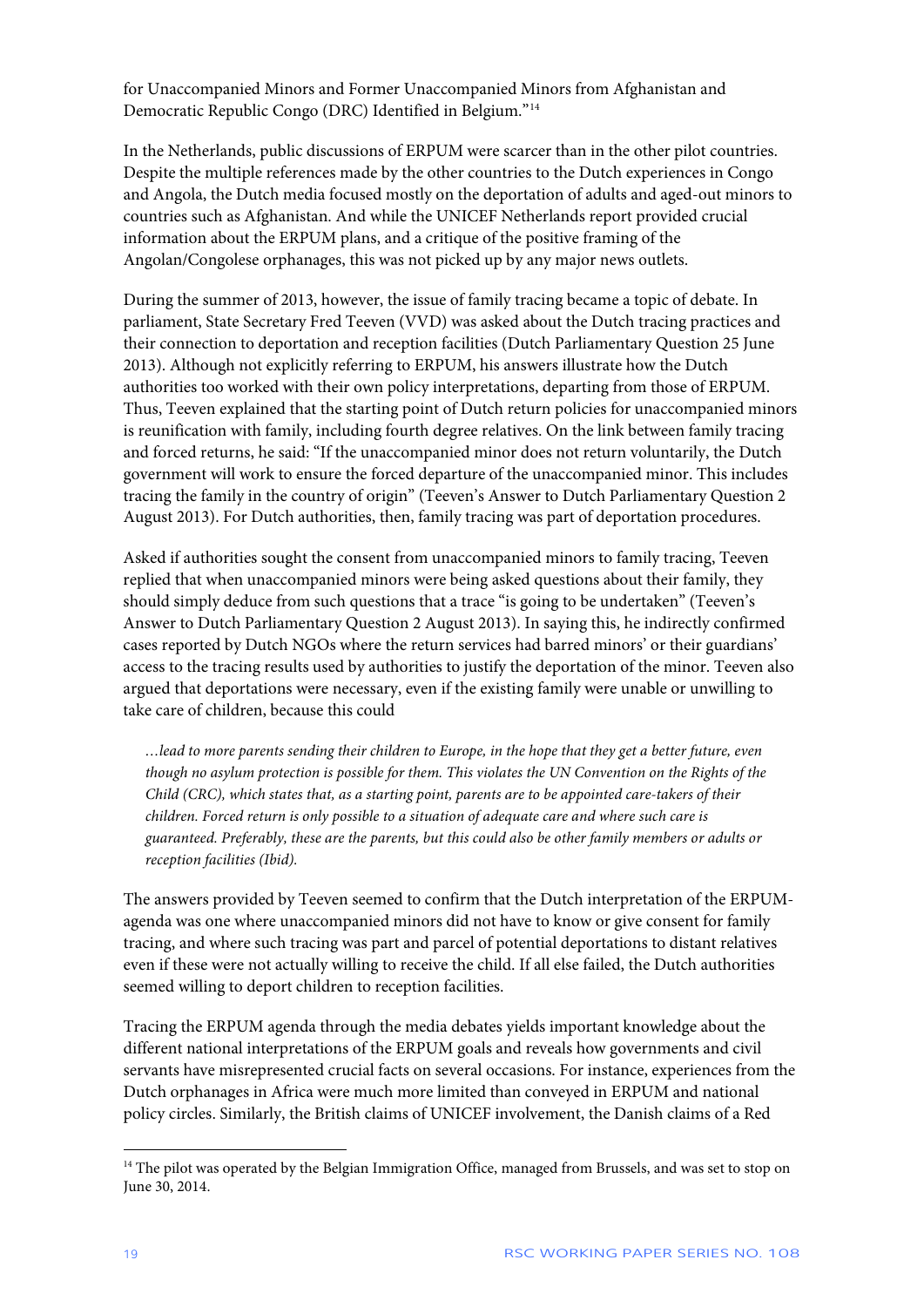Cross predecessor in Afghanistan and the ERPUM claims of IOM involvement all turned out to be false. Given the amount of conflicting statements, it is no wonder that confusion about ERPUM arose in the civil societies of the countries involved.

These governmental maneuvers between national and supranational venues accords to the strategy of venue shopping since the governments involved have used the ERPUM cooperation selectively for domestic policy purposes. Another reason for the informational gap further underscores this strategy of shifting venues, namely the Scandinavian governments' refusal of public oversight of the pilot.

Reacting to the governments' conflicting accounts of the pilot, two Danish journalists tried to obtain more accurate information about ERPUM by filing freedom-of-information requests with the Danish, Swedish, and Norwegian authorities (Quass and McGhie 2012). The authorities, however, repeatedly blocked access to ERPUM policy documents, or released only heavily redacted files, referencing clauses of exception in their Public Information Acts. In 2012, Denmark only granted access to 53 out of 73 requested documents, Sweden only to 40 out of 52 requested documents, and Norway blocked insight into 50 documents (*Ibid*). The justifications for this included foreign political or economic interests (Norway), relations to other states (Denmark), and concerns of foreign political interests (Sweden).<sup>[15](#page-20-0)</sup>



I hope that we can now proceed on the basis we have set out. Best regards

#### **Picture 1: Redacted ERPUM-document released to the press.**

<span id="page-20-0"></span><sup>&</sup>lt;sup>15</sup> This blocking of requests was done with reference to \$13, stk.1, nr.2 - on foreign political or foreign economic interests, including foreign powers or international organizations (Denmark), chapter 15, §1 on relations to other states, international organizations (Sweden), and §20 – concerns of foreign political interests (Norway).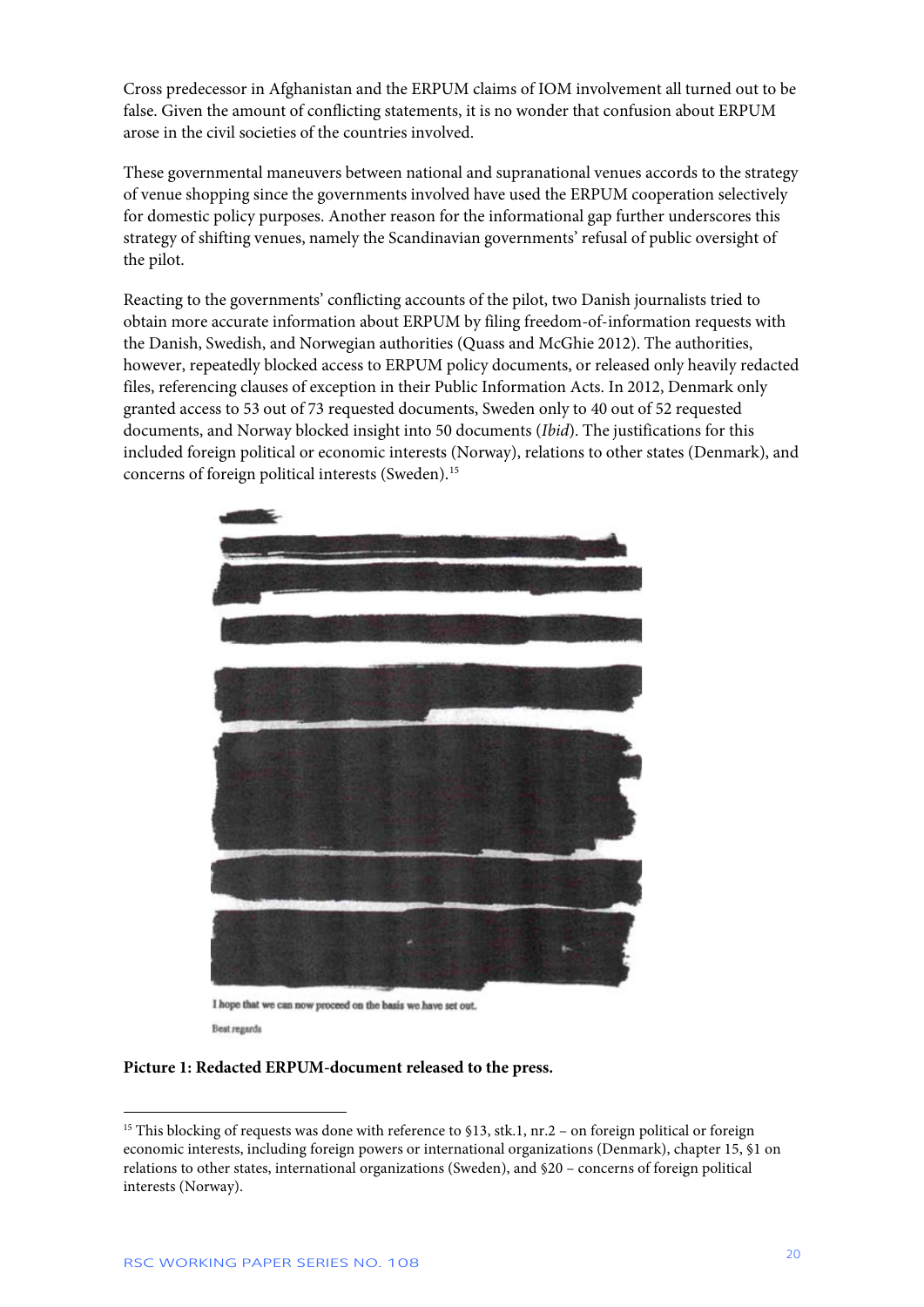The Scandinavian governments, then, blocked critical scrutiny into ERPUM by invoking the very transnational collaboration to which the policy agenda had been lifted. In Denmark, however, this blocking-via-venue-shopping was highly informative. The authorities claimed that the documents could not be released since of crucial importance to *ongoing negotiations* with foreign powers, even though this contradicted the narrative disseminated to the public that Denmark was no longer involved in the ERPUM pilot.

In this way, civil servants' appeals to other ERPUM countries as well as countries of origin, allowed the Scandinavian authorities to refuse public scrutiny of the pilot. This exacerbated the informational gap between civil society and authorities and prevented informed debates. Besides facilitating the controversial policy, the stratagem of venue shopping thus also allowed governments to generate "fail-safe" options through which public scrutiny of the policy agenda could be blocked.

In terms of venue shopping analytics, Guiraudon (2000: 268) has pointed out that civil servants are not simply representing the aggregate domestic political interests in transnational venues. Instead, venue shopping can be seen as offering domestic actors the opportunity to bypass the representative democratic process of interest aggregation, thereby creating more autonomous policy-making in bureaucratic networks. Accordingly, one explanation for the oscillation of the ERPUM actors could be that the engine of the pilot was in fact located more at the bureaucratic level, than at the political. For instance, ERPUM negotiations with the Afghan authorities were conducted by teams comprised of civil servants from the countries involved, and not by politicians. Similarly, the incumbent Danish government's reversed stance on ERPUM can also be explained by the fact that while the political actors had changed, the civil servants who had worked on the return of unaccompanied Afghan minors since 2009 remained in place. Focusing on the power of civil servant networks through venue shopping analytics therefore helps make sense of the lack of public oversight of ERPUM, the differences between national interpretations, and the discrepancies in the statements from the countries involved.

# <span id="page-21-0"></span>**8 Immigration trends of unaccompanied minors to the ERPUM countries**

Both the legal reforms induced by the Returns Directive, and even more so the national political discourses on ERPUM, have been premised on two key background assumptions: first, the existence of a dramatic increase in the number of unaccompanied asylum seeking minors, and second, that harsh EU return policies will deter children from migrating to Europe (Webber 2006; Gibney 2004). Both of these assumptions, however, become problematic when considering the actual immigration trends of unaccompanied minors to the ERPUM countries before and during the pilot.

Countries such as Afghanistan, Somalia, Iraq, Eritrea, and Syria are among the top producers of unaccompanied minor refugees to the EU, but there are significant differences as to which ERPUM countries they migrate to. Angolan unaccompanied minors tend to travel to the Netherlands; Congolese and Guinean minors apply in Belgium; Greece and Italy traditionally receive many minors of Albanian descent; and Sweden, Denmark and Norway receive many unaccompanied minors from Afghanistan, and more recently also from Somalia, Eritrea, and Morocco.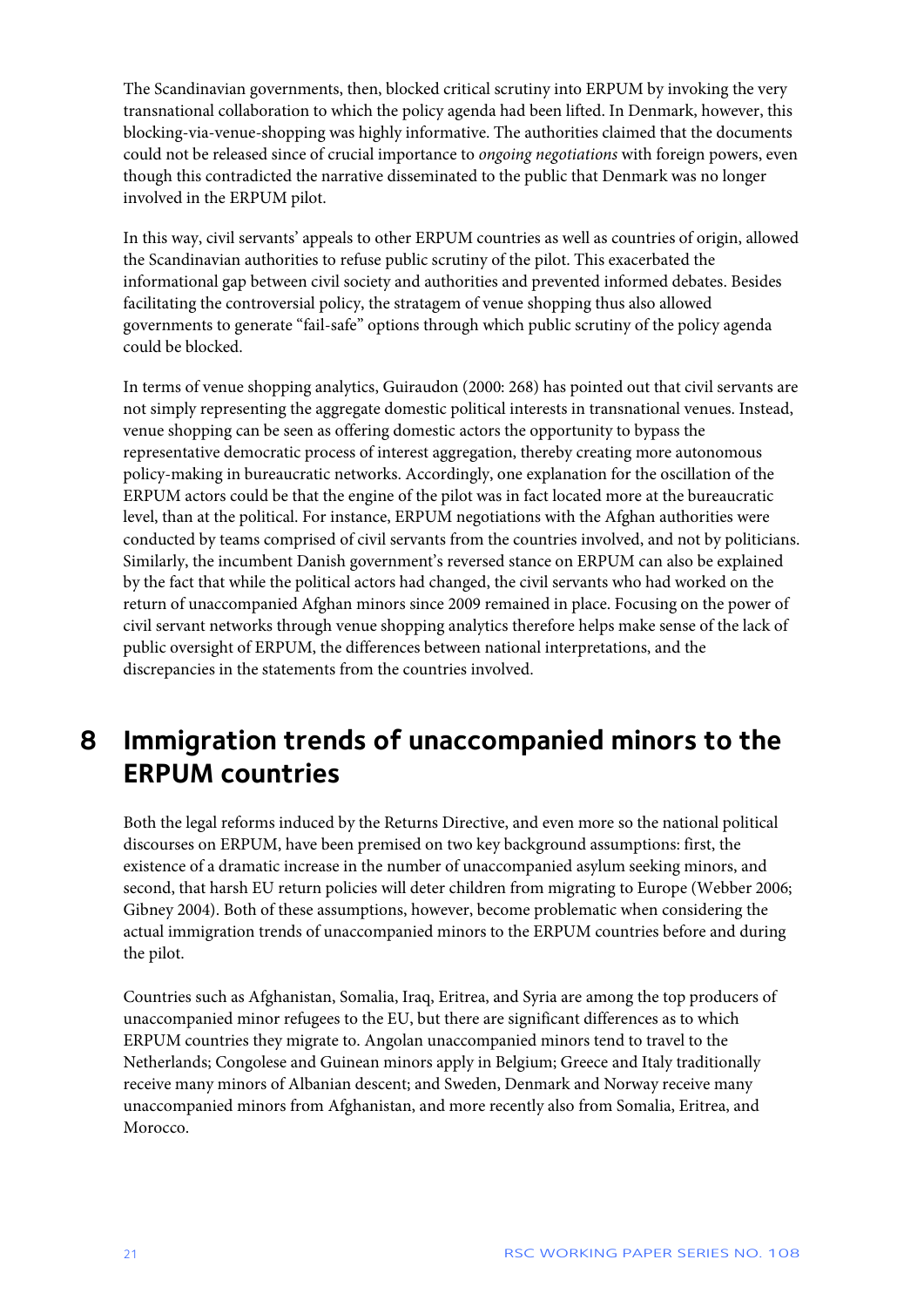

### **Table 1: Asylum applications from unaccompanied minors to ERPUM-affiliated countries between 2002 and2013 (see Appendix A)**

In recent years unaccompanied minors from both Iraq and Afghanistan have dropped in numbers, while the volume of minors coming from Somalia, Eritrea, Morocco, and Syria has increased. For instance, in 2011, 5,655 out of a total of 12,225 EU asylum applications from unaccompanied minors were made by Afghans, while 645 were made by Somalis and 155 were made by Syrians. In 2013, 3,295 applications out of a total of 12,685 applications were from Afghans, while 1,580 came from Somalis and 1,020 from Syrians (Eurostat 2013). Thus, while the number of annual arrivals of unaccompanied minors in Europe has remained between 10,000–12,000, the national composition changes according to regional dynamics of conflict, disasters and displacement, and collapses in infrastructure. The volume of unaccompanied minor asylum seekers also differs between the ERPUM countries, as illustrated by Table 1.

Arrivals to the ERPUM countries have changed significantly between 2002 and 2013: in 2002, the United Kingdom and the Netherlands received by far the most asylum applications (6,200 and 3,224, respectively), while in 2013 Sweden had the biggest intake (3,850 applications, followed by the UK with 1,175 and Norway with 1,070). By comparison, Denmark has consistently received the fewest such asylum applications than any other ERPUM country.

Table 1 indicates that the total 2013 volume of all arrivals to ERPUM countries is actually lower than 2002 levels. Moreover, the influx has fluctuated several times between 2002 and 2013 with variations between the ERPUM countries. Between 2002 and 2004, applications dropped or remained stable across all six countries, and while this trend continued between 2004 and 2007 in Norway, Denmark, Belgium, and the Netherlands, the opposite was true of Sweden and especially the United Kingdom. Then, as applications to the UK decreased drastically from 2008 to 2009, the reverse occurred in Norway and the Netherlands, and a further drop set in between 2011 and 2013 (see Appendix A). These trends are, in other words, a far cry from the sudden and massive influx referenced by several ERPUM countries.

As to the claim of a deterrent effect generated by ERPUM, Table 1 highlights that a trend of decreasing numbers of unaccompanied asylum applications was already visible in all ERPUM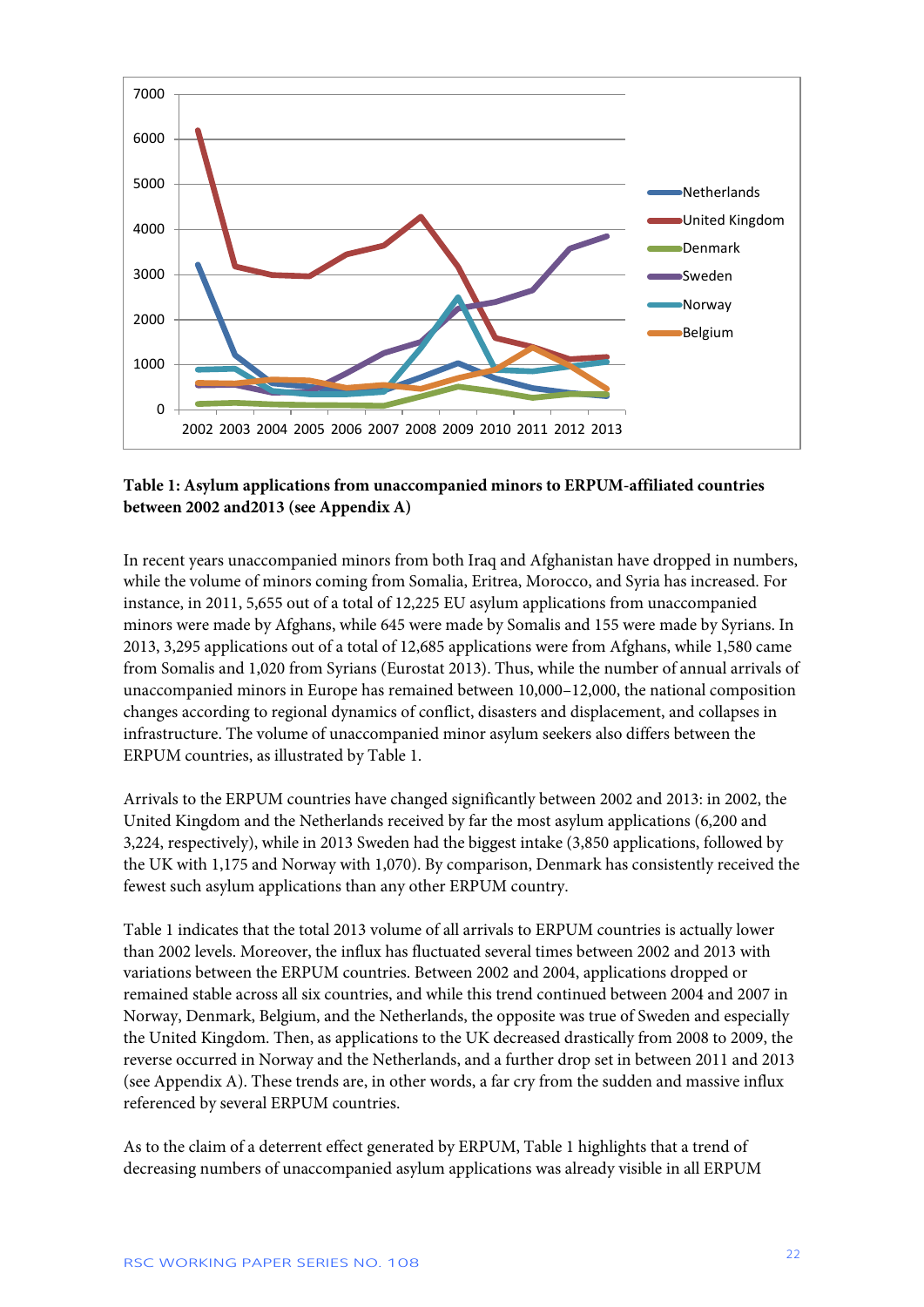countries (except Belgium and Sweden) from around 2009, thus predating the pilot. And while arrivals to Belgium followed this trend from 2011, the increase to Sweden continued, despite the country's central role in ERPUM.

ERPUM (2014: 23-25), however, focuses on the numbers of arriving Afghan, Iraqi, and Moroccan unaccompanied minors between 2011-2013 stating that "All the ERPUM countries see a decrease of arrivals from Afghanistan" and that "numbers of Iraqi unaccompanied minors arriving to the four ERPUM countries have decreased each year since 2011...even though since three years back the security situation in Iraq is worsening" (*Ibid*: 25). These statements seem to imply that ERPUM was somehow responsible for the lowered influx of Afghan and Iraqi unaccompanied minors. In order to assess the validity of these ERPUM claims, we may turn to Tables 2 and 3, visualizing the arrival of unaccompanied minors from Afghanistan and Iraq between 2005 and 2013.<sup>[16](#page-23-0)</sup>



**Table 2: Comparative overview of unaccompanied Afghan asylum applicants to each of the ERPUMaffiliated countries (see Appendix B)**

When it comes to unaccompanied Afghan minors, Table 2 indicates that the ERPUM countries have indeed experienced an increase in unaccompanied Afghan asylum applications: while the total number was around 500 in 2005, it was around 1,500 in 2013. Moreover, a decrease in applications did set in after 2011. However, if we expand ERPUM's narrow focus on 2011-2013 it becomes clear that there have in fact been several decreases since 2005 predating ERPUM. For instance, Sweden, the UK, and Norway witnessed a trend of falling numbers in, respectively, 2008, 2009, and 2010, a trend exhibited in the remaining countries from 2011. Conversely, from 2010 to 2012, and thus during the first years of ERPUM, Sweden experienced a significant increase, before another drop set in during 2012. Thus, while the number of Afghan claimants did decrease since the pilot's launch, this trend seems to have been independent of ERPUM's launch.

<span id="page-23-0"></span><sup>&</sup>lt;sup>16</sup> Since the volume of unaccompanied Moroccan minors is very small, it is difficult to collect data from the Immigration Services of all the ERPUM states. Often these applicants have not been registered dating back to 2005. Denmark received 35 asylum applications in 2012 and 67 in 2013, Sweden 145 in 2012 and 315 in 2013, and the Belgian Guardianship Service recorded the presence of 200 unaccompanied Moroccan minors in 2011 and 298 in 2012, most of whom did not apply for asylum.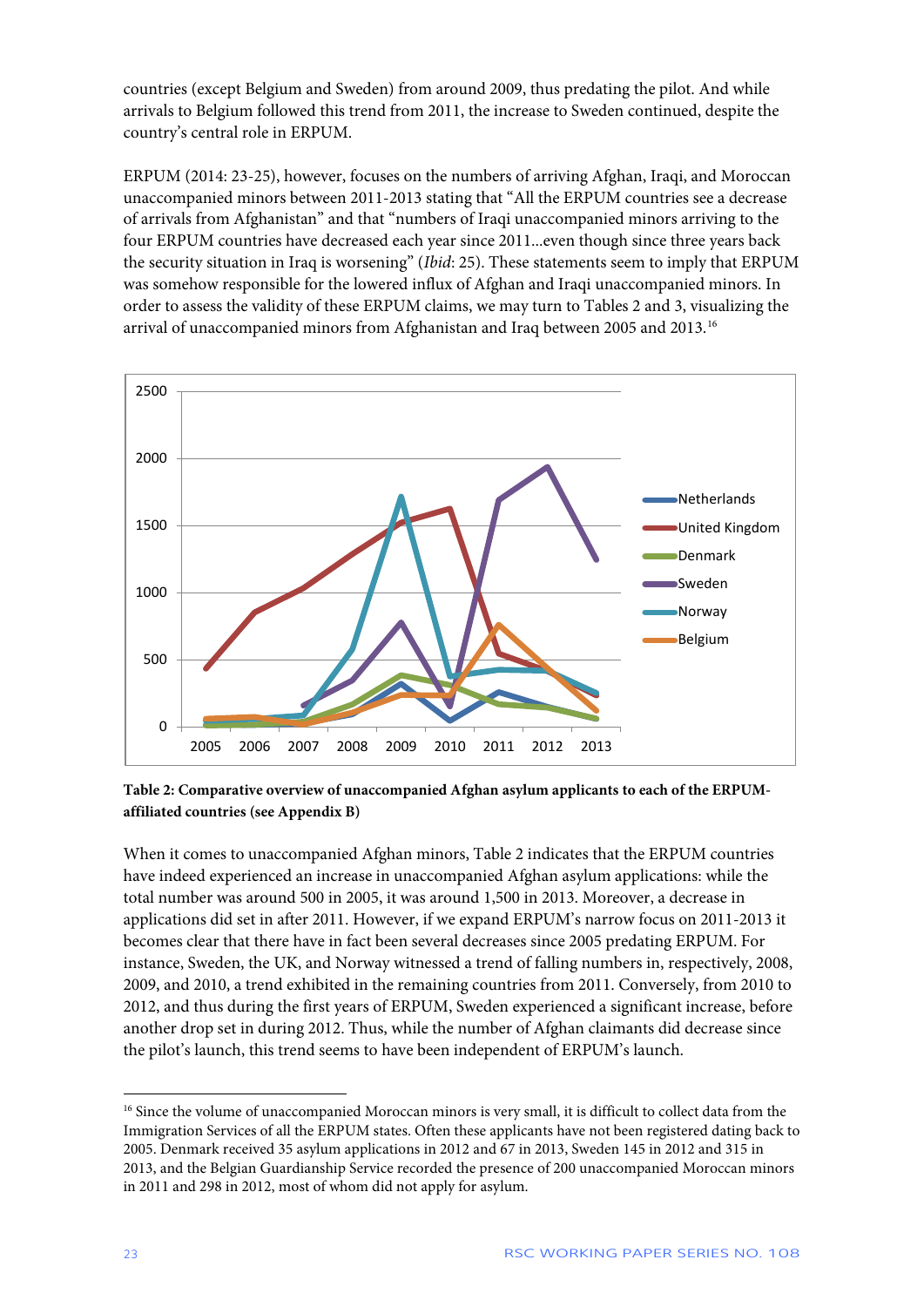

### **Table 3: Comparative overview of unaccompanied Iraqi asylum applicants to each of the ERPUM-affiliated countries (see Appendix C)[17](#page-24-1)**

The number of unaccompanied Iraqi minors is much lower than that of Afghans. Even the highest intake of 621 minors observed by Sweden in 2007 is far from the highest number of 1,940 Afghan claimants, noted in 2012, also by Sweden. When it comes to the claims of a dramatic increase in unaccompanied minor's asylum claims, Table 3 illustrates that the intake of Iraqi unaccompanied minors had in fact undergone a steep drop several years before the pilot. For instance, before and during the ERPUM I pilot, Denmark received asylum applications from, respectively, 30 (2009), 9 (2010), 8 (2011), and 8 (2012) unaccompanied Iraqi minors. ERPUM's focus only on the period between 2011-2013 therefore fails to place the declining trend in its proper context.

Consequently, the transnational efforts to establish ERPUM during 2010 did not correspond to any dramatic increase in asylum applications from either Afghan or Iraqi unaccompanied minors. Even if the number of Afghan applicants rose significantly from 2005 to 2013, significant fluctuations have occurred within that period. Similarly, the idea of an ERPUM deterrence effect seems to be without merit. Even though the numbers of Afghan and Iraqi applicants dropped during the span of ERPUM, this followed general trends predating the launch of the pilot. As the rise and fall in the immigration numbers thus seem more connected to the original factors of conflict and displacement than to deterrence policies, the two central assumptions guiding ERPUM are problematic.

## <span id="page-24-0"></span>**9 Child refugees from a broken country**

Designed to promote the deportation of unaccompanied minors, ERPUM occupied a special position, located between national asylum systems and the home countries of unaccompanied minors. This position carried with it two further pilot assumptions: namely, the inherent correctness of authorities' assessments of asylum claims and the safety of unaccompanied minors

<span id="page-24-1"></span><sup>&</sup>lt;sup>17</sup> The Swedish and Norwegian numbers for 2005 and 2006 are lacking, as are the Belgian numbers for 2012 and the Belgian and Danish numbers for 2013. See Appendix C.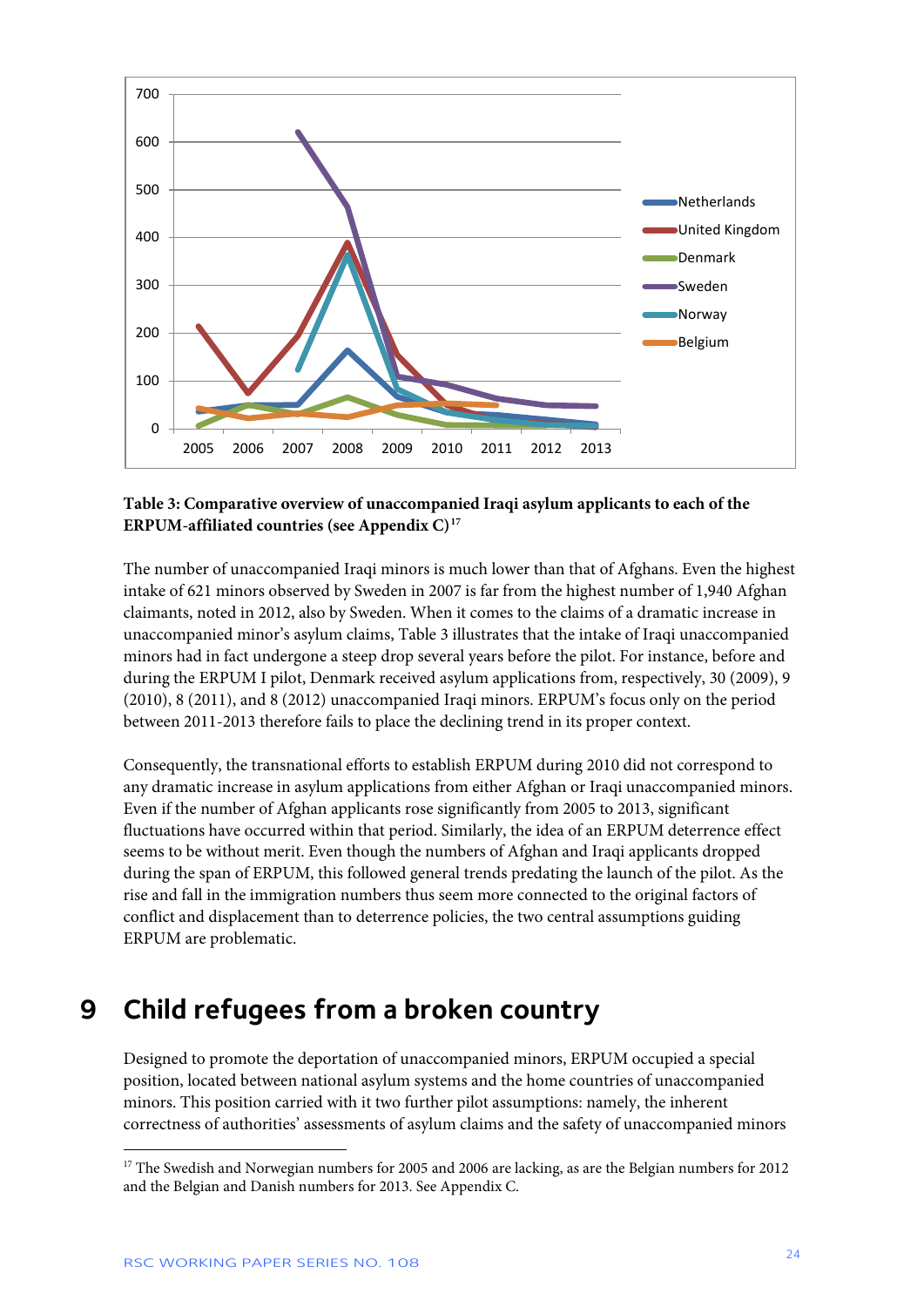in their country of origin. However, even though ERPUM focused most of its efforts on returning children who had fled Afghanistan, virtually no analyses were made of the conditions experienced by children there or the psychosocial consequences of their displacement in the border regions of Europe.

These are glaring omissions, considering that the Afghan population has paid an immense price due to war and displacement since the 1980s, including the 2001 invasion by the US-led "Coalition of the Willing", which, notably, led to troop deployment to Afghanistan from all the ERPUM countries. In the 2012 UN Human Development Index, Afghanistan ranked 175 out of 187 countries. In 2013 it hosted a population of 631,286 internally displaced persons (IDPs) while 2.6 million refugees remained outside the country (UNHCR 2013, 2014). The volume of IDPs is the highest in years, reflecting a recent spread of displacement to new provinces. This trend has, in other words, been observable throughout the ERPUM pilot.

|        | May     | October | December | October | October | January | April   |
|--------|---------|---------|----------|---------|---------|---------|---------|
|        | 2008    | 2009    | 2010     | 2011    | 2012    | 2013    | 2014    |
| Afghan | 150,000 | 275,945 | 352,000  | 443,635 | 459,000 | 492,000 | 667,000 |
| IDPs   |         |         |          |         |         |         |         |

#### **Table 4: Internally Displaced Persons in Afghanistan[18](#page-25-0)**

One of the most tragic results of the protracted conflict in Afghanistan is its impact on Afghan children. These tend to list generalized violence, starvation, or the death of family members among the prime reasons for their escape to Europe. According to the United Nations Assistance Mission to Afghanistan (UNAMA), there were reports of 1,302 casualties among Afghan boys and girls (488 deaths and 814 injured) during 2012, and 160 of 208 civil incidents with explosive remnants of war (ERW) happened to children carrying out daily activities. The majority of these casualties occurred through Improvised Explosive Devices (IEDs) and ground engagement between armed forces (UNAMA Statistics 2012). Also, the number of women and girls killed and injured from incidents of drone strikes more than tripled between 2011 and 2012, rising from 16 to 51 casualties. Illustrating the massive difficulties of creating prospects of development for children, 2012 saw attacks on 74 education facilities, such as the burning of schools, intimidation and threats against teachers. ISAF and the Afghanistan National Security Forces (ANSF) were involved in 11 of these incidents. ERPUM has conducted no analyses whatsoever of these events.

Another reason for children to escape Afghanistan, overlooked by ERPUM, is their fear of recruitment as child soldiers. For instance, a 17-year old Hazara boy, who fled Afghanistan in 2008, told UNHCR-interviewers in Sweden: "The Taliban wanted us to conduct war together with them. We realized there was no way out… it was not only me, but children in my age living in this area. We did not want to join, so after the Taliban had threatened me twice, my father sent me to Iran" (UNHCR 2010b: 23).

During 2012, the Afghanistan Country Task Force on Children and Armed Conflict (CTFMR) reported 39 recruitment cases, involving 116 children. Yet, the number of reported cases is almost twice as high in a report from The Office of the Special Representative of the Secretary-General for Children and Armed Conflict (2013) which noted 66 cases of recruitment, in some cases of boys 8 years old. Children were used as guards, as scouts, and to carry out attacks. In November 2013, in the Zabul province, two boys were killed by an IED after a national Afghan police officer had

<span id="page-25-0"></span><sup>&</sup>lt;sup>18</sup> Sources: IDMC, UNHCR. The number of IDPs in Afghanistan is in all likelihood much higher, since the official registration lacks several provinces and more remote regions.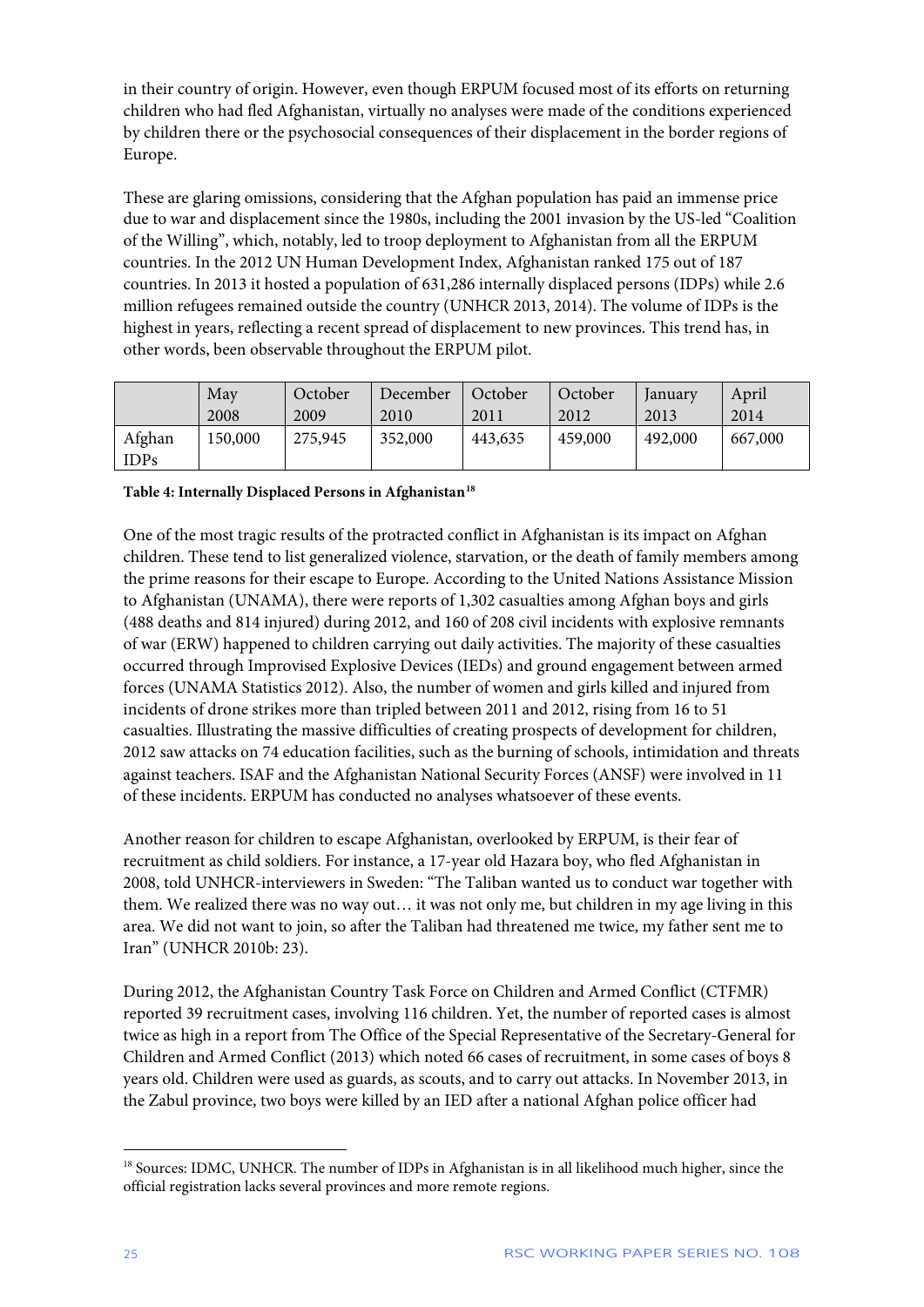ordered them to inspect a suspicious bag, which exploded during their investigation (UNAMA Statistics 2012: 55).

Another reason for children to escape Afghanistan surrounded by more taboo are experiences of sexual abuse and exploitation. Such abuse is widespread also after their escape, during displacement in Europe's border regions.<sup>[19](#page-26-0)</sup> A 16-year-old boy told UNHCR interviewers that "children in Afghanistan are sometimes brought away by wealthy people who let them stay and dance for them. They use them sexually. They must dance for them if they are young and beautiful. And they use to decorate their feet and tie a bell around their wrists" (UNHCR, 2010b: 18). In 2014 the Afghanistan Independent Human Rights Commission (AIHRC) conducted an investigation into the causes and consequences of *Bacha Bazi* (literally "boy play").

Usually separated from their kin or being the sole breadwinners for poor families, these children are kept as dancers for ceremonies, or as bodyguards, apprentices and servants in homes, shops, bakeries, hotels, and restaurants. According to the AIHRC (2014: 1): "At the end of ceremonies, they are usually taken to private houses or hotels and raped; sometimes they are even gang raped. As sex slaves, these children continually suffer from sexual exploitation or other forms of sexual harassments [*sic*]." While 42 per cent of the victims of *Bacha Bazi* are between 13 and 15 years of age and 45 per cent between 16 and 18 years, the practice also targets youth who have just entered adulthood: 13 per cent of the victims are between 18 and 25 years old.

Impunity for these deeds vary locally, but the AIHCR notes that perpetrators are not being prosecuted since they are connected to corrupt security organs. In other cases, police officers themselves perpetrate sexual abuse. In November 2012, for instance, a local Afghan police officer from the Baghlan province was discovered to have detained five boys for two years, using them as both bodyguards and 'dancing boys' and reportedly abusing them sexually on several occasions. Remarkably, no ERPUM documents devoted any attention to the general security situation in Afghanistan, the reports of killed and injured children, the forced recruitment of child soldiers or to the issue of sexual exploitation.

The condition of children on the move outside Afghanistan is another issue completely overlooked by ERPUM. The pilot's discourse on return relied on a simple dichotomy of finding safety either home or abroad. Yet, this mischaracterizes the complexity of the migration process, repeat transnational mobility, connections to smugglers, life-threatening boat migration, and sometimes year-long situations of homelessness in several countries. These experiences can be even more traumatizing for children than conditions in their countries of origin.

Children on the move face grave risks, such as nighttime crossings of the Greek-Turkish Evros River, being traded as forced labor in Libya, being detained in "passenger houses" run by smugglers, or crossing mountains in eastern European countries (Brothers 2012). In April 2014 alone, 1,521 unaccompanied minors were rescued as part of the Italian Mare Nostrum Operation.<sup>[20](#page-26-1)</sup> This trend continued the following month: in one day, 133 children and 62 women were rescued

<span id="page-26-0"></span><sup>&</sup>lt;sup>19</sup> A further risk, specific to child deportees, is when unaccompanied minors who have lived for years in Europe are accused by elements in their local community of having been "contaminated", or Westernized, through their encounter with European culture. See also Schuster, L. and Majidi, N. (2013) "What happens post-deportation? The experience of deported Afghans", *Migration Studies*, Vol.1, No. 2: 1-19.

<span id="page-26-1"></span><sup>20</sup> Data from the Italian Ministry of the Interior, 30 April 2014. See also Save the Children, Italy (2014) *'The boat is safe and other lies.' Why Syrian families are risking everything to reach Europe*.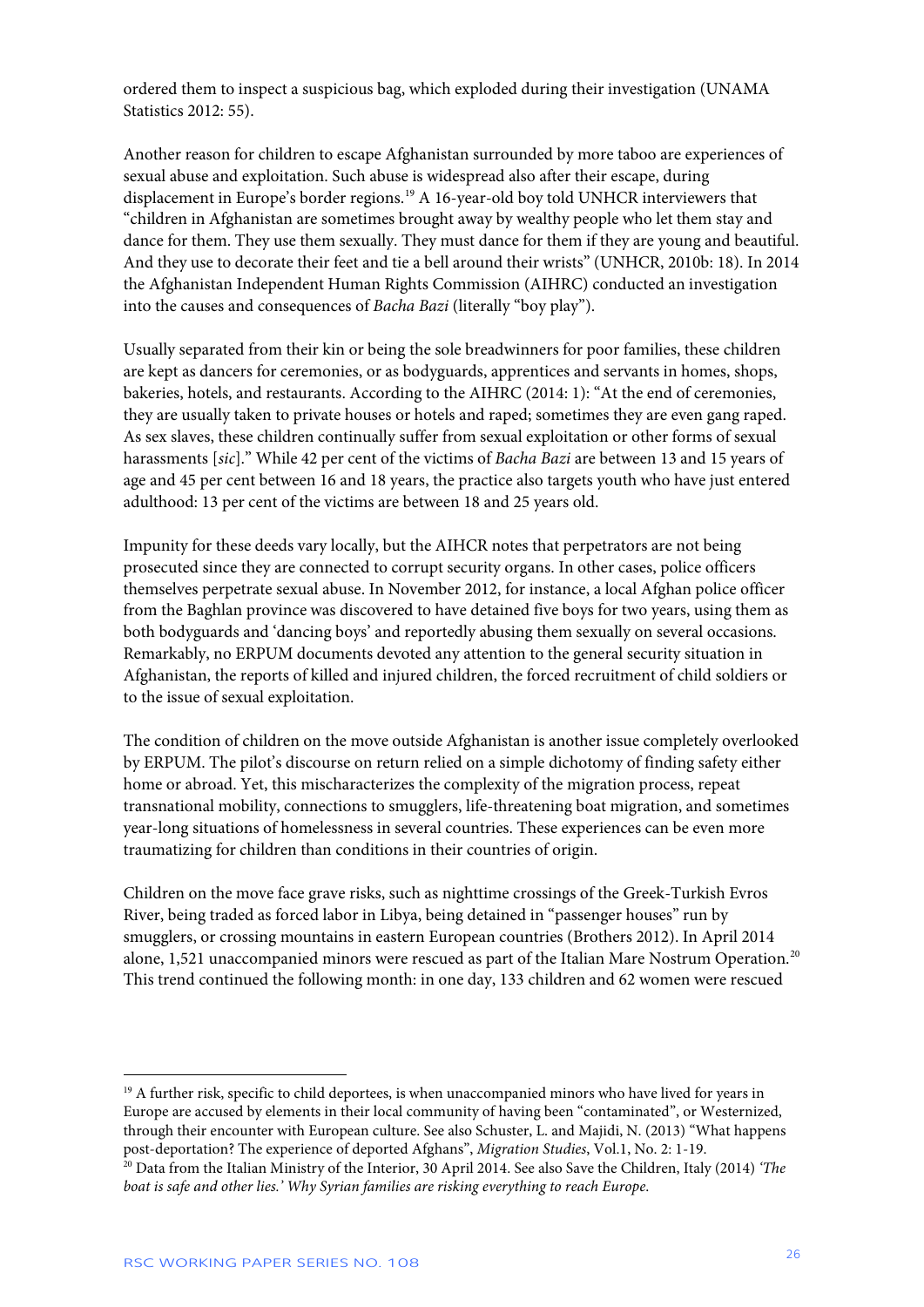from the waters off Sicily (BBC Online, 21 May 2014). Between January and May 2014, UNHCR recorded the arrival by sea of 4,598 unaccompanied minors to Italy alone (UNHCR 2014).<sup>[21](#page-27-0)</sup>

The EU policy efforts to minimize asylum applications seem to have spurred the growth of the smuggling industry. However, the closure of legal migration routes has not addressed the underlying reasons why people seek to enter Europe. It has instead pushed migrants into illegality, and thus into the hands of smuggling networks. Accordingly, a self-reinforcing cycle has been created in which it is the Dublin System's "first countries of arrival" and the EU's neighboring countries which receive the vast majority of irregular migrants, with detrimental effects for both the migrants and the asylum systems. Even though the EU often portrays the Dublin system as facilitating inter-state solidarity, a more accurate picture appears to be that the system abandons vulnerable migrants, such as unaccompanied minors, to states at the union's external borders (Gil-Bazo 2006). Moreover, the fact that desperate migrants often attempt to re-migrate after having been deported means that the increase in European border control effectively generates remigration, and thus "repeat business", for smugglers (Schuster and Majidi 2013). We can therefore say that many unaccompanied minors caught in the flux of border control and irregular networks characterizing the EU border regions experience a different kind of displacement than their original cause of flight, namely "border-induced displacement" (Lemberg-Pedersen 2012b). This highlights how at the structural level, national and supranational control and deportation policies can be seen not only as responses to already-displaced persons, but also as engines, which themselves produce and reproduce displacement (see also Gibney 2013).

The displacement of unaccompanied minors in the margins of Europe is an extremely precarious situation. If the children have not already relied on traffickers in order to enter countries such as Greece and Italy, the fear of control, combined with gaps in asylum systems and national safeguards mean there is a high likelihood that they will fall into their hands after arrival. Thus, according to the CRC Committee (General Comment 6: 16), unaccompanied minors are particularly vulnerable to trafficking, sexual exploitation, and abuse. The risk of "re-trafficking" is a particular worry, as are states' penalising of child victims of trafficking, a crime which has already resulted in them being unaccompanied. Moreover, the Dublin System has brought about a situation in which unaccompanied minors who do not wish to apply for protection in countries such as Greece or Italy, where they first arrived, are forced into an irregular existence until they travel onwards. Often unable to obtain official work permits, they therefore struggle daily, accepting underpaid and exploitative work in order to pay for food, shelter, and debts to smugglers or family. In 2009, Italian police discovered more than 100 migrants, including 24 Afghan children, living in a sewer system beneath a train station in Rome (BBC Online, 4 April 2009). In 2013, 8,461 unaccompanied minors resided in Italy without applying for asylum (Eurostat 2014).

In Greece, authorities reported carrying out 1,153 child deportations during 2008 (European Migration Network 2009), reinforcing the motivation of others to avoid the authorities and legal registration.<sup>[22](#page-27-1)</sup> Many unaccompanied minors gravitate towards the Omonia Square in Athens and sleep in parks around Athens, surviving on the charity of strangers. This increases the risk of exploitation. For instance, an International Aid Services researcher recounted how she, during only a few hours in the Athenian Alexandra Park in 2012, observed how scores of older men approached unaccompanied minors trying to buy sex for  $\epsilon$ 5. Even though the children were unable

<span id="page-27-1"></span><span id="page-27-0"></span><sup>&</sup>lt;sup>21</sup> Out of these, 1,709 were Eritrean, 679 Somali, 516 Egyptian, 360 Gambian, 364 Syrian, 208 from Sub-Saharan Africa, 196 Malian, 126 Nigerian, 99 Senegalese, 78 Palestinian, 48 Afghan, 39 Ghanaian, 35 Sudanese, 29 from Bangladesh, 24 Guinean, 17 Ethiopian, 15 Pakistani, and 56 from other countries. <sup>22</sup> Out of these 2,502 were from Afghanistan, 1,515 from Albania, 1,071 from Somalia, 591 from Iraq, 97 from Palestine, and 255 from other countries.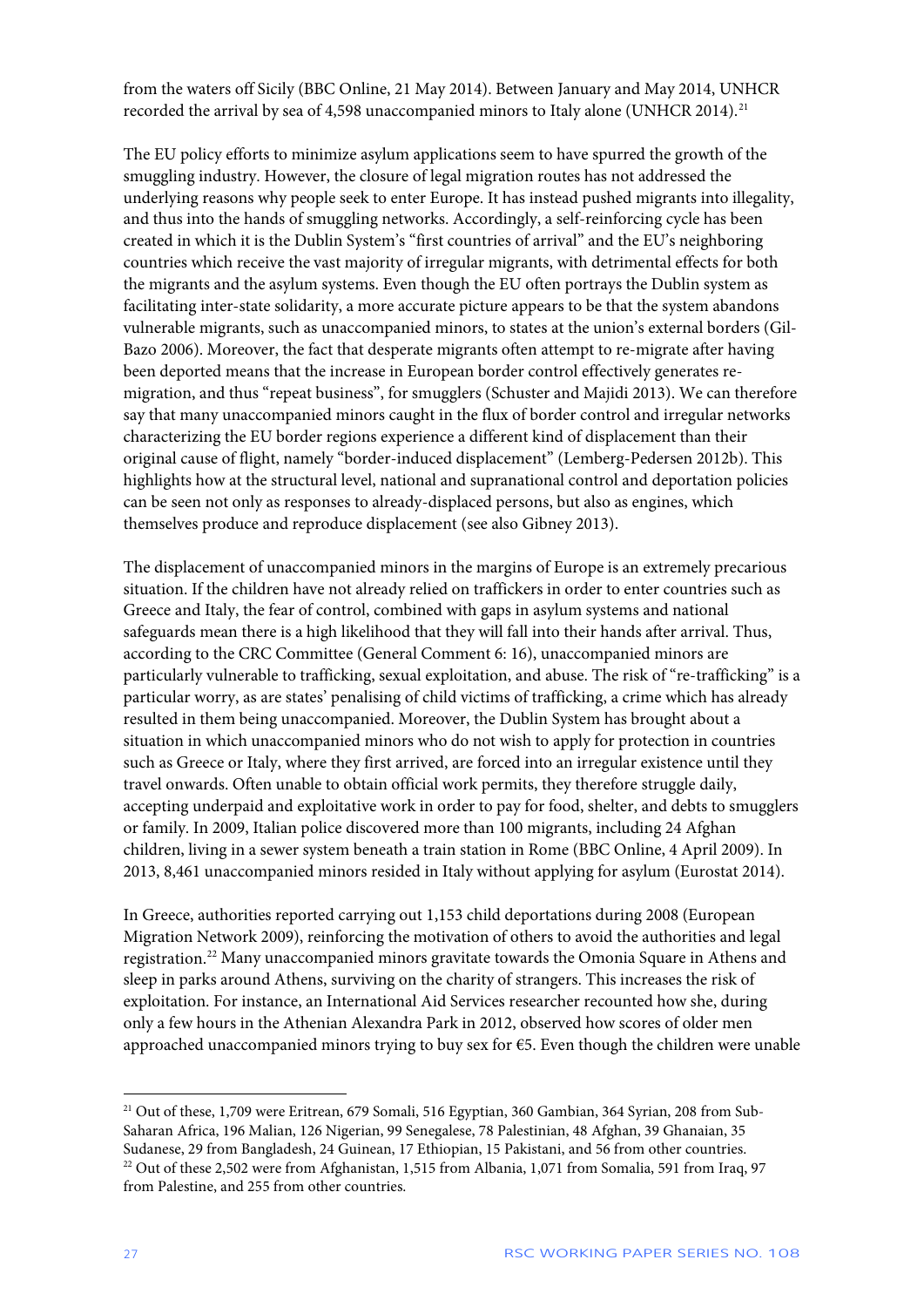to afford HIV-tests, many still obliged the men because they were trying to earn money for food and clothes (Kirk 2012).

Upon the arrival of unaccompanied minors in Europe, these experiences are often seen as taboo and many unaccompanied minors accordingly find it difficult to explain their ordeal during asylum interviews and trauma screening processes. This difficulty is exacerbated by the risk that the political priority given to increasing the volume of voluntary returns can make case officers more focused on facilitating the child's return than on screening for trauma. However, as noted by the UNHCR (2010b: 18):

*When asking the children for the reasons why they left Afghanistan, initial reference was commonly made to the lack of security and the dire economic situation in the country…However, once the researcher posed questions relating to potential protection concerns in Afghanistan, many children revealed additional reasons underlying their departure relating to security problems of a more individual character. It became apparent that while many children did not volunteer to talk about sensitive issues, once they felt comfortable and the questions were formulated in a comprehensible way, they spoke out more freely.*

The authorities' aggressive pursuit of returns is then likely to discourage unaccompanied minors from revealing personal and intimate details of abuse, let alone cooperate with authorities on tracing the family. This point applies in particular to ERPUM's use of special motivational tools, "return counselors", or the aforementioned "Returned children tell their story" video. ERPUM's role as an engine to realize more returns meant that the pilot offered no reflection on the plight of traumatized unaccompanied minors, nor on how its singular focus on deportation risked reinforcing processes of child re-migration, displacement, and exploitation in the margins of Europe. The pilot did, however, employ the language of children's rights and humanitarianism on multiple occasions.

### <span id="page-28-0"></span>**10 ERPUM as 'new humanitarianism' in the context of EU externalization**

ERPUM policy documents repeatedly invoke references to concepts of "family tracing", "family reunification", "humane and safe return", "reintegration", and "care and education facilities". And while virtually no explicit references were made to the best interest of the child during the pilot's early stages, this changed following critique from child protection and humanitarian organizations.

The only reference to the best interest of the child in the cooperation group's 2010 grant proposal was an assurance that cooperation with third countries would be based on the best interest of the child (ERPUM 2010: 13). The proposal focused more on a desirable "long-term impact" of the pilot, namely that "those minors who are not in need of protection will not make the long and risky journey to Europe since the risk of being returned is higher". The ambition was that ERPUM should lead "to a lowering influx of unaccompanied minors to Europe that are not in need of protection" (*Ibid*: 15). The original ERPUM discourse therefore showed how Migrationsverket viewed the pilot as a deterrence tool, increasing the volume of returned unaccompanied minors. Although the 2010 grant application was designed to align with the Commission's Action Plan, this was difficult in terms of one fundamental aspect, namely the Action Plan's emphasis on the principle that "return is only one of the options and the best interests of the child must always be a primary consideration". This emphasis constitutes a significant rift between ERPUM and the Action Plan, highlighting the fact that the pilot was at heart a "return platform" and not a "child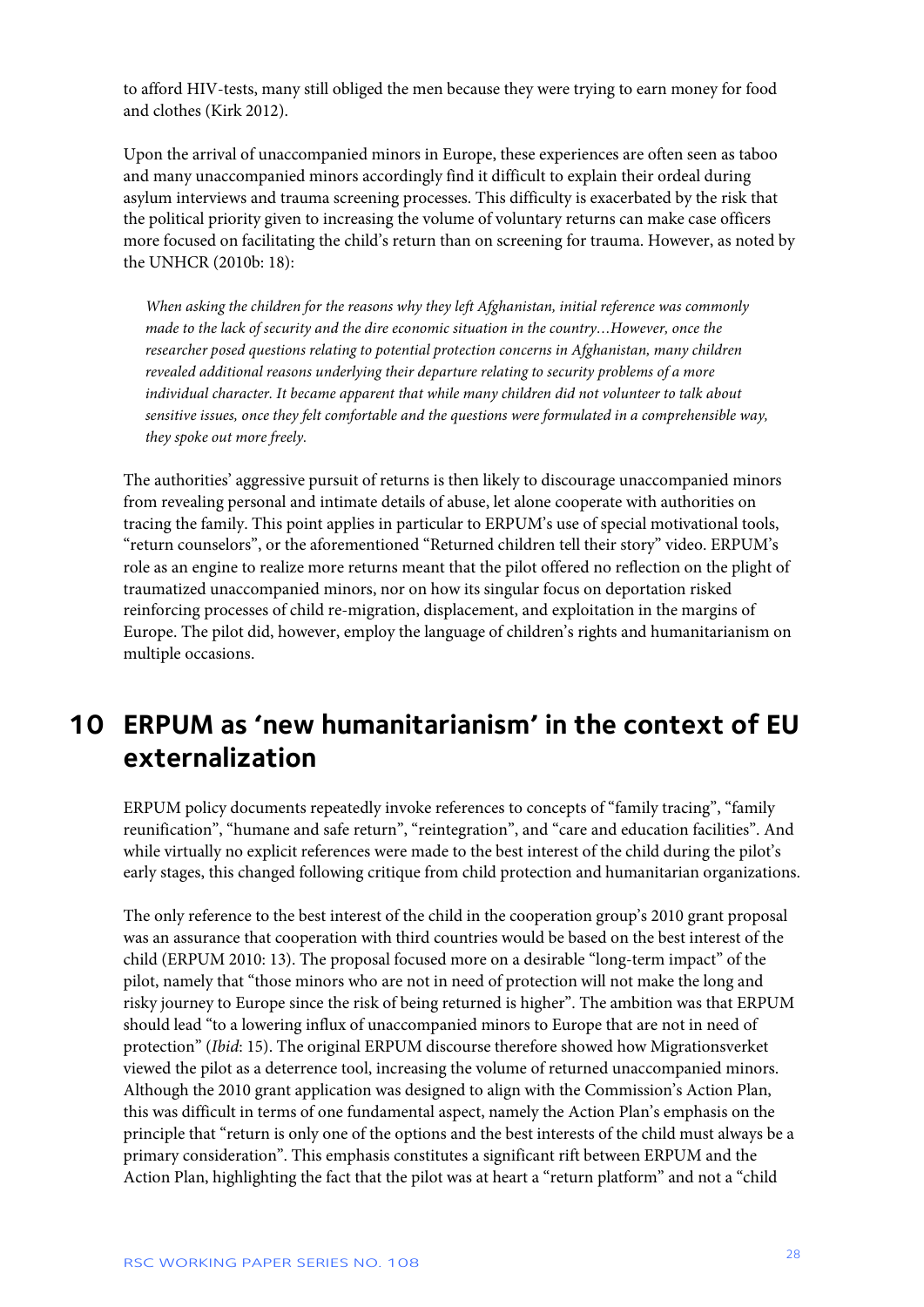protection platform", despite its framing of deportation in terms of family unity and the best interest of the child. The Action Plan was therefore able to contemplate alternative provisions for unaccompanied minors that ERPUM was not, including that it might be in the child's best interest not to be returned to its country of origin.

In the later stages ERPUM made more references to the EU Charter of Fundamental Rights and the CRC. For instance, ERPUM (2014: 14) states that "The collaboration in ERPUM between Sweden, the Netherlands, Norway and the United Kingdom together, promotes child rights dialogue in the EU", adding that the "multilateral cooperation undertaken by ERPUM with the involved governments, international organizations and NGOs in Afghanistan, Iraq and Morocco, is a vital pillar for the protection of minors".

In an attempt to bridge the conflict between policies of child protection and child deportation, ERPUM attempted to appeal to the CRC's §§9-10, where the latter states that "a child shall not be separated from his or her parents against their will". This, for ERPUM, meant that family tracing is "a key element to ensure family reunification and unity" (*Ibid*: 19). Further, ERPUM also noted that "the broken and lost ties with the family and other relatives are a major cause of emotional ailment…For that reason different stakeholders should do their utmost to find out about the family of the minor" (*Ibid*: 20). As such, the ERPUM discourses therefore evolved into making the case for child deportations through the argument that family tracing and reunification can solve the emotional ailment suffered by unaccompanied minors staying in Europe.

The humanitarian framing of deportation policies predates the ERPUM pilot and can be seen as a general "repatriation turn" (Chimni 1999) – that is, an era beginning in the early 1980s when Western countries started focusing on repatriating asylum seekers through readmission agreements. Within policy circles, voluntary repatriation was increasingly seen as a primary and durable solution to refugee situations, which allowed Western governments to minimize the presence of refugees on their territories. In recent years, this policy drive has further transformed into a "deportation turn", where governments increasingly rely on the technology of forced removals of asylum seekers in attempts to avoid domestic political controversy (Gibney 2008: 148). Accordingly, the number of readmission agreements between European and third countries has increased drastically: while 33 bilateral readmission agreements existed in 1986, there were 156 in 1995, 186 in 2004, and 216 in 2010 (Cassarino 2010: 11).

According to Chimni (2000: 255), the focus on returning asylum seekers and refugees illustrates how human rights discourses can be co-opted and "placed in the service of a policy of containment". This discursive co-option, he says, has created a political environment where repatriation is not questioned, and where states make the denial of deportations synonymous with the violation of refugees' human rights. Even though his analysis is concerned with the general relationship between international refugee law and humanitarianism in a globalized world, it is also apt for understanding the ERPUM discourses.

ERPUM invokes the concept of family reunification and the best interest of the child in order to argue that the reunification of unaccompanied Afghan minors with family in their country of origin is the best durable solution. This, it is said, requires deportation, which simultaneously has a deterrence effect, so would-be migrants do not attempt the dangerous journey to Europe. In this manner, we can say that children's rights discourses are co-opted and placed in the service of the ERPUM countries' domestic asylum priorities, used to justify the practice of child deportations, and to argue that any critique of such a deportation policy means denying emotionally suffering children the chance to be reunited with their families. As such, ERPUM's discursive strategy recasts controversial practices in the light of humanitarian care. This is true even when it comes to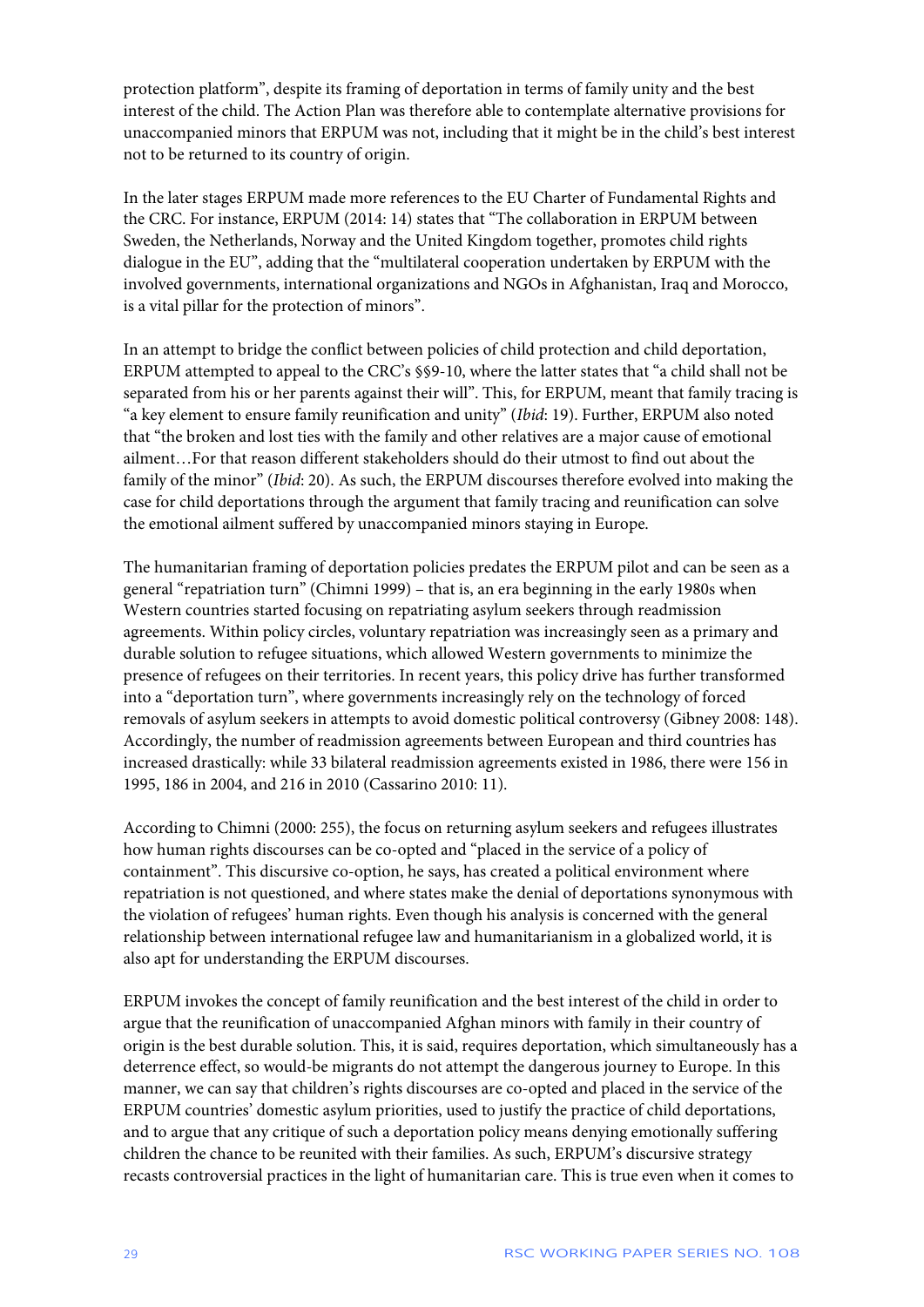the pilot's title, which used the "return" concept preferred by states, rather than the "deportation" concept, despite the fact that the pilot's envisioned practices fall under the definition of deportation in international migrant law, namely "The act of a state in the exercise of its sovereignty in removing an alien from its territory to a certain place after refusal of admission or termination of permission to remain" (IOM 2004). Given this, ERPUM's discourses lend themselves to the concept of "new humanitarianism", which "uses the language of rights to justify a range of questionable practices" and to "obscure the fact that the Northern commitment to humanitarianism coexists with a range of practices which have for their objective its violation" (Chimni 2000: 251).

However, while the CRC's §§9-10 do stress the importance of family reunification, the paragraphs do not have the overriding character straightforwardly assumed by ERPUM. Thus, in General Comment 6 §§81-83, the CRC Committee underscores that family reunification in the country of origin is not in the child's best interests if it risks abuse or neglect by the parents or legal guardians of if there is a "reasonable risk" that a return will violate the child's fundamental human rights. In effect then, the CRC Committee voices two crucial concerns, downplayed by the ERPUM discourse: firstly, that prospects of family reunification cannot be used to preempt the child's own wishes to remain in the country of reception, and secondly, the illegitimacy of sanctioning childspecific *refoulement*, that is, of conducting deportations "where there are substantial grounds for believing that there is a real risk of irreparable harm to the child" (UN Committee on the Rights of the Child 2005).

During its course, then, ERPUM's preferred discourse changed from highlighting the goals of asylum minimization and deterrence policy to appeals to the best interest of the child and the unity of the family. Yet, underneath this discursive shift, the pilot's goals and envisioned functionality remained the same.

The transnational processes and implications of ERPUM makes the pilot suited for an analysis along the lines of externalization (Lemberg-Pedersen 2012b; Gammeltoft-Hansen 2011) and governments often portray this strategy as a way of avoiding demanding humanitarian responsibilities for refugees. For instance, the Blair government's New Vision for Refugees (2003) argued that the export of asylum seekers to processing camps outside British territory could relieve the UK from the legal responsibility not to conduct *refoulement*. The Danish argument that the existence of reception facilities transfers the responsibility for unaccompanied minors from Denmark to Afghanistan follows this state logic of externalization.

Externalization can be seen as occurring through a continuum of international negotiations, remote control and extraterritorialization (Balzacq 2009: 2-3). First, externalization can be facilitated through international negotiations where the externalizing actor then seeks to gain influence over of the asylum policies of a host country. These processes may involve "tactical issue linkage" (Haas 1990; Betts 2008), where issues like asylum policy are linked conditionally with issues like trade and development policy. In processes of tactical issue linkage, one party may use its political and economic power to ensure the transfer of its political priorities to the host country, thereby gaining remote control over its policies. The bigger the power asymmetry between the negotiating countries, the higher the likelihood that this control can take the form of extraterritorialized components placed in the host country. Put differently, the more fractured the sovereignty of the host country, the higher the likelihood that externalization succeeds.

These points about externalization and issue linkage are illustrated when tracing the process of ERPUM Afghanistan negotiations. Thus, in 2011, the Afghan Ministerial Council tasked three ministries with the ERPUM negotiations: the Ministry for Refugees and Repatriation (MoRR), the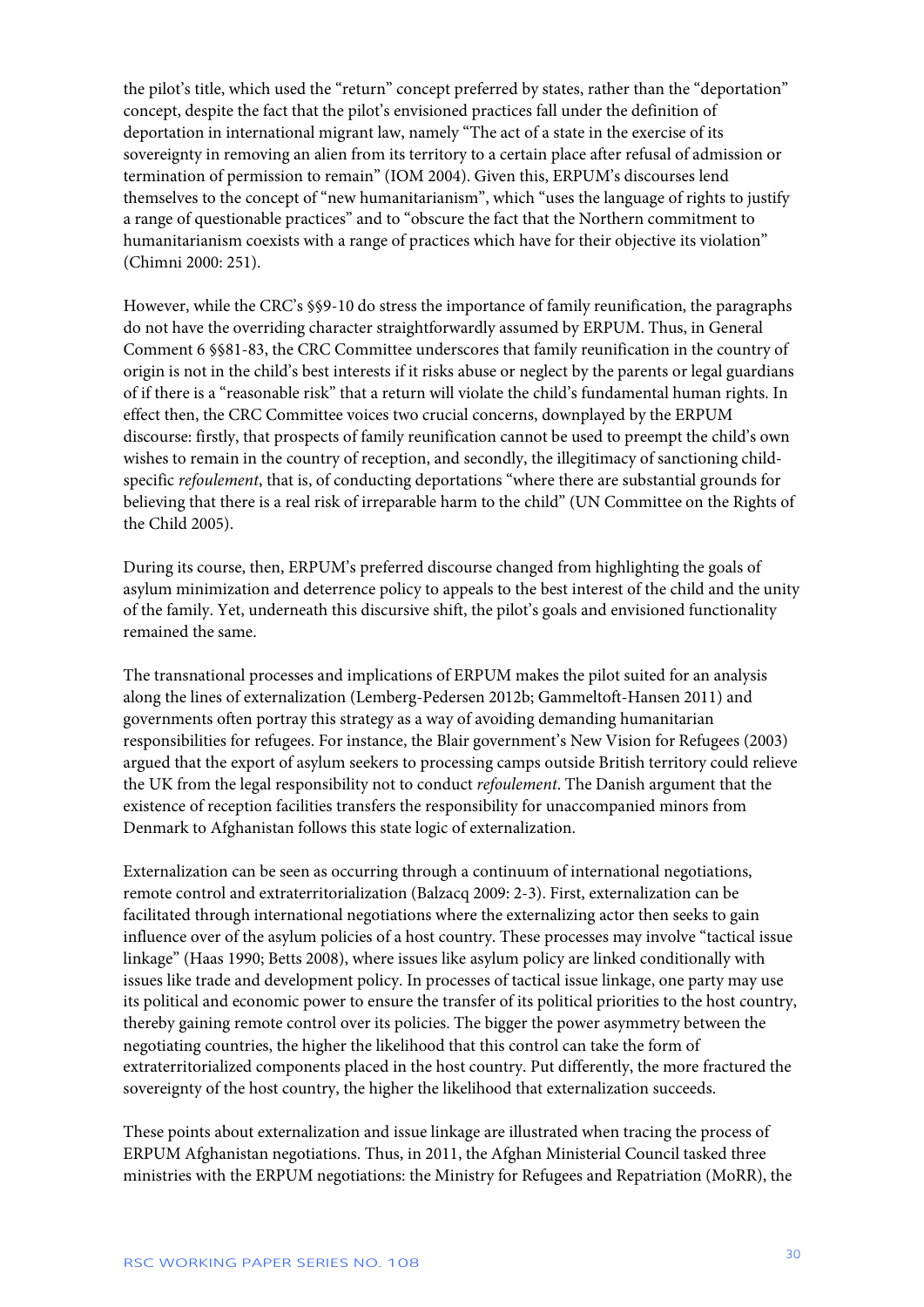Ministry for Foreign Affairs (MoFA), and the Ministry for Labour and Social Affairs (MoSLA), with MoRR taking the leading role. The ERPUM negotiation team quickly encountered resistance from the MoRR, or as one ERPUM representative put it: "Mr Anwari of MoRR has no interest in the project. They don't like it. But they seem to be unaware that there is no other solution." (Schuster 2013: 13).

The ERPUM countries' political economic power vis-à-vis Afghanistan is clear: in 2011, Afghanistan ranked as the fourth largest recipient of official humanitarian aid in the world, receiving the equivalent of 35% of its gross national income (Global Humanitarian Assistance website). Moreover, from 2008 to 2011, when the ERPUM plans gained pace, both the EU and most of the ERPUM countries were among the top donor countries. In 2008 all ERPUM countries were among the top 17 donors out of 115 countries; in 2009 they were all in the top 18 out of 180 countries; in 2010 they were all in the top 18 out of 139 countries; and in 2011 they were all in the top 17 out of 114 countries.

|                | 2008      | 2009      | 2010      | 2011      |
|----------------|-----------|-----------|-----------|-----------|
| EU             | 1.956,505 | 1.583,700 | 1.749,489 | 1.832,050 |
| Norway         | 438,588   | 375,470   | 398,481   | 394,880   |
| United Kingdom | 905,095   | 1.025,44  | 911,388   | 1.116,880 |
| Netherlands    | 573,649   | 469,440   | 369,870   | 327,560   |
| Denmark        | 248,430   | 204,220   | 219,314   | 240,150   |
| Sweden         | 529,829   | 565,700   | 594,734   | 661,950   |
| Belgium        | 210,905   | 193,160   | 217,693   | 228,150   |

**Table 5: ERPUM countries' development donations to Afghanistan 2008-2011 in \$ million[23](#page-31-0)**

In 2011, the prime channels of development aid to Afghanistan were multilateral organisations (57.4%); NGOs and contractors (25.9%); other venues, including public private partnerships (3.2%); the public sector (10.6%); and the Red Cross (2.6%). While multilateral organizations, NGOs, and contractors therefore received around 83% of all donations, financial support to the Afghan public sector, including the ministries, only constituted 10.6%. Moreover, international donations to the public sector were cut in half between 2008 and 2011. While the Afghan public sector had received international donations worth \$554.4 million in 2008, this decreased to \$405.8 million in 2009, \$400.4 million in 2010 and, finally, to \$265.3 million in 2011 (*Ibid*). Ministries were therefore left competing for funds, paving the way for international policy transfer.

During its field visits to Afghanistan, the ERPUM negotiation team conducted discussions on the reception facilities separately with the MoRR, MoFA, and MoSLA, using promises of budgetary discretion over ERPUM funds to pit each ministry against the other. But even though the Afghan and the ERPUM negotiation teams reached a political agreement on a model for the return project in the fall of 2012, technical disagreements persisted. Another clash between ERPUM and the MoRR occurred in March 2013. While the MoRR wanted full control of the  $E$ 2.5 million of ERPUM funds, the negotiation team refused, threatening instead to cut the funds down to \$1.5 million and transfer all control to the IOM. The IOM, in return, viewed this threat as a way to further force the hand of the MoRR. Eventually, the deteriorating Afghan security situation ground the negotiations to a halt by preventing ERPUM delegates from travelling to Afghanistan.

<span id="page-31-0"></span><sup>&</sup>lt;sup>23</sup> Source: Global Humanitarian Assistance's Development Initiatives (based on UNOCHA FTS data and OECD DAC member governments (constant 2011 prices) and non-OECD DAC member governments (current prices).  $\overline{a}$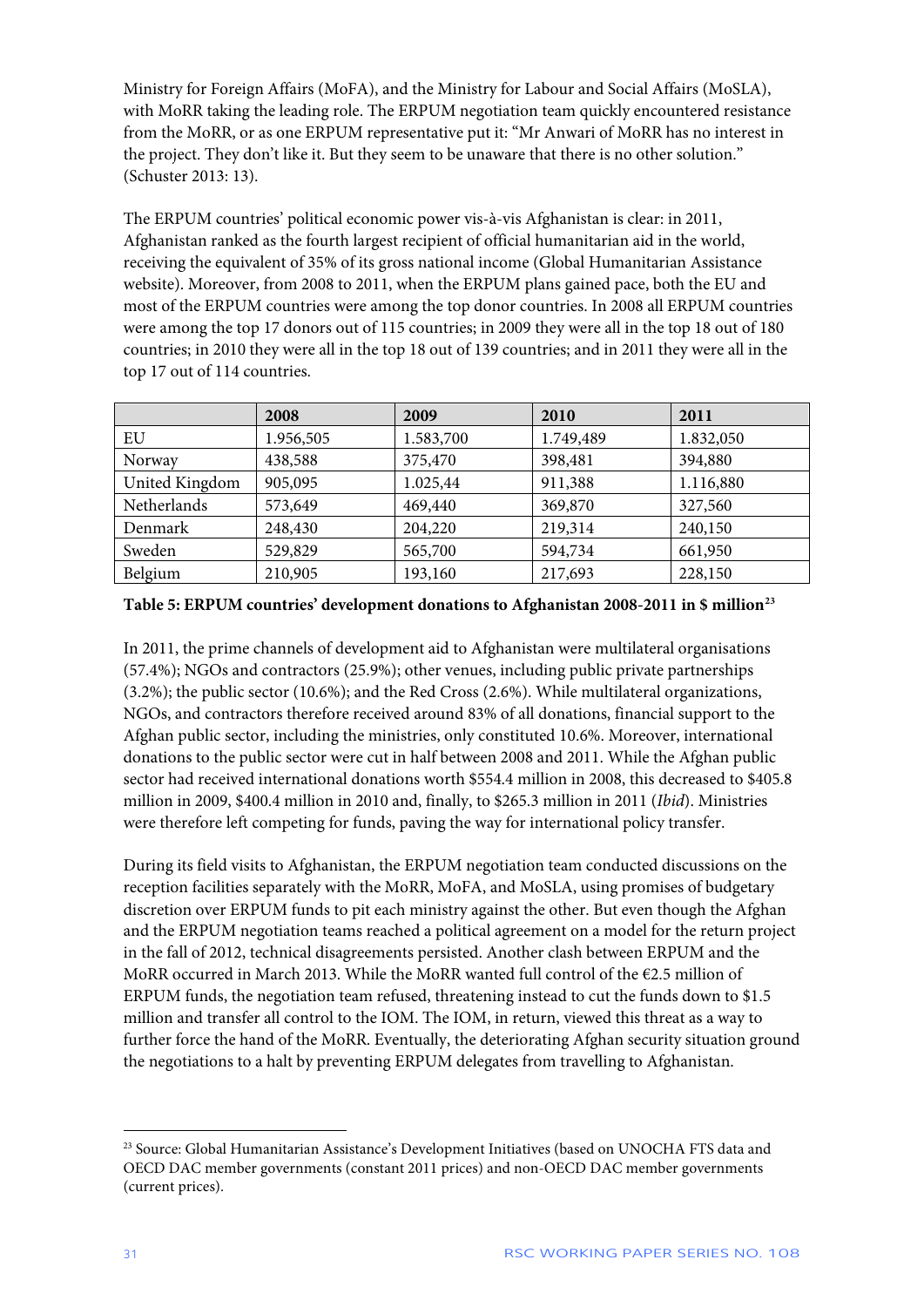While concerns of corruption and nepotism often constitute legitimate reasons for channelling development aid around public sector bodies, a development predating ERPUM illustrates that such risks also exist with private European actors. In 2009, after unsuccessfully attempting to involve the IOM in its plans for a return project for unaccompanied minors, the Norwegian government turned to the German Association of Experts in the Field of Migration and Development Cooperation (AGEF). Funded chiefly by the German BMZ Ministry and the British Home Office, AGEF had been running the "Return to Employment in Afghanistan (REA)" programmes for migrants repatriated from Germany, Great Britain, and France. The REAs offered small payments and courses to individuals deported from Europe, promoting small businesses, but had been unable to sustain the required infrastructure and had consequently not dissuaded individuals from re-migration (Majidi 2009).

The first contact between the Norwegian embassy in Kabul and AGEF happened on December 14, 2009 when the potential tender was discussed. AGEF admitted having no prior experience in working with unaccompanied minors, but still voiced interest in the project, and the Norwegian government decided to contract the Association for the production of a preliminary project plan. In February 2010, AGEF returned with a brief report entitled "AGEF Return to Employment (REA) Initiative in Afghanistan", which proposed a 12-month project and listed a range of different expenses: two social workers ( $\epsilon$ 9,600), two cleaning people ( $\epsilon$ 4,800), a cook ( $\epsilon$ 3,000), food allowance for 12 minors ( $643,200$ ), rent ( $624,000$ ). The actual deportation of 12 children was estimated to cost €200 "per unit", amounting to €28,800 over 12 months. The total AGEF estimate was €261,470,072. On security issues, the report simply noted that since "the situation of accommodation is currently unclear, additional guards might be necessary" (AGEF 2010: 6).

However, the Norwegian government became concerned because AGEF's proposal lacked any references to the best interests of the child, legal guardians, the issue of aged-out minors, and the complicated question of Norwegian-Afghan legal responsibility for the children returned to the facilities. AGEF had instead settled with noting the existence of a strong political will to establish a center for unaccompanied minors, and the addition that since "there have not been any programs which were successfully implemented without concerns, so there are hardly any possibilities for a best practice approach, which we could implement in Afghanistan" (AGEF 2010: 3). In the end, the Norwegian authorities opted not to continue the collaboration with AGEF.

This decision turned out to be prudent as AGEF a few months later was engulfed in scandal. In December 2010, the German government launched an embezzlement investigation on the suspicion that the Association had deliberately diverted federal German subsidies away from their original purposes. While the audit did not yield any charges, an internal report from the German Ministry of Development concluded that the audit had been hampered by the disappearance of key AGEF receipts and original documents. Then, in January 2011, the Afghan Attorney General also opened an official investigation into claims that AGEF had not been paying its Afghan employees for months, and that the German managers had all left Kabul after draining the bank accounts.

This scandal was not the first such problem faced by Scandinavian countries after contracting AGEF. Previously, in 2008, both the Danish and Swedish governments had severed links with AGEF after reports of unusual book keeping methods during return projects to Erbil, Northern Iraq (Deutsche Welle, 21 January 2011). It is surprising, then, that the Norwegian government outsourced its political goal of a deportation and reception project for unaccompanied minors, despite advance knowledge that the actor in question was mired in reports of unusual accounting methods. The case of AGEF, therefore, also illustrates that governments may use outsourcing as another form of venue shopping, where governments attempt to insulate a policy agenda from domestic resistance by transferring it from public to private venues (Nyberg Sørensen and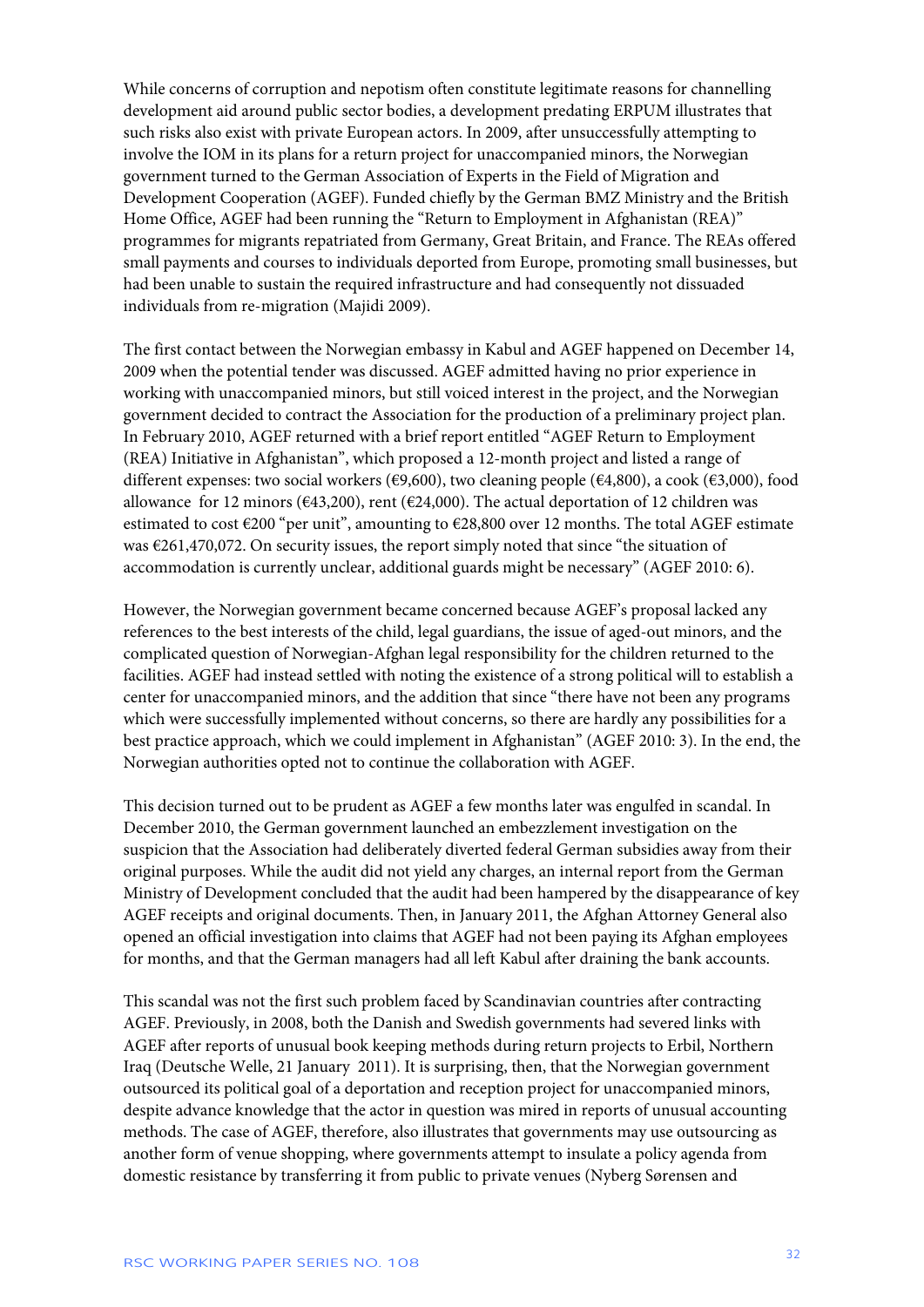Gammeltoft-Hansen 2012; Lemberg-Pedersen 2012a). Although unsuccessful, the AGEF process also shows that smaller private actors contracted to realize pre-determined political goals may be less likely to voice critical questions, compared to larger or public state actors. Furthermore, the outsourcing strategy can also be used to skirt public critique, either by directing potential critique towards the private actor rather than the general policy, or by removing controversial activities one step further from public scrutiny via subcontracting.

# <span id="page-33-0"></span>**11 Perspectives for a post-ERPUM future**

After years of intense negotiations and fierce debates with humanitarian and child protection organizations, ERPUM was discontinued in June 2014 without achieving its stated goals.

However, the pilot did bring about change, as its common European and intergovernmental policy venue proved instrumental for facilitating transpositions of the Returns Directive in Norway, the United Kingdom, Denmark, Sweden, and Belgium along the restrictive lines of the pilot. While these legal reforms in some cases revised outdated legislation, they also introduced a generalized model for child deportations, which lowered the threshold for deporting unaccompanied minors.

The end of ERPUM does not signal the end of this policy drive, and even greater challenges to the best interest of unaccompanied minors will emerge after the former ERPUM countries have now "escaped *from* Europe". The agenda is likely to proliferate across a European landscape of vastly different policies and safeguards concerning unaccompanied minors, illustrated by the ERPUM countries' different interpretations of the pilot and of the Returns Directive's provisions on reception facilities, family networks, and tracing efforts.

This poses the further question of how the EU member states which did not participate in ERPUM will transpose the Returns Directive. For instance, in 2013, the UNHCR, Helsinki Citizen Assembly, and the Hungarian National Police Headquarters concluded that Hungarian police continued to routinely deport unaccompanied minors to Serbia and that a range of other European countries continue to deport the children to Hungary, effectively exposing them to Dublin sanctioned chain deportations (Helsinki Citizens' Assembly 2014). Similarly, the Belgian pilot on unaccompanied returns to Afghanistan and Angola, which expired in the summer of 2014, is likely to be only one among a range of similar efforts across Europe, involving a wide range of different countries of origin. The United Kingdom pursues returns of unaccompanied minors to Albania, Sweden is continuing its efforts regarding Morocco, while Belgium, in a parallel to ERPUM, turned its attention to Afghanistan and Angola with its 2013-14 pilot.

The vast differences concerning child protection in countries of origin underscore the risk that a generalized model based on the family/guardian/reception disjunction may not assess local situations for unaccompanied minors, monitor deportees independently, or follow child-specific safeguards. Also, the proliferation of the policy drive across Europe could mean that information about these national developments will be even more inaccessible than the bureaucratic opacity exhibited by the Scandinavian authorities in response to freedom of information requests. As the restrictive policy-making seems relatively independent from the actual immigration trends, both countries, which receive many unaccompanied minors, such as Sweden and Norway, and those receiving the fewest, such as the Netherlands and Denmark, seem to increasingly rely on deportations.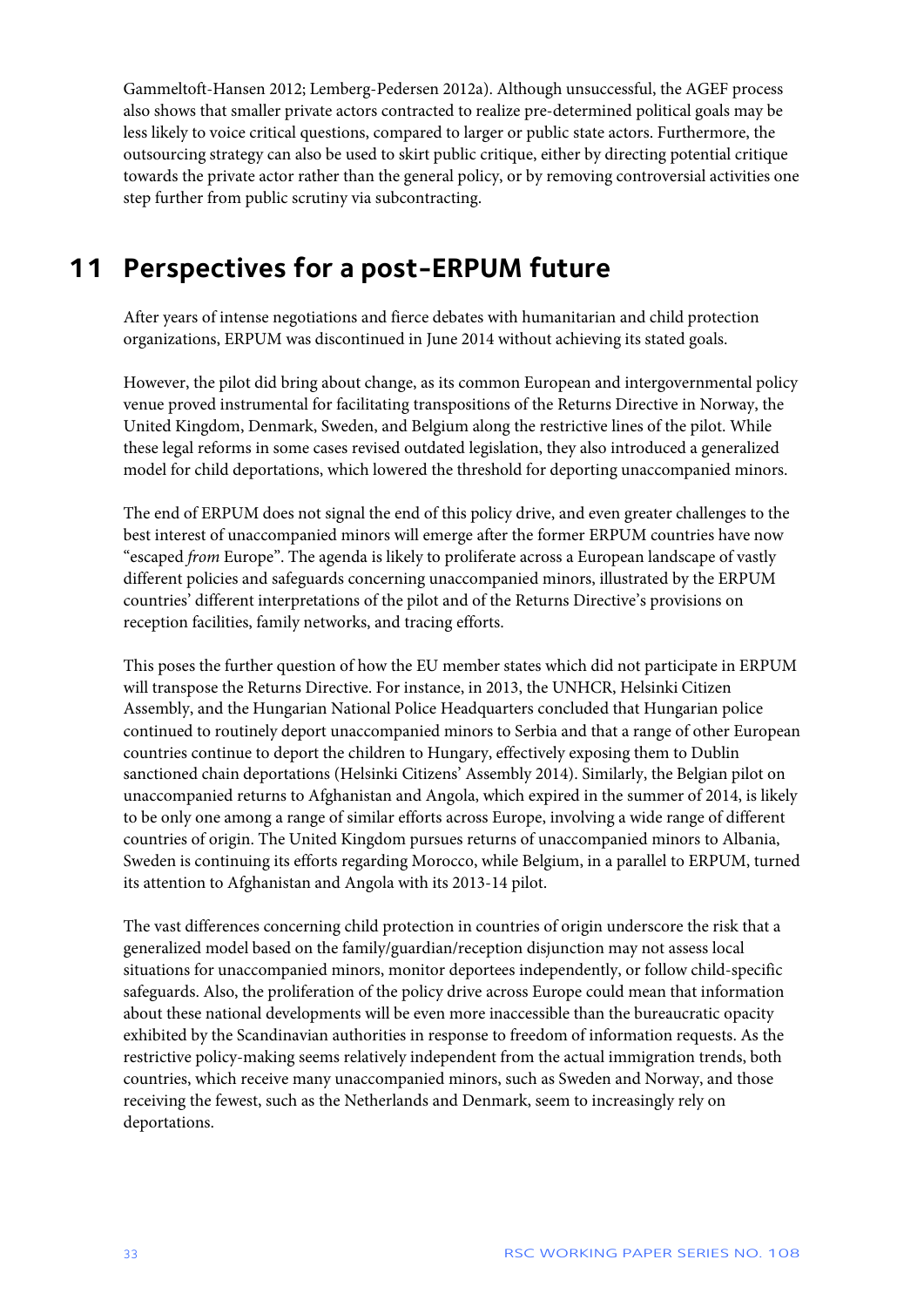Instead of alternatives to deportations, countries now promote return policies to regions of displacement, arguing in favour of the existence of so-called "internal flight options" (see f.i. Migrationsverket, RCI 08/2014: 4). The idea that rejected asylum seekers could be returned to Afghanistan *because* their families are among the hundreds of thousands internally displaced indicate European attempts to instrumentalize the phenomenon of displacement for domestic immigration policy purposes. This instrumentalization of displacement is in fact already occurring at the transnational level, as detailed by the border-induced displacement of vulnerable unaccompanied minors on the margins of Europe. In this context, the idea that children can be returned to countries of transit is a particular risk as it exacerbates the risk that they, once more, will end up in the hands of smuggler networks and be re-exposed to exploitation, slave labor, or sexual abuse. The political proliferation of the restrictive border control agenda, including child deportations, increases the urgent need to construct independent monitoring mechanisms in order to assess the conditions of deportees after their return and of those children displaced in transit throughout Europe's border regions.

While ERPUM and the countries involved failed to examine policy alternatives to deportation, humanitarian and child protection organizations have repeatedly offered such alternatives. These include the harmonization of EU member states' implementation of the CRC, systematic best interest determination and child-specific safeguards, more accurate processes of age assessment, and high quality training of interpreters and legal guardians. Moreover, the ECtHR's verdict in *MA and others v UK* effectively undermined the legitimacy of the Dublin system with regards to unaccompanied minors. Arguably, such harmonization policies constitute another path through which European countries could offset the existing asymmetry in migrant influxes. Sweden and Denmark are a good case in point: in 2013, Sweden received 1,247 unaccompanied Afghan minors while Denmark received only 62. As of now, however, European countries still shy away from engaging in these crucial discussions as well as from addressing the fundamental question plaguing the Dublin Regulation, namely of finding a mechanism whereby the responsibility for asylum seekers and vulnerable individuals can be distributed in a manner which is fair and legitimate for both vulnerable migrants, European countries, and countries of origin.

### <span id="page-34-0"></span>**12 References**

**AGEF** (2010) Return to Employment (REA) Initiative in Afghanistan.

**AIHRC** (2014) *Causes and Consequences of Bacha Bazi in Afghanistan.*

**Amnesty International, Denmark** (2012) Letter to Minister of Justice Morten Bødskov. Copenhagen, November 30, 2012.

**Balzacq, T.** (2009) "Frontiers of Governance: Understanding the External Dimension of EU Justice and Home Affairs." In Balzacq (ed) *The External Dimension of EU Justice and Home Affairs: Governance, Neighbours, Security*. Hampshire: Palgrave Macmillan.

**Belgian Aliens Act**, act of 19 January 2012, annex 21, 74/16 §2.

**Bennet, A.** (2005) "Process Tracing and Causal Inference." In Brady, H. And Collier, D. (eds) *Rethinking Social Inquiry: Diverse Tools, Shared Standards*, 2nd ed. Laham, MD: Rowman and Littlefield: 207-219.

**Betts, A.** (2008) "North-South Cooperation in the Refugee Regime: The Role of Linkages." *Global Governance* 14.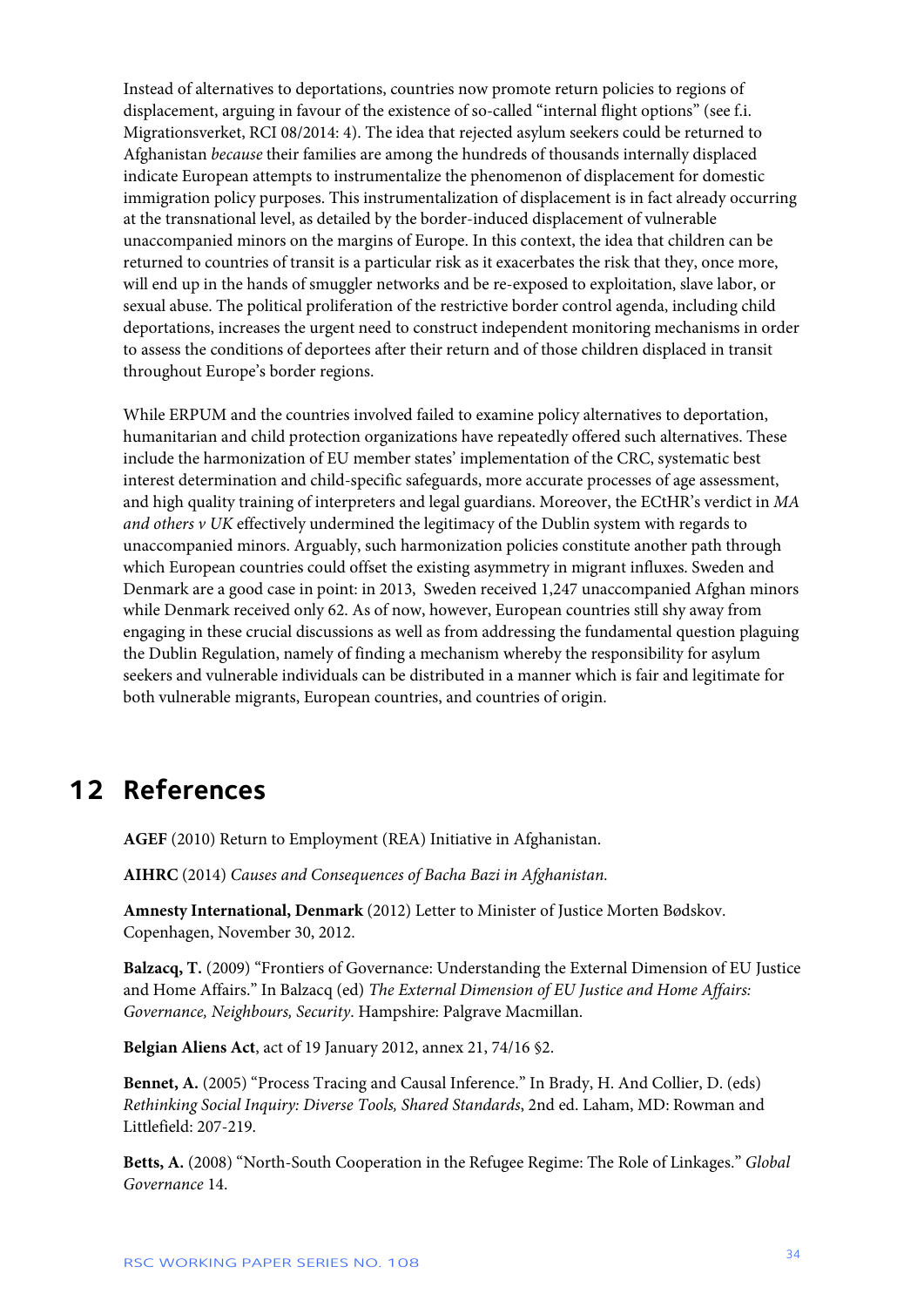**Bradley, M.** (2008) "Back to Basics: The conditions of just refugee returns." *Journal of Refugee Studies*. Vol. 21, No. 3: 285-304.

**Cassarino, J-P.** (2010) *Unbalanced Reciprocities: Cooperation on Readmission in the Euro-Mediterranean Area*. The Middle East Institute, Special Edition, Viewpoints, Washington D.C.

**Chimni, B.S.** (2000) "Globalization, Humanitarianism and the Erosion of Refugee Protection." *Journal of Refugee Studies*, Vol.13, No. 3.

**Chimni, B.S.** (1999) *From Resettlement to Involuntary Repatriation: Towards a Critical History of Durable Solutions to Refugee Problems*. UNHCR Working Paper No. 2, Geneva: Centre for Documentation and Research.

**Collier, D.** (2011) "Understanding Process Tracing." *PS: Political Science and Politics*: 44(4): 823- 830.

**Committee on the Rights of the Child** (2005) General Comment No. 6, V response to General and Specific Protection Needs (g) 50-52: 16. Thirty-ninth session. CRC/GC/2005/6.

**Danielsen, K. and Seeberg, M.L.** (2006) *Tracing UMAs' families. A comparative study of some European countries' practice and experiences in tracing the parents or caregivers of unaccompanied minor asylum seekers*. Norwegian Social Research. NOVA Rapport 19/2006.

**Danish Committee for Aliens and Integration Policy** (2012) *Morten Bødskovs Talepapir*, 2011- 12, UUI alm. Del, endeligt svar på spørgsmål 174, public.

**Danish Committee for Aliens and Integration Policy, Children's Council, Children's Welfare, Danish Refugee Council, Danish Red Cross, Institute for Human Rights, Save the Children, SOS against Racism, et al.**, 2011-11, L37, Bilag 1, J.nr 10/14944, public

**Dutch Parliament** (2013) Questions from Parliamentary Member Gesthuizen (SP) to the State Secretary for Security and Justice on "Family Tracing." 2 August 2013 (submitted June 25, 2013). Answered by State Secretary Teeven.

**European Council on Refugees and Exiles (ECRE) and Save the Children** (2011) *Comparative Study on Practices in the Field of Return of Minors: Final report*, European Commission, Brussels.

**European Migration Network** (2009) *Policies on reception, return and integration arrangements for, and a number of, unaccompanied minors – an EU comparative study*. Report on Greece, Athens Center for European Constitutional Law.

**ERPUM** (2014) *Separation – Reunification. Four countries cooperating on family tracing and return of unaccompanied minor*s. Migrationsverket.

**ERPUM** (2012a) *Final report to the European Commission on the ERPUM I project*.

**ERPUM** (2012b) *Summary of family tracing discussions from the ERPUM Tracing Contact Point (TCP) team.*

**ERPUM** (2010) Grant Application to the European Return Fund, European Commission, Directorate-General Justice, Freedom, Security.

**European Commission** (2012) *Report from the Commission to the Council and the European Parliament. Mid-term report on the implementation of the Action Plan on Unaccompanied Minors*. Brussels, 28.9.2012. COM(2012) 554 final.

**European Commission** (2010) *Action Plan on Unaccompanied Minors (2010-2014)* SEC 534.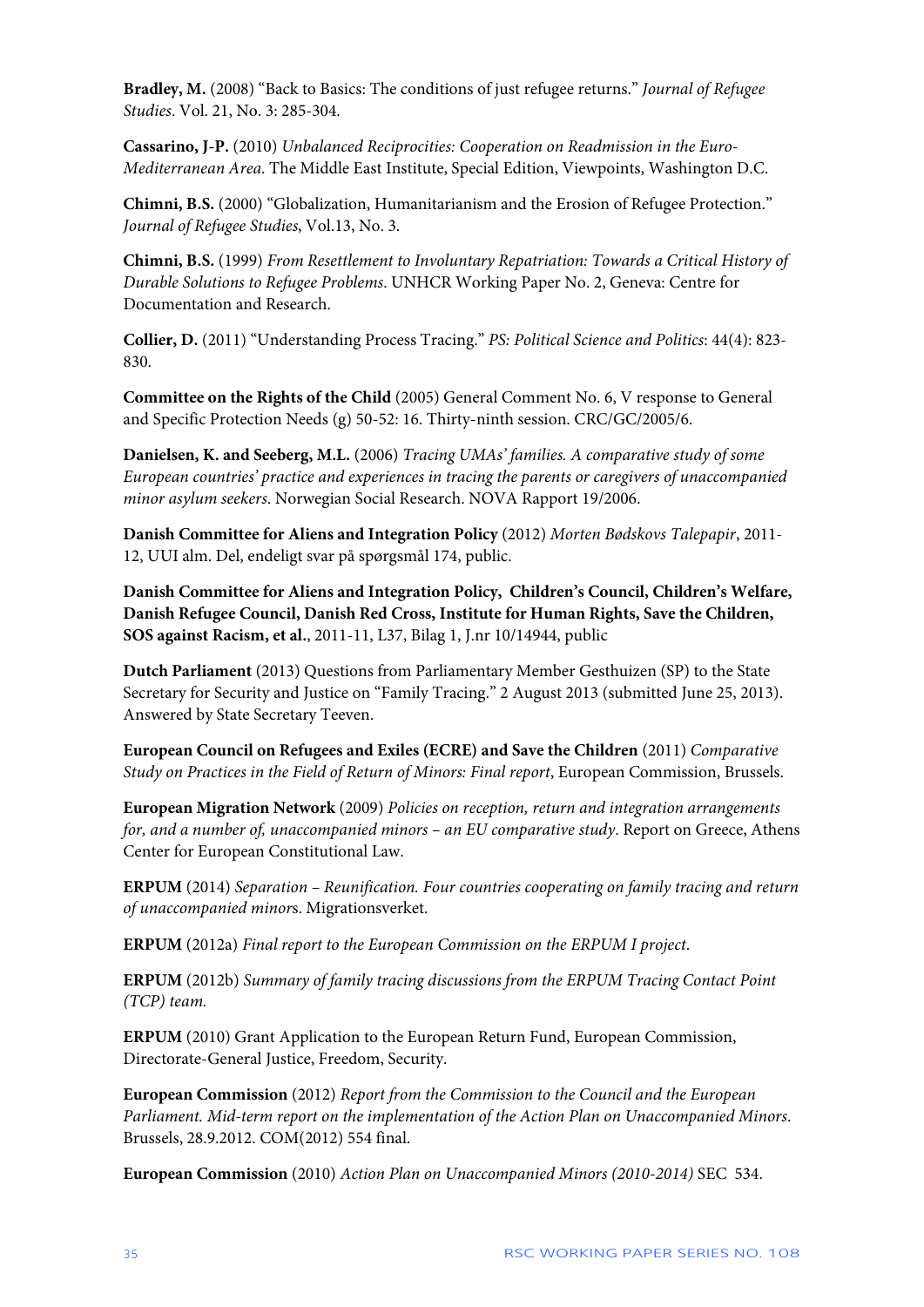**Fairclough, N., Mulderrig, J. and Wodak, R.** (,2011) "Critical discourse analysis" in van Dijk, T. (ed) *Discourse Studies: a multidisciplinary introduction*, London: SAGE Publications

**Foreign and Commonwealth Office (FCO)** (2009) *On FCO Child Safeguarding generally and the UK's Development of Child Removals to Afghanistan and elsewhere*. 12 December 2009.

**Gammeltoft-Hansen, T.** (2011) *Access to Asylum*. Cambridge: Cambridge University Press.

**Ghazinour, M. et al.** (2014) *Ensamkommande flyktningbarns återvändende. Förutsättningar samt centrala aktörers roller och ansvar*. Polisutbildningens skriftserie. Umeå universitet 2014, nr.2.

**Gibney, M. (**2013) "Is Deportation a Form of Forced Migration?" *Refugee Survey Quarterly*, Vol.32, No. 2: 116-129.

**Gibney, M.** (2008) "Asylum and the Expansion of Deportation in the United Kingdom." *Government and Opposition*. Vol.43, No.2: 146-167.

**Gibney, M.** (2004) *The Ethics and Politics of Asylum: Liberal Democracy and the*

*Response to Refugees*. Cambridge: Cambridge University Press.

**Gil-Bazo, M-T.** (2006) "The Practice of Mediterranean States in the context of the European Union's Justice and Home Affairs External Dimension. The Safe Third Country Concept Revisited." *International Journal of Refugee Law*, Vol.18, No.3-4: 571-600.

**Guiraudon, V**. (2000) "European Integration and Migration Policy: Vertical Policy-making as Venue-Shopping". *Journal of Common Market Studies*, Vol. 38, No.2, pp. 251-71.

**Haas, E.** (1990) *When Knowledge Is Power: Three Models of Change in International Organizations*. Berkeley: University of California Press.

**Helsinki Citizens'Assembly** (2014) Asylum Seekers' Access to the Territory and to the Asylum Procedure in Hungary 2013.

**Huysmans J.** (2006) *The Politics of Insecurity: Fear, migration and asylum in the EU*. Routledge, New York.

**International Organization for Migration** (2004) *Glossary on Migration*. Geneva: International Organization for Migration.

**Lavenex, S. and Wagner, W.** (2007) "Which European Public Order? Sources of Imbalance in the European Area of Freedom, Security and Justice." *European Security*, 16:3: 225-243.

**Lemberg-Pedersen, M.** (2013) "The evolution of the ERPUM project." In Lemberg-Pedersen, Schuster, Stern, Gibney and Allsopp, *The deportation of unaccompanied minors from the EU. Family tracing and government accountability in the European Return Platform for Unaccompanied Minors (ERPUM) project*. Conference Report, Refugee Studies Centre.

**Lemberg-Pedersen, M.** (2012a) "Private Security Companies and the EU Borderscapes." In *The Migration Industry*.

**Lemberg-Pedersen, M.** (2012b) "Forcing Flows of Migrants: European externalization and borderinduced displacement." In Andersen, Klatt and Sandberg (eds) *The Border Multiple*. Border Regions Series, Ashgate.

**Long, K.** (2008) *State, Nation, Citizen: Rethinking Repatriation.* Refugee Studies Centre, University of Oxford, Working Paper No. 48. Oxford.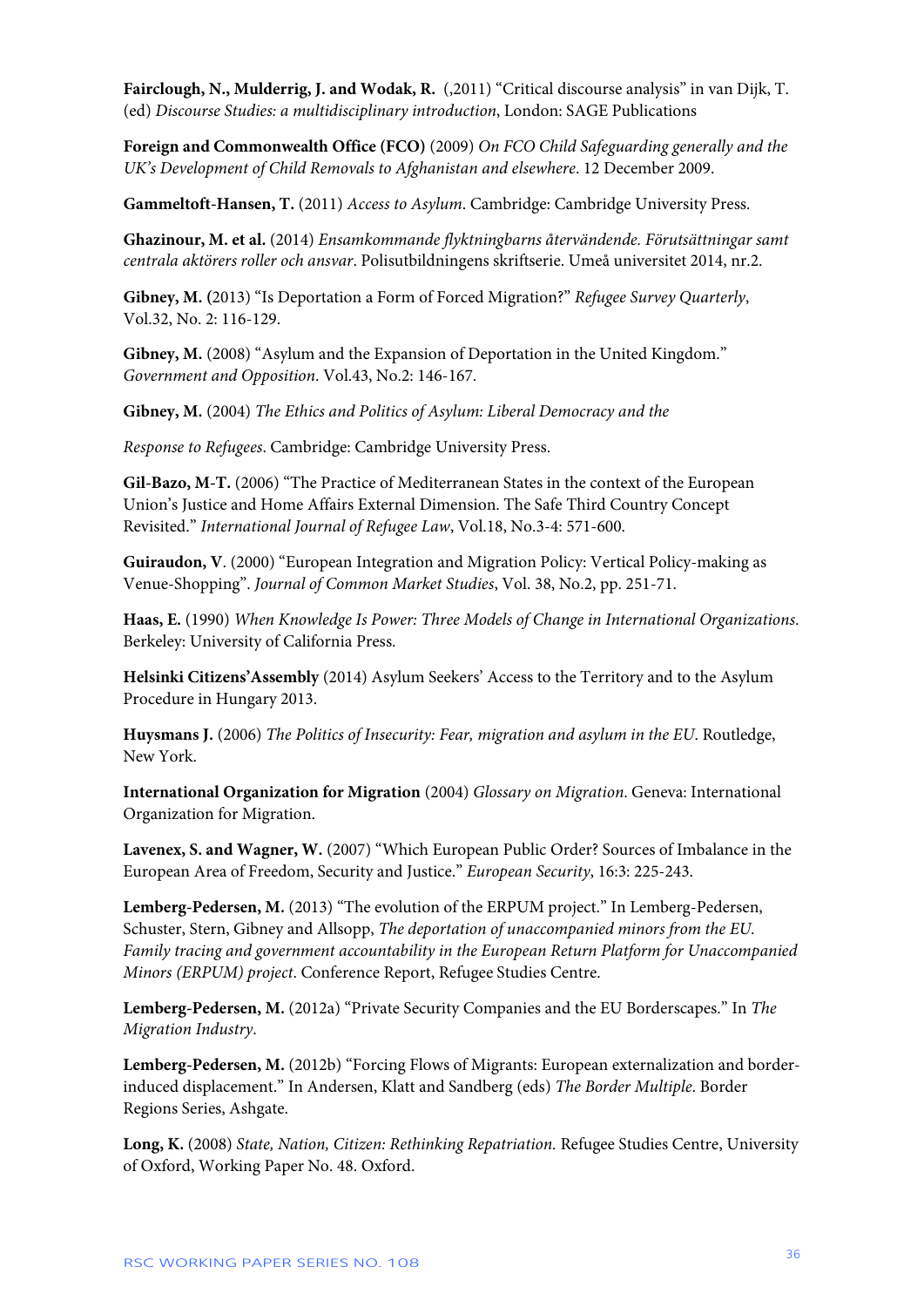**Majidi, N.** (2009) *An Evaluation of the UK Return and Reintegration Programme*. London: DFID.

**Migrationsverket** (2014) *Rättsligt ställningstagande angående säkerhetsläget i Afghanistan*. 17 January 2014. RCI 08/2014.

**Migrationsverket** (2013) *Rättsligt ställningstagande angående verkställighet av beslut som rör ensamkommande barn*. 6 December 2013. RCI 10/2013.

**Norwegian Department for Work and Inclusion** (2009) *Praksisforeleggelse – vurdering av hvem som kan anses som omsorgsperson og hva som kan anses som forsvarlig omsorg for enslige mindreårige asylsøkere ved retur til hjemlandet – samtykke*. 2 September 2009. 09/1518.

**Norwegian Government** (2009a) *Written Replies by the Government of Norway to the List of Issues Prepared by the Committee on the Rights of the Child in Connection with the Consideration of the Fourth Periodic Report of Norway*. 30 November 2009. CRC/C/NOR/C/4/Add.1.

**Norwegian Government** (2009b) *Ønskjer omsorgs- og utdanningstilbod i opphavslandet for einslege mindreårige*. 13 October 2009. Press Release 133/09.

**Nyberg Sørensen, N. and Gammeltoft-Hansen, T.** (eds) *The Migration Industry and the Commercialization of International Migration*. Global Institutions Series. New York: Routledge

**Preliminary works to the Norwegian Aliens Act 1988**: 36, 66

**Quass, L. and McGhie, S.** (2012) *Undtaget fra Aktindsigt. Om aktindsigt i internationale forhandlinger i dansk, norsk og svensk forvaltning*. November 2012. Master's Thesis, University of Roskilde.

**Returns Directive 2008/115/EC** (December 16, 2008) *on common standards and procedures in Member States for returning illegally staying third-country nationals*. Official Journal of the European Union, December 24, 2008.

**Save the Children, Italy** (2014) *"The boat is safe and other lies.' Why Syrian families are risking everything to reach Europe*."

**Schuster, L. and Majidi, N**. (2013) "What happens post-deportation? The experience of deported Afghans." *Migration Studies*, Vol.1, No.2: 1-19.

**Schuster, L.** (2013) "Afghan perspectives on ERPUM" in Lemberg-Pedersen, Schuster, Stern, Gibney and Allsopp, *The deportation of unaccompanied minors from the EU*.

**Swedish Department of Justice** (2009) *Regleringsbrev för budgetåret 2010 avseende Migrationsverket*. 17 December 2009. Ju2009/2455/SIM.

**van Dijk, T.** (2000) "On the analysis of parliamentary debates on immigration," in Reisigl, M. and Wodak, R. (eds) *The semiotics of racism: Approaches to critical discourse analysis*. Vienna: Passagen Verlag.

**van Houtum, H. and Naerssen, T.** (2002) "Bordering, Ordering and Othering'", *Tijdschrift voor Economische en Sociale Geografie*, Vol. 93, No. 2: 125-136.

**Webber, F.** (2006) "Asylum: from deterrence to criminalisation." *European Race Bulletin*, 55.

**Wodak, R.** (1996) *Disorders of discourse*. London: Longman.

**The Children's Council and Save the Children Denmark** (2012) *25 spørgsmål til regeringens plan om oprettelse af modtagecentre for uledsagede børn i Afghanistan*. 6 September 2012.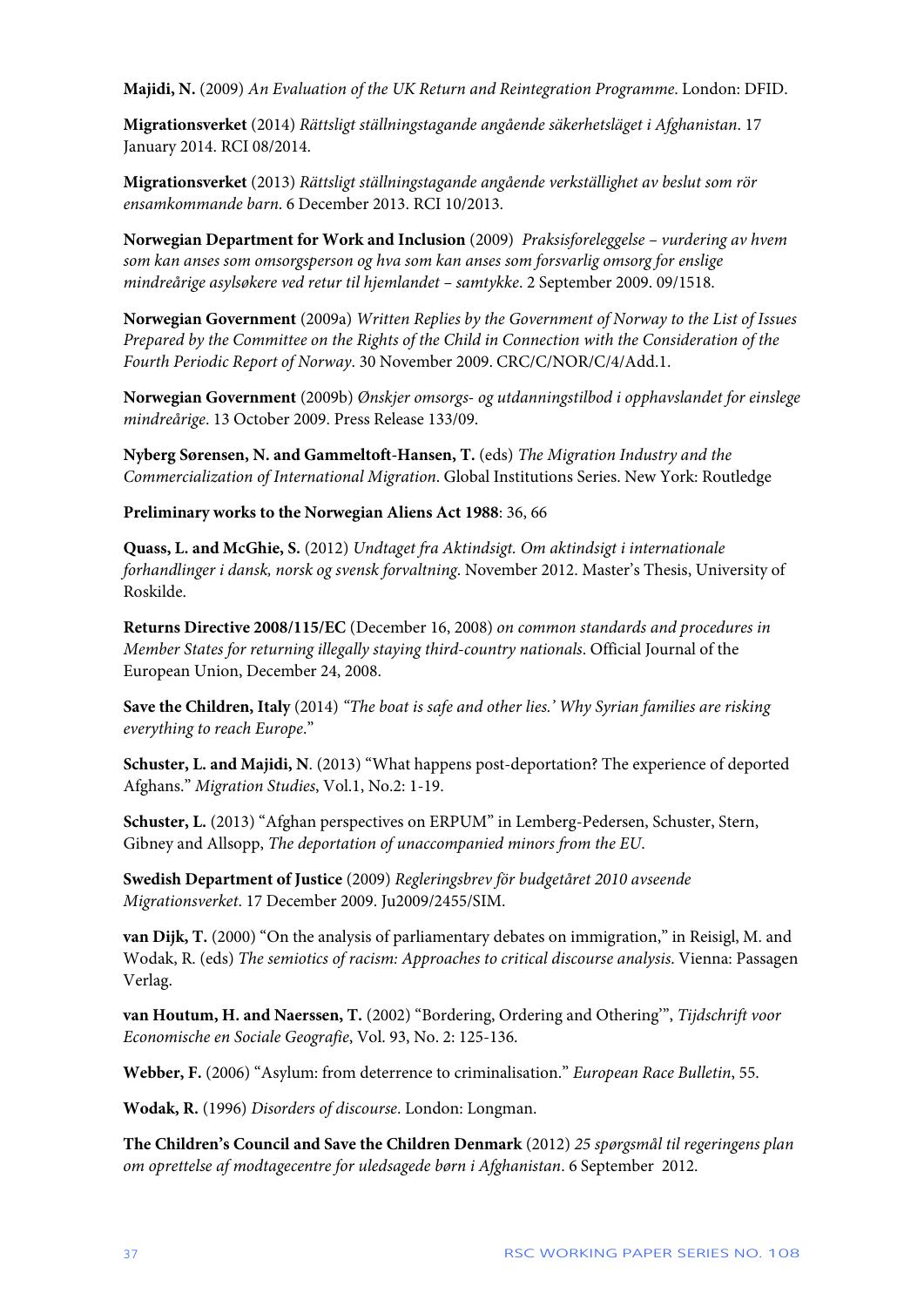**UNHCR** (2014) Regional Refugee Statistics, December 2012-1 June 2014. UNHCR.

**UNHCR (**2010a**)**: *Trees only move in the wind– A Study of unaccompanied Afghan children in Europe*. Christine Mougne, PDES/2010/05. UNHCR.

**United Nations**, Committee on the Rights of the Child (2005) General Comment No. 6: Treatment of Unaccompanied and Separated Children Outside Their Country of Origin. 1 September 2005. Para. 27, U.N. Doc. CRC/GC/2005/6.

### <span id="page-38-0"></span>**13 Online resources**

**Amnesty International Belgium** (2012) "Maggie De Block N'en Rate Pas Une,." [Online] 13 July. Available at: http://www.amnestyinternational.be/doc/les-blogs/le-blog-de-clairepecheux/article/maggie-de-block-n-en-rate-pas-une.

**BBC Online** (2014) "Italy rescues child migrants from seas as concern grows." [Online] 21 May. Available at: http://www.bbc.com/news/world-europe-27499877, accessed June 18, 2014.

**BBC Online** (2011) "UK 'may return Afghan asylum children next year'." [Online] 24 November. Available at: http://www.bbc.co.uk/news/uk-15862168.Accessed June 28, 2014.

**BBC Online** (2009) "Roman police find sewer children." [Online] 4 April. Available at: http://news.bbc.co.uk/2/hi/europe/7983880.stm. Accessed April 3, 2014.

**Berlingske Tidende** (2010) "Birthe Rønn bag Børnehjem i Afghanistan"*.* [Online] 11 October. Available at: http://www.b.dk/politik/birthe-roenn-bag-boernehjem-i-afghanistan. Accessed June 13, 2014.

**Børnerådet & Red Barnet** (2012) 25 spørgsmål til regeringens plan om oprettelse af modtagecentre for uledsagede børn i Afghanistan. [Online] 6 September. Available at: http://www.boerneraadet.dk/nyheder/nyheder-2012/25-spoergsmaal-til-regeringens-plan-omoprettelse-af-modtagecentre-for-uledsagede-boern-i-afghanistan.

Brothers, C. (2012) "Out of Afghanistan: incredible stories of the boys who walked to Europe." The Guardian. [Online] 29 January. Available at: http://www.theguardian.com/world/2012/jan/29/out-afghanistan-boys-stories-europe. Accessed

June 28, 2014.

**Carens, J.** (2009) "The Case for Amnesty." *The Boston Review* (May/June). [Online] Available at: http://bostonreview.net/BR34.3/ndf\_immigration.php.

**Channel 4 News** (2010) UK to deport Afghan minors in immigration shakeup. [Online] 8 June. Available at:

http://www.channel4.com/news/articles/politics/domestic\_politics/uk+to+deport+afghan+minors +in+immigration+shakeup/3674037.html. Accessed June 28th 2014.

**Danish Aliens Act 2010**. Available at: http://www.socialjura.dk/contentstorage/aendringslove/2010/lov-1543-af-2112-2010/. Accessed August 5, 2014.

**Danish Aliens Act 2008**. Available at:

http://www.sslug.dk/~chlor/www.retsinformation.dk/lov/l120712.html. Accessed August 5, 2014.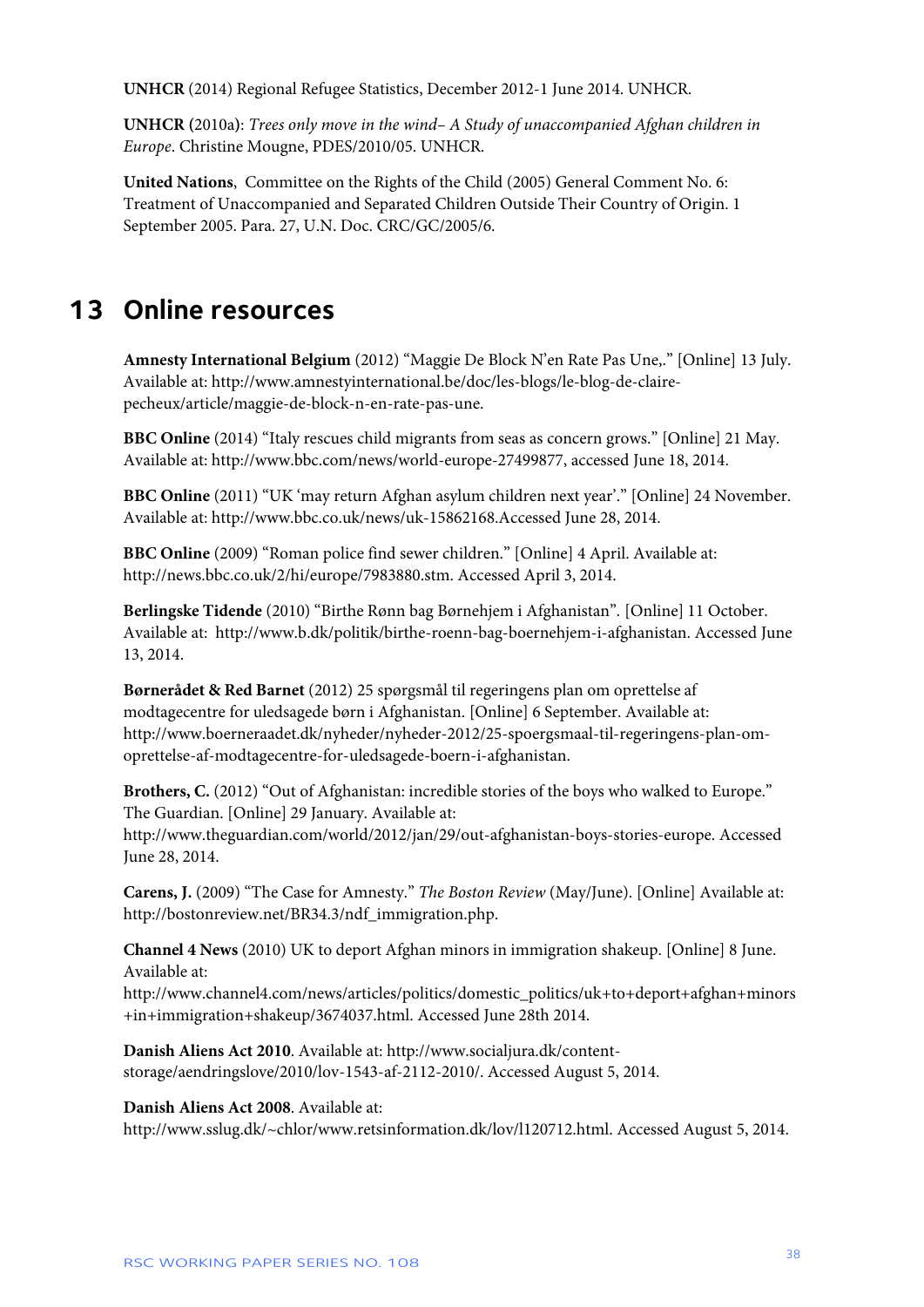**Danish L37 Proposal**, (2010) "Forslag til lov om ændring af udlændingeloven og integrationsloven." [Online] Available at: http://www.ft.dk/samling/20101/lovforslag/l37/beh1/2/forhandling.htm?startItem=#nav

**De Standaard** (2012) Young asylum seekers should be expelled earlier. [Online] 9 July. Available at: http://www.standaard.be/cnt/dmf20120708\_00215658. Accessed June 28<sup>th,</sup> 2014.

**Deutsche Welle (DW)** (2011) "German Development NGO suspected of embezzlement in Afghanistan." [Online] 21 January. Available at: http://www.dw.de/german-development-ngosuspected-of-embezzlement-in-afghanistan/a-14779304, accessed June 28th, 2014.

**DMorgen** (2013) "Kinderen terugsturen naar open conflict is schending van mensenrechten*.*" [Online] 23 July. Available at:

http://m.demorgen.be/dm/m/nl/5036/Wetstraat/article/detail/1673697/2013/07/23/Kinderenterugsturen-naar-open-conflict-is-schending-van-mensenrechten.dhtml.

**European Parliamentary Question to the Commission by Marc Tarabella** (S&D)(2012) [Online] 10 July. Available at: http://www.europarl.europa.eu/sides/getDoc.do?type=WQ&reference=E-2012-006846&language=EN.

**Eurostat** (2014) Asylum Statistics 2013 [Online]. Available at: http://appsso.eurostat.ec.europa.eu/nui/show.do?dataset=migr\_asyunaa&lang=en. Accessed June 28 2014.

**Foreign and Commonwealth Office** (2009) "On FCO Child Safeguarding generally and the UK's Development of Child Removals to Afghanistan and elsewhere." [Online] 22 December. Available at: http://www.channel4.com/news/media/2010/06/day08/afghanletter.pdf. Accessed June 28th 2014.

**Global Humanitarian Assistance** website. [Online]. Available at: http://www.globalhumanitarianassistance.org/countryprofile/afghanistan. Accessed October 2nd, 2013.

**NRK**, (2011) "Norge forhandler om retur av asylbarn til Afghanistan." [Online] 20 November. Available at: http://www.nrk.no/norge/forhandler-om-retur-av-asylbarn-1.7883910. Accessed August 3, 2014.

**Kirk**, **P.** (2012) "Det, som ingen ser…" [Online] Posted 16 June. Available at: http://patriciakirk.wordpress.com/2012/06/16/det-som-ingen-ser-2/ Accessed August 28, 2014.

**Politiken**, (2010a) "Rønn hasteundersøger sin egen løgn i Folketinget." [Online] 17 December. Available at: http://politiken.dk/indland/politik/ECE1144924/roenn-hasteundersoeger-sin-egenloegn-i-folketinget/. Accessed June 13, 2014.

**Politiken**, (2010b) "Birthe Rønn taget i vildledning om asylbørn." [Online] 17 December. Available at: http://politiken.dk/indland/politik/ECE1144863/birthe-roenn-taget-i-vildledningom-asylboern/. Accessed June 14, 2014.

**Rb.no** (2011) "Nærmere retur av 90 asylbarn." [Online] 23 November. Available at: http://www.rb.no/Innenriks/Politikk/article5819595.ece. Accessed August 3, 2014.

**Save the Children Norway(**2012) "Barn sendes tilbake til verdens farligste land." [Online] 5 January. Available at: http://www.reddbarna.no/nyheter/barn-sendes-tilbake-til-verdens-farligsteland. Accessed June 28, 2014.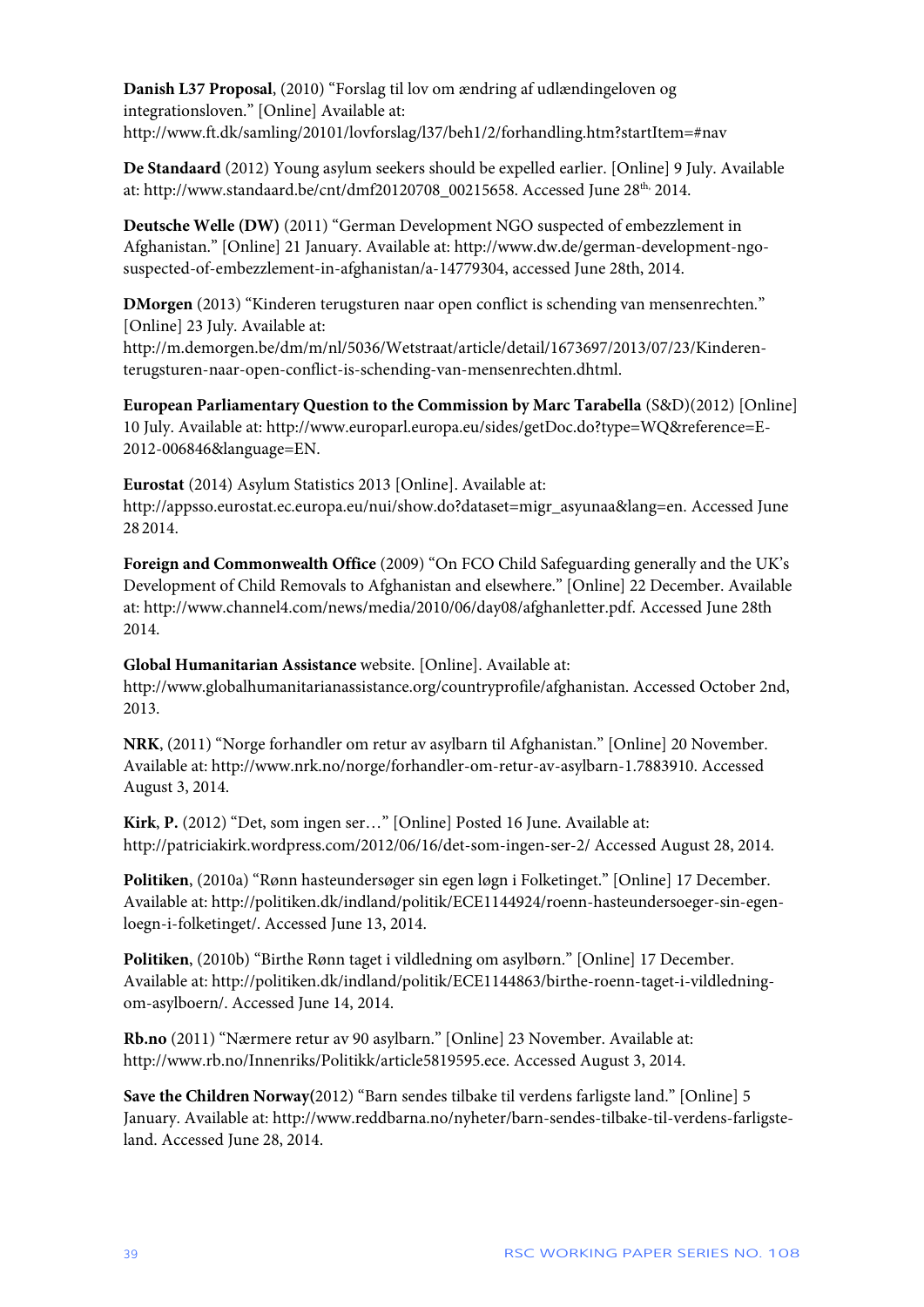### **The Office of the Special Representative of the Secretary-General for Children and Armed Conflict** (2013). [Online]. Available at:

http://childrenandarmedconflict.un.org/countries/afghanistan/. Accessed July 3, 2014.

**The Telegraph** (2010) "Britain to deport 12 child asylum seekers a month to Afghanistan." [Online] 8 June. Available at: http://www.telegraph.co.uk/news/uknews/7809721/Britain-todeport-12-child-asylum-seekers-a-month-to-Afghanistan.html, accessed June 24th, 2014.09.19

**UNAMA Statistics** (2012) [Online]. Available at: http://unama.unmissions.org/LinkClick.aspx?fileticket=K0B5RL2XYcU%3D.

**UNHCR (**2010b) *Voices of Afghan Children* – *A Study on asylum-seeking children in Sweden.* UNHCR Available at: http://www.unhcr.org/4c8e24a16.html. Accessed 20 June 2014.

**UNICEF Netherlands** (2012) *Return of separated children to return houses in countries of origin. Policy and practice in the Netherlands, European and international governing instruments, and recommendations for protecting the best interests of the child*. Available at: http://uitgezet.vara.nl/fileadmin/uploads/Uitgezet/Rapport\_Return\_of\_separated\_children\_Unicef .pdf. Accessed 13 May 2014.

**7Sur7** (2012) "Le projet d'expulsion de mineurs étrangers dénoncé par trois associations." [Online] 13 July. Available at:

http://www.7sur7.be/7s7/fr/1502/Belgique/article/detail/1469234/2012/07/13/Le-projet-dexpulsion-de-mineurs-etrangers-denonce-par-trois-associations.dhtml.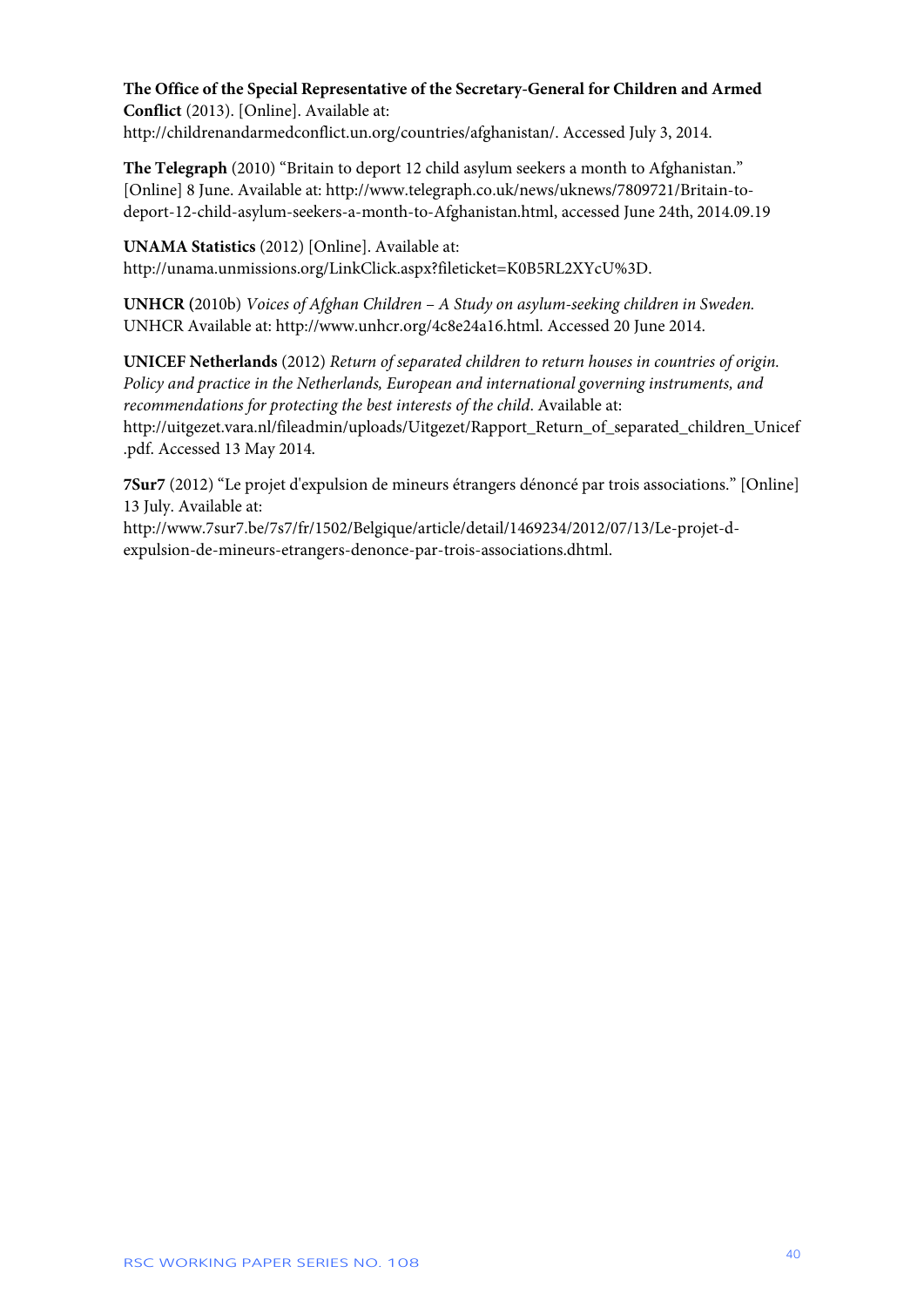# <span id="page-41-0"></span> **Appendix A: Asylum applications from unaccompanied minors to ERPUM-affiliated countries between 2002-2013[24](#page-41-1)**

#### **United Kingdom**

| 2002 | 2003 | 2004 | 2005 | 2006 | 2007 | 2008 | 2009 | 2010 | 1201. | 2012 | 2013 |
|------|------|------|------|------|------|------|------|------|-------|------|------|
| 6200 | 3180 | 2990 | 2965 | 3450 | 3645 | 4285 | 3175 | 1595 | 1400  |      | 1175 |

### **Sweden**

| ----------- |      |      |      |      |      |      |      |      |        |      |      |
|-------------|------|------|------|------|------|------|------|------|--------|------|------|
| 2002        | 2003 | 2004 | 2005 | 2006 | 2007 | 2008 | 2009 | 2010 | $-201$ | 2012 | 2013 |
| 550         | 561  | 388  | 398  | 816  | 1264 | 1510 | 2250 | 2395 | 2655   | 3580 | 3850 |

#### **Denmark**

| 2002 | 2003 | 2004 | 2005 | 2006 | 2007                  | 2008 | 2009 | 2010 | 201 | 2012 | 2013 |
|------|------|------|------|------|-----------------------|------|------|------|-----|------|------|
| 137  | 159  | 128  | .09  | 107  | Q <sub>2</sub><br>ر ر | 300  | 520  | 410  | 270 | 355  | 350  |

#### **Belgium**

| 2002<br>2003<br>2004<br>2007<br>2005<br>2008<br>2009<br>2013<br>2006<br>2012<br>2010<br>20.<br>1385<br>468<br>589<br>491<br>470<br>$\sqrt{2}$<br>896<br>603<br>555<br>981<br>711<br>654<br>6/5<br><b>TT</b> |  |  |  |  |  |  |
|-------------------------------------------------------------------------------------------------------------------------------------------------------------------------------------------------------------|--|--|--|--|--|--|
|                                                                                                                                                                                                             |  |  |  |  |  |  |
|                                                                                                                                                                                                             |  |  |  |  |  |  |

### **Netherlands**

| 2002 | 2003 | 2004 | 2005 | 2006 | 2007 | 2008 | 2009 | 2010 | 2011 | 2012 | 2013 |
|------|------|------|------|------|------|------|------|------|------|------|------|
| 3224 | 1210 | 594  | 515  | 410  | 433  | 725  | 1040 | 700  | 485  | 380  | 310  |

#### **Norway**

| 2002 | 2003 | 2004 | 2005       | 2006 | 2007 | 2008         | 2009 | 2010 | 201 <sub>h</sub> | 2012 | 2013 |
|------|------|------|------------|------|------|--------------|------|------|------------------|------|------|
| 894  | 916  | 424  | 200<br>ططر | 349  | 403  | 374<br>1 J I | 2500 | 892  | 858              | 964  | 1070 |

<span id="page-41-1"></span>Sources: UDI, Migrationsverket, Udlændingestyrelsen, UK Border Agency, CGRA, IND.